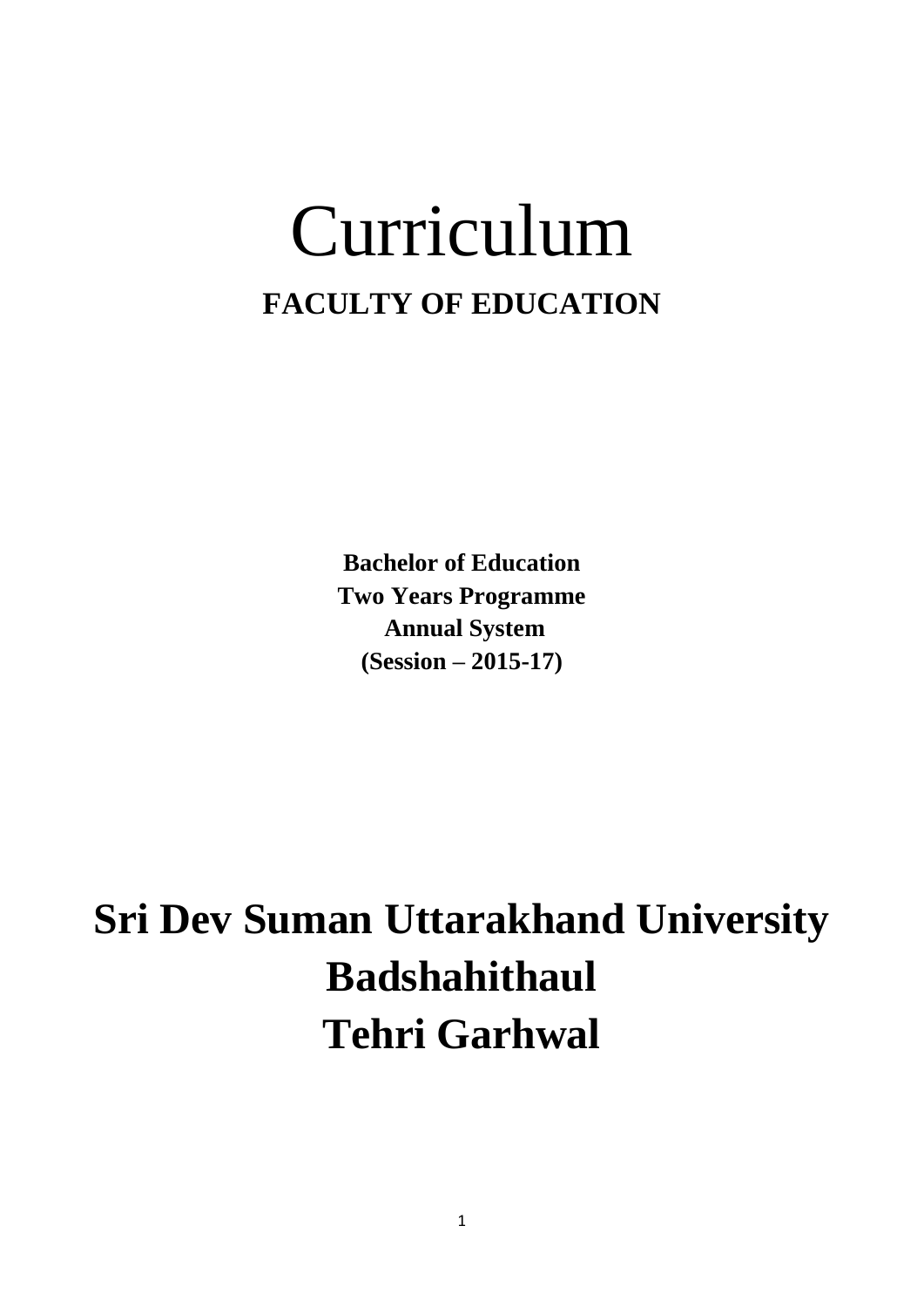Duration of the Programme: The B. Ed. Programme will be spread over two years duration i.e. minimum 200 working days in a year exclusive of the period of admission and examination which can be completed in a maximum of four years from the date of the admission to the programme. Institution shall work for a minimum of thirty six hours a week during which physical presence of all the teachers and student teachers in the institution is necessary to ensure their availability for advice, guidance, dialogue and consultation as and when needed. Each period will be of 45 minutes and the classroom engagement will be of six hours with a break of 10 minutes each, in the morning and afternoon sessions and 30 minutes for lunch.

#### **Eligibility for Admission**:

Candidates with at least 50% Marks either in Bachelor Degree and /or in Master Degree in Science/ Social Sciences/Humanities/Commerce, Bachelor in Engineering of Technology with specialization in Science and Mathematics with 55% Marks or any other Qualification equivalent thereto are eligible for admission to the programme.

Reservation of seats – as per the Uttarakhand state rules.

#### **Admission Procedure**

Admission shall be made on merit on the basis of marks obtained in the entrance examination or any other selection process as per policy of the State Government/ and the University.

**Medium of Instruction**: The medium of instruction and examination will be English and Hindi for all courses.

**Attendance: A** student shall be considered to have satisfactory attendance to appear the examination if he/she attends not less than 80% of the total working days for theory classes and attends 90 % school internship. 10% attendance in theory classes can be relaxed by the head for illness or medical condition after submitting the medical certificate in original countersigned by CMO.

#### **A. Course Design:**

**Introduction:** The programme is comprised of three broad inter-related curricular areas – I) Perspectives in Education, II) Curriculum and Pedagogic Studies, and III) Engagement with the Field. Transaction of the courses will be done using a variety of approaches, such as, case studies, group presentations, projects, discussions on reflective journals, observations of children, and interactions with the community in multiple socio cultural environments. The twelve courses are to be transacted in the two years period.

#### **I: Perspectives in Education**

- 1. Course -1: Childhood and Growing Up.
- 2. Course -2: Contemporary India and Education.
- 3. Course -3: Learning and Teaching.
- 4. Course -6: Gender, School and Society
- 5. Course -8: Knowledge and Curriculum
- 6. Course -10: Creating an Inclusive School

#### **II Curriculum and Pedagogic Studies**

- 7. Course -4: Language across the curriculum.
- 8. Course -5: Understanding disciplines & subjects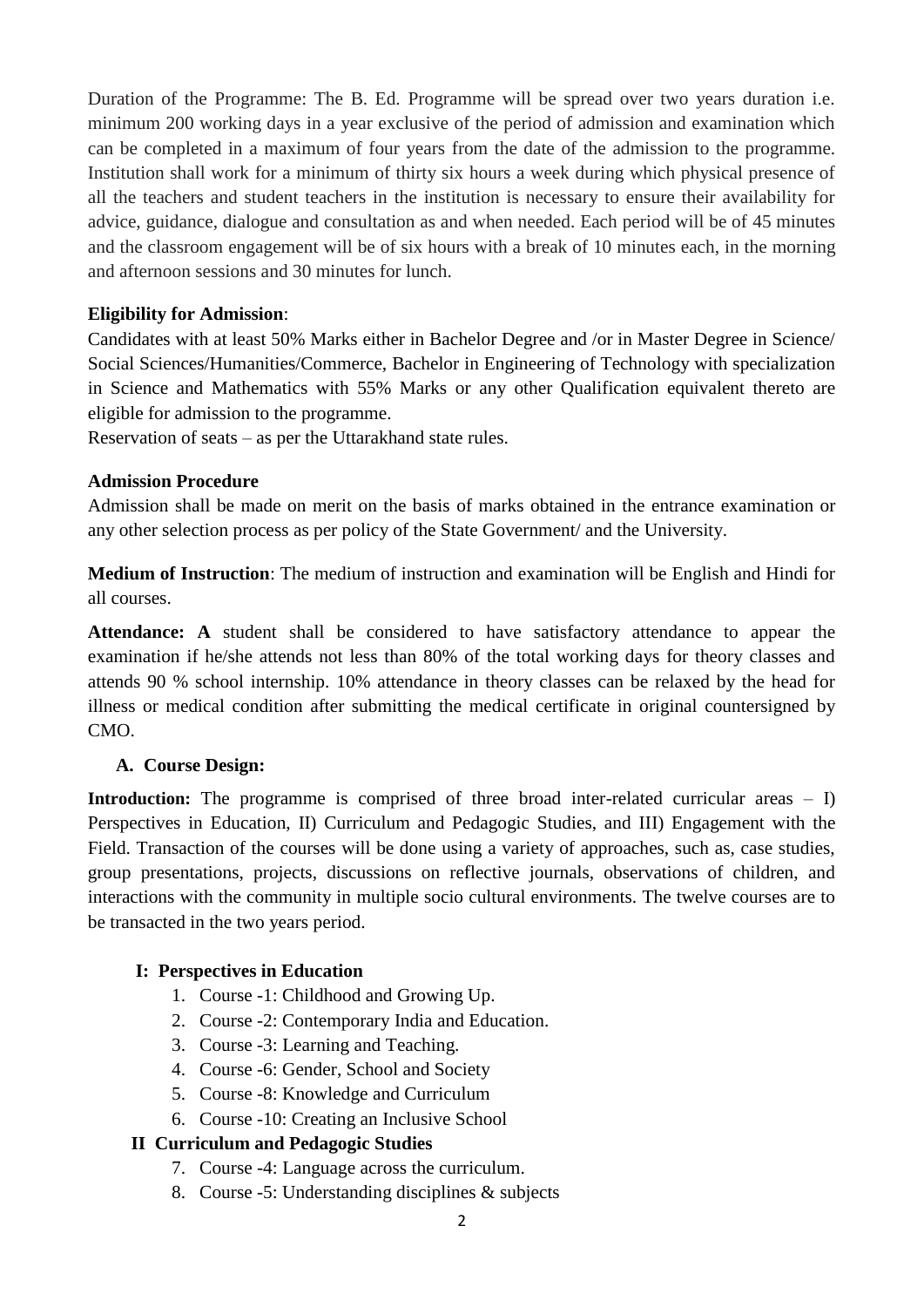- 9. Course -7: Pedagogy of School Subjects
- 10. Course 9: Assessment for Learning
- 11. Course -11: Education for sustainable development
- 12. Optional Course

Student will have to select any one of the following

- i. Guidance & Counselling
- ii. Health & Physical Education
- iii. Education for peace
- iv. Education for Vocation/work experience
- v. Extension education

#### **III Engagement with the Field** – the Self, the Child, Community and School

- i. School Internship
- ii. Course on Enhancing Professional Capacities (EPC)
	- a. Course EPC1: Reading & Reflecting on Texts.
	- b. Course EPC2: Drama & Art in Education
	- c. Course EPC3: Understanding the self.
	- d. Course EPC4: Critical Understanding of ICT.

#### **Year Wise Distribution of the Courses**

| <b>Courses</b>                              | Course | <b>Total</b> | <b>Internal</b> | <b>External</b>         | Internal +                     |
|---------------------------------------------|--------|--------------|-----------------|-------------------------|--------------------------------|
|                                             | code   | <b>Marks</b> |                 | (Formative) (Summative) | <b>External</b><br>(Summative) |
| Year $-I$ (July to June including exam)     |        |              |                 |                         |                                |
| Course 1: Childhood and Growing Up          | 101    | 100          | 15              | 70                      | 15                             |
| Course 2 : Contemporary India and Education | 102    | 100          | 15              | 70                      | 15                             |
| Course 4 : Language across the Curriculum   | 103    | 100          | 15              | 70                      | 15                             |
| Course 5 : Understanding Disciplines and    | 104    | 100          | 15              | 70                      | 15                             |
| Subjects                                    |        |              |                 |                         |                                |
| Course 7 : Pedagogy of two School Subjects  |        | 100          | 15 Each         | 70 Each                 | 15 Each                        |
| Hindi<br>1.                                 | 105    | Each         |                 |                         |                                |
| 2.<br>English                               | 106    |              |                 |                         |                                |
| 3.<br>Sanskrit                              | 107    |              |                 |                         |                                |
| <b>Biological Science</b><br>4.             | 108    |              |                 |                         |                                |
| <b>Physical Science</b><br>5.               | 109    |              |                 |                         |                                |
| Maths<br>6.                                 | 110    |              |                 |                         |                                |
| 7. Computer Science                         | 111    |              |                 |                         |                                |
| 8. Home Science                             | 112    |              |                 |                         |                                |
| 9. Social Studies (SST)                     | 113    |              |                 |                         |                                |
| 10. History                                 | 114    |              |                 |                         |                                |
| 11. Civics                                  | 115    |              |                 |                         |                                |
| 12. Geography                               | 116    |              |                 |                         |                                |
| 13. Economics                               | 117    |              |                 |                         |                                |
| 14. Commerce                                | 118    |              |                 |                         |                                |
| 15. Art                                     | 119    |              |                 |                         |                                |
| Course 8: Knowledge and Curriculum          | 120    | 100          | 15              | 70                      | 15                             |
| Course 9 : Assessment for Learning          | 121    | 100          | 15              | 70                      | 15                             |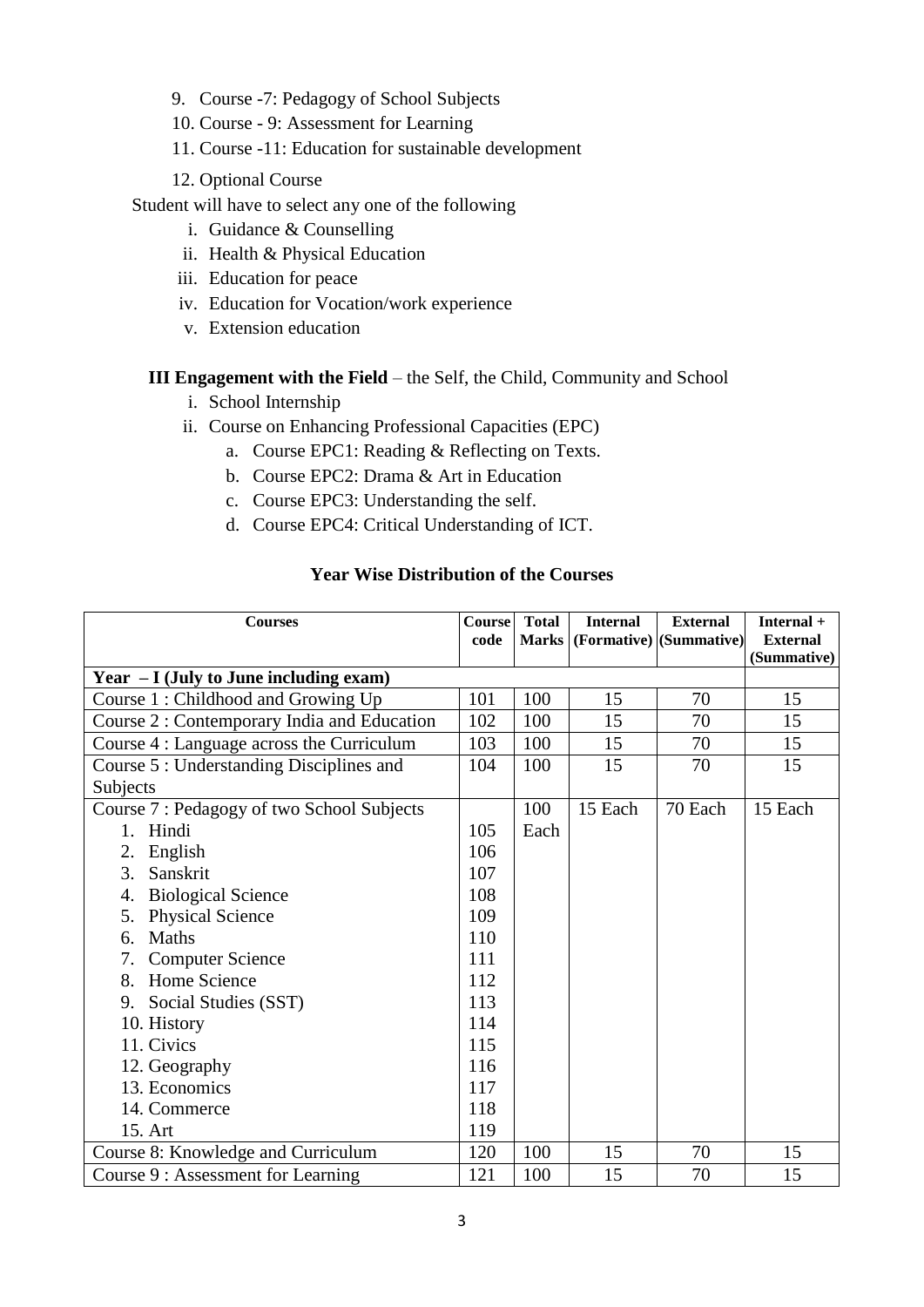| <b>Courses</b>                                                                         | <b>Course</b><br>code | <b>Total</b><br><b>Marks</b> | <b>Internal</b> | <b>External</b><br>(Formative) (Summative) | Internal +<br><b>External</b> |  |
|----------------------------------------------------------------------------------------|-----------------------|------------------------------|-----------------|--------------------------------------------|-------------------------------|--|
|                                                                                        |                       |                              |                 |                                            | (Summative)                   |  |
| Course EPC 1: Reading and Reflecting on Texts                                          | 122                   | 50                           | 35              |                                            | 15                            |  |
| Course EPC 2: Drama and Art in Education                                               | 123                   | 50                           | 35              |                                            | 15                            |  |
| School Internship I (Two to three weeks)                                               | 124                   | 100                          | 30              |                                            | 70                            |  |
| <b>Total</b>                                                                           |                       | 1000                         | 220             | 560                                        | 220                           |  |
| Six days should be allocated for practicum/field work.                                 |                       |                              |                 |                                            |                               |  |
|                                                                                        |                       |                              |                 |                                            |                               |  |
| Year $-2$ (July to June including exam)                                                |                       |                              |                 |                                            |                               |  |
|                                                                                        | <b>Course</b>         | <b>Total</b>                 | <b>Internal</b> | <b>External</b>                            | Internal +                    |  |
|                                                                                        | code                  | <b>Marks</b>                 |                 | (Formative) (Summative)                    | <b>External</b>               |  |
|                                                                                        |                       |                              |                 |                                            | (Summative)                   |  |
| Course 3: Learning and Teaching                                                        | 201                   | 100                          | 15              | 70                                         | 15                            |  |
| Course 6: Gender, School and Society                                                   | 202                   | 100                          | 15              | 70                                         | 15                            |  |
| Course 10 : Creating an Inclusive School                                               | 203                   | 100                          | 15              | 70                                         | 15                            |  |
| Course 11 : Education for sustainable development                                      | 204                   | 100                          | 15              | 70                                         | 15                            |  |
| Course 12 : Optional Course                                                            |                       | 100                          | 15              | 70                                         | 15                            |  |
| a) Education for Vocation/work experience                                              | 205                   |                              |                 |                                            |                               |  |
| b) Health and Physical Education                                                       | 206                   |                              |                 |                                            |                               |  |
| c) Education for peace                                                                 | 207                   |                              |                 |                                            |                               |  |
| d) Guidance and Counselling                                                            | 208                   |                              |                 |                                            |                               |  |
| e) Extension education                                                                 | 209                   |                              |                 |                                            |                               |  |
| Course EPC 3: Critical Understanding of ICT                                            | 210                   | 50                           | 35              |                                            | 15                            |  |
| Course EPC 4 Understanding the Self                                                    | 211                   | 50                           | 35              |                                            | 15                            |  |
| School Internship II                                                                   | 212                   | 400                          | 150             |                                            | 250                           |  |
| <b>Total</b>                                                                           |                       | 1000                         | 295             | 350                                        | 355                           |  |
| Tutorials, Seminar, Activities, community work, Educational Tour, scout guide camp and |                       |                              |                 |                                            |                               |  |
| workshop/Seminar for ESD etc will be the integral part of the curriculum.              |                       |                              |                 |                                            |                               |  |

**School Internship:** The B.Ed. curriculum shall provide for sustained engagement with the Self, the Child, Community and School, at different levels and through establishing close connections between different curricular areas. School Internship is an integral component of B. Ed. Course. In the first year, there shall be work on the field amounting to a minimum of 4 weeks spread throughout the year. In the second year, there shall be a minimum of 16 weeks of engagement with the field for school internship. Thus, a minimum of 20 weeks (4+16) shall be allocated over the two years for tasks, assignments and school internship in the field, under the broad curricular area Engagement with the Field. The weightage of internal assessment for internship shall be 50 %.

#### **Examination pattern**:

Assessment will include both internal and external. Internal assessment will be conducted on the basis of assignments, internal exam, reflective patterns, project reports, dairies, journals and students portfolios. The summative assessment will be conducted in the following manner.

- $\triangleright$  There shall be a university examination at the end of each year as per the details of the scheme of examination.
- $\triangleright$  The minimum pass marks in each year examination shall be 40% for each theory paper and practicum and 50% for internship in teaching separately. Candidates will have to pass each theory paper and practicum separately.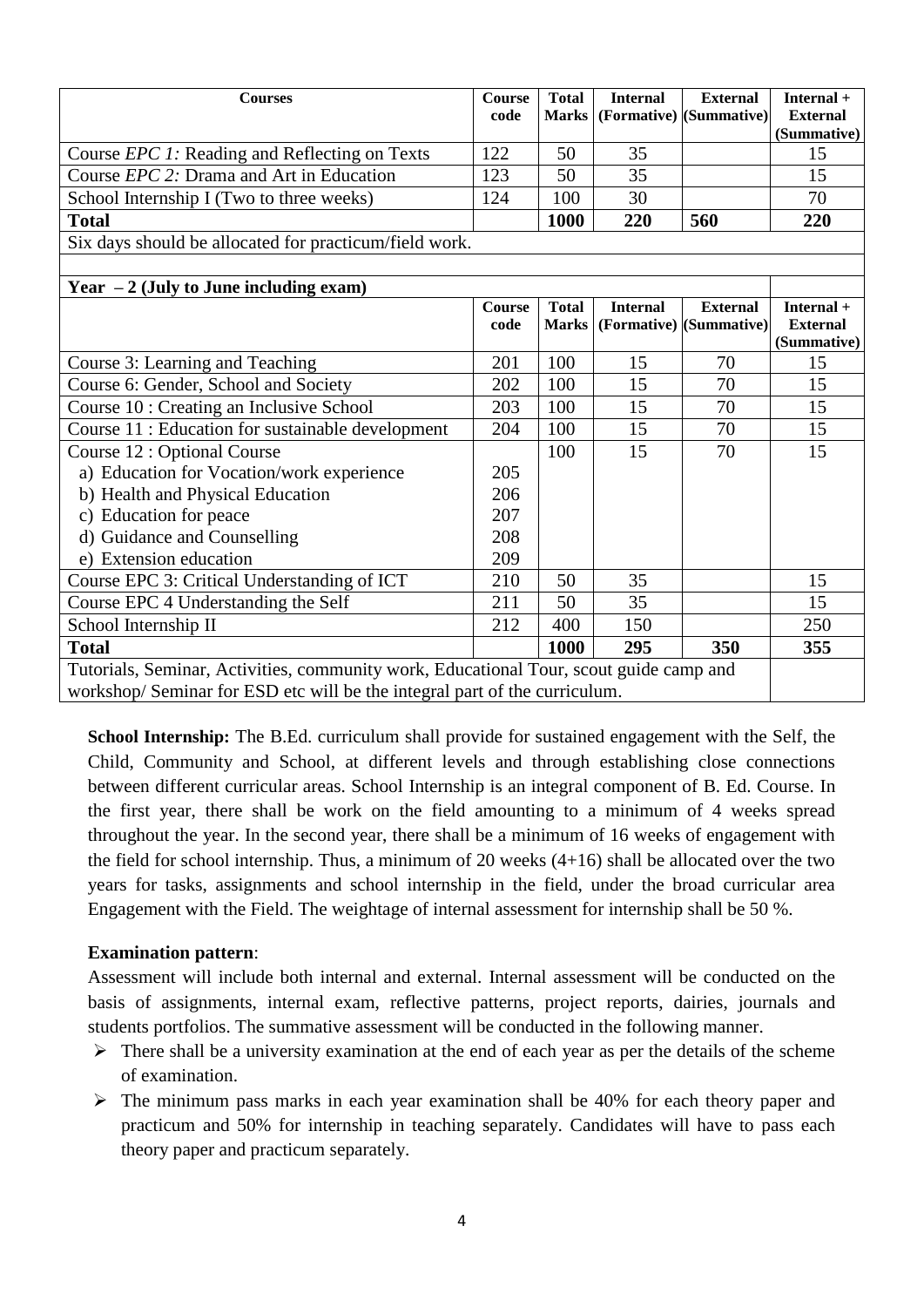- $\triangleright$  A candidate who fails in maximum two courses in the first year of the course will be eligible to take the examination in that part of the subject (theory paper/practicum) as the case may be, in which he/she fails along with the next year.
- $\triangleright$  A candidate who fails in maximum two courses in second year of the course will be allowed to appear as an ex-student in that part of the subject in which he/she fails at the subsequent examination.
- $\triangleright$  In case a candidate fails in internship teaching, he/she will have to undergo internship as a regular student in the subsequent year.
- $\triangleright$  A candidate will be given a maximum of two chances to pass the examination in any year of the course. If he/she does not pass the examination even after two chances he/she will not be eligible for B.Ed. degree.
- $\triangleright$  Candidates can apply for re-evaluation in any of the theory papers as per the rules stipulated by the University.
- Teaching Subjects means subjects offered by a candidate at his Bachelor's or Master's Degree examination either as a compulsory subject or as an optional subject.

The evaluation of the practicum and internship programme of the B.Ed. students will be performed by a board of examiners in the following manner:-

# **1. For the 1 st year (02)**

- 1. External Examiners (01) of the same university /other universities of the state.
- 2. Internal Examiner (01) Head/Representative of the same institution.

# 2. For  $2^{nd}$  **year**

- 1. External Examiners (02) one from the same university/other universities of the state and one from the other universities.
- 2. Internal Examiner (01) Head/Representative of the same institution.

Instead of declaring results of theory and practical separately, there will be only one result combining the two.

#### **Distribution of Marks per course**

|                    |              |                               | <b>Internal</b>     |                   |                            |         |                                |
|--------------------|--------------|-------------------------------|---------------------|-------------------|----------------------------|---------|--------------------------------|
| <b>Course</b>      | <b>Total</b> | <b>Internal</b>               | <b>Distribution</b> |                   | <b>Internal + External</b> |         |                                |
|                    | <b>Marks</b> | marks                         |                     |                   | <b>Viva</b>                |         |                                |
| <b>All Courses</b> | 100          | 20                            | <b>Assignment</b>   | <b>Internal</b>   |                            |         |                                |
|                    |              |                               |                     | <b>Exams</b>      |                            |         |                                |
|                    |              |                               | 5                   | 10                |                            | 15      |                                |
|                    |              |                               |                     | $(two, 5+5)$      |                            |         | Practicum (any two activities) |
| EPC, $1,2,3 \& 4$  | 50           | 40                            |                     | <b>Activities</b> | 15                         |         |                                |
|                    |              |                               |                     | 30                |                            |         |                                |
| Internship I       | 100          | 50                            |                     | <b>Activities</b> | 70                         |         |                                |
|                    |              |                               |                     | 30                |                            |         |                                |
| Internship II      | 400          | 200                           |                     | <b>Activities</b> | 280                        |         |                                |
|                    |              |                               |                     | 120               |                            |         |                                |
|                    |              |                               |                     |                   |                            |         |                                |
|                    |              |                               | <b>External</b>     |                   |                            |         |                                |
| <b>Courses</b>     |              | <b>Type of Question</b><br>Tо |                     | <b>Marks</b>      |                            |         |                                |
|                    |              |                               |                     |                   |                            | attempt | each                           |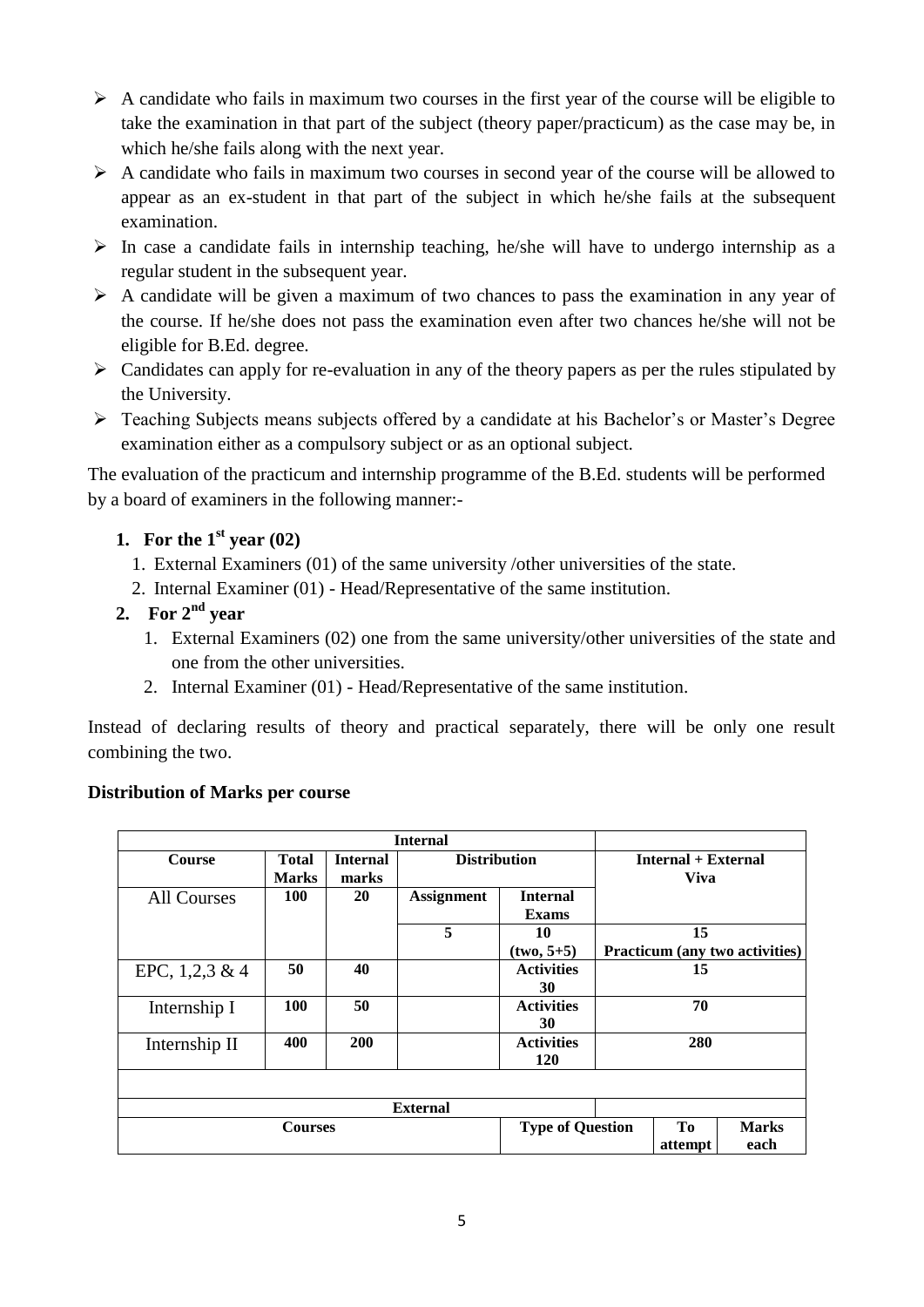| Course 1 : Childhood and Growing Up             | $\triangleright$ Long Questions Two out 15   |          |  |
|-------------------------------------------------|----------------------------------------------|----------|--|
| Course 2 : Contemporary India and Education     |                                              | of four  |  |
| Course 3: Learning and Teaching                 |                                              |          |  |
| Course 4 : Language across the Curriculum       | $\triangleright$ Short Questions Five out 08 |          |  |
| Course 5 : Understanding Disciplines & Subjects |                                              | of eight |  |
| Course 6: Gender, School and Society            |                                              |          |  |
| Course 7: Pedagogy of School Subjects (two)     |                                              |          |  |
| Course 8: Knowledge and Curriculum              |                                              |          |  |
| Course 9 : Assessment for Learning              |                                              |          |  |
| Course 10 : Creating an Inclusive School        |                                              |          |  |
| Course 11 : Optional Courses                    |                                              |          |  |
|                                                 |                                              |          |  |

#### **OBJECTIVES OF THE B. Ed PROGRAMME**

The objectives of this programme are

- Prepare teachers from upper primary to middle level (Classes VI-VIII), Secondary Level (Classes IX-X) & Senior Secondary Level (Classes XI-XII).
- Understand various educational issues in the context of diverse socio- cultural & Multilingual Indian Society.
- Internalize the nature of education and pedagogic process through enriched experiences.
- Contribute to reduce the gap between theory and practice by dovetailing both appropriately.
- Use varied modes of learning engagement in accordance with the requirements.
- Understand the nature, purpose, influencing factors and problems of secondary education in contemporary issues.
- Describe teaching learning process in the classroom and various factors that influence it.
- Plan and organize classroom through learners' centered techniques of instruction and inclusive education.
- Organize effective whole classroom instruction and justify it.
- Conduct Pedagogical content analysis in subject areas and use it for facilitating learning in the classroom.
- Use Information Communication Technology resources, for effective classroom teaching.
- Develop and select tests, evaluate and keep records of student's progress.
- Resolve classroom and school problems through action research.
- Foster skills and attitude for involving the Community as an educational partner and use Community resources in education.
- Become self-regulated learners; develop professional commitment and work as responsible professionals.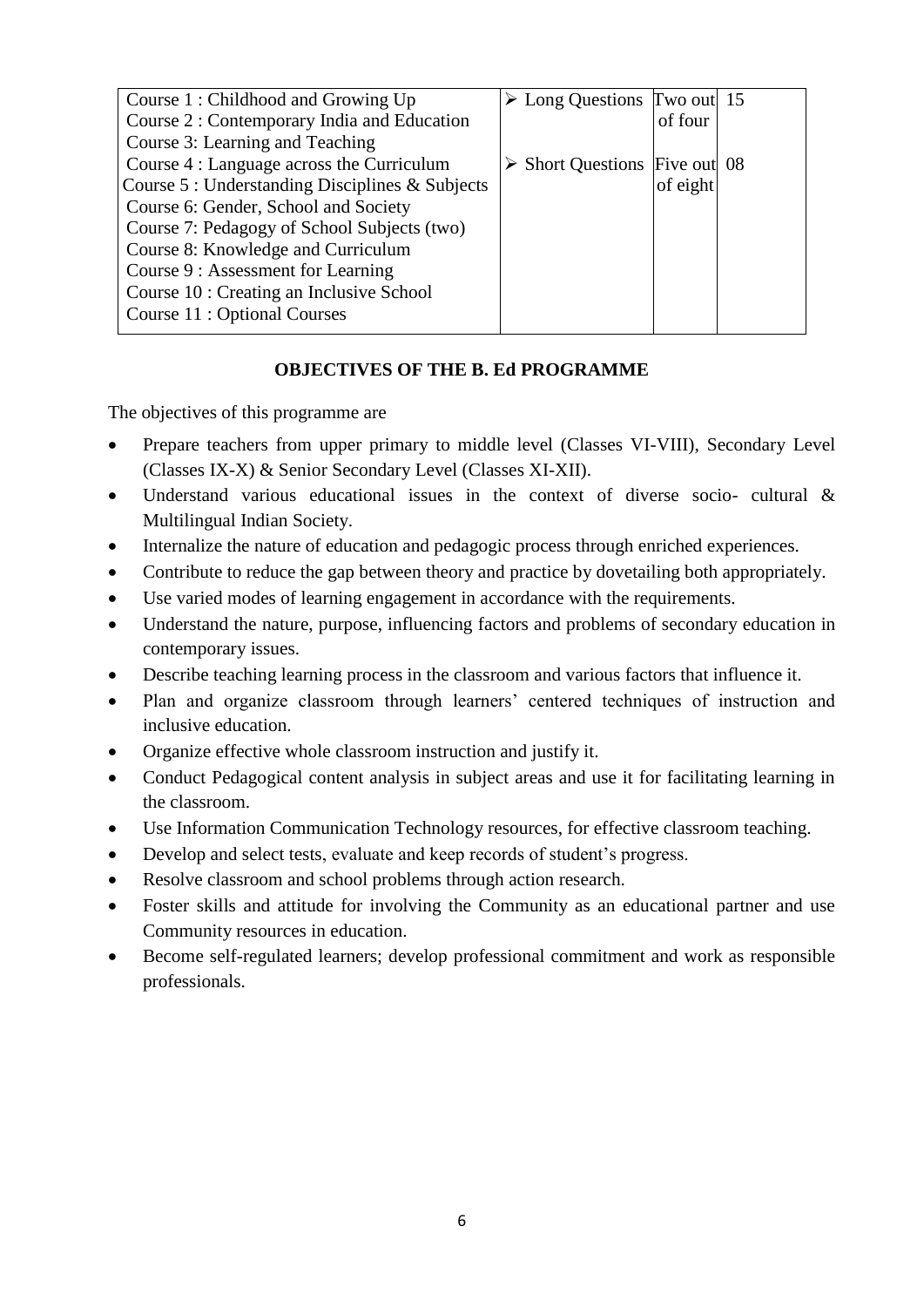# **YEAR – I**

# **Course 1: Childhood and Growing Up Code: 101**

**Total Marks: 100**

#### **Learning Outcomes**:

After completion of the course, the student-teachers will be able to:-

- 1. Explain Educational psychology.
- 2. Understand children of different ages by interacting and observing them in diverse social, economic and cultural context.
- 3. Explain childhood, child development and adolescence.
- 4. Describe theories of Child development.
- 5. Understand personality and its measurement.
- 6. Describe mental health & Hygiene and its importance in school.
- 7. Understand the role of the family and the school in the child's development.
- 8. Understand Personality, its theory and assessment.

#### **UNIT – I**

- Educational psychology : Meaning and importance
- Childhood: Concept and characteristics, Children from diverse social, economical and cultural backgrounds.
- Effect of family, schools, neighbourhoods and community on development of child or childhood.
- Role of teacher, media and NGOs in protecting childhood.

#### **UNIT – II**

- Meaning and Principles of Growth and development.
- Theories of Child development: Piaget's & Bruner's theory of Cognitive Development.
- Physical, Intellectual, Social and emotional development of child.
- Equity and equality: Meaning in child's perspective

#### **UNIT – III**

- Adolescence: Meaning and characteristics.
- Influence of social, economical and cultural settings on adolescence.
- Impact of urbanization and economic changes on adolescence.
- Need of guidance and counselling for adolescence.

#### **UNIT – IV**

- Mental health & Hygiene: Meaning and Factors affecting mental Health & Hygiene.
- Personal and environmental hygiene.
- Role of teacher and Importance of hygiene in school.
- Swakchta diwas, Role of media in disseminating the massage of hygiene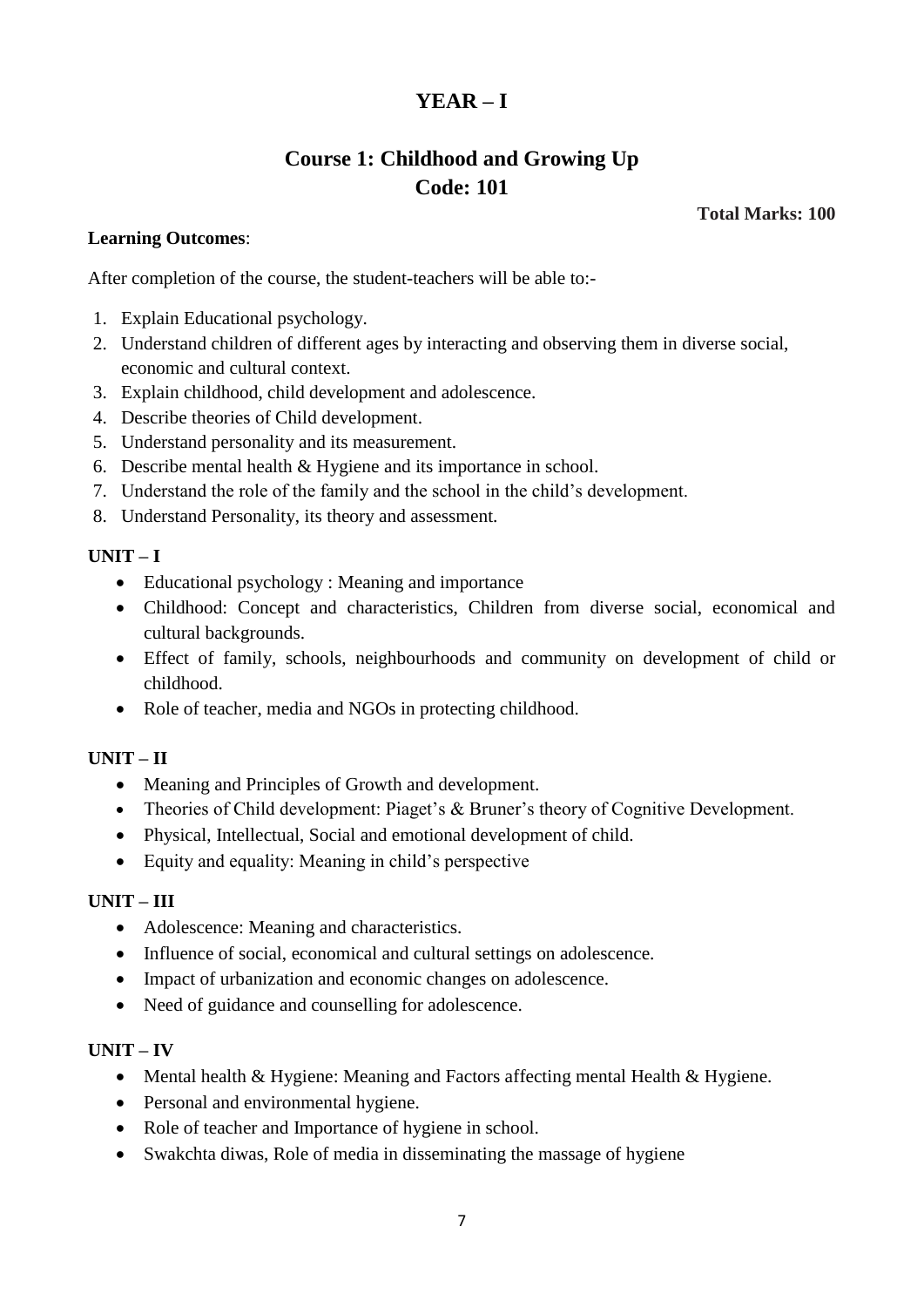#### **UNIT – V**

- Personality : its meaning and development
- Type and Trait Theories of Personality
- Assessment of Personality
- Factors affecting personality, Role of teacher in personality development.

#### **Practicum/Field Work**

- 1. Critically examine hygienic condition of school and prepare a report.
- 2. Organize creative activities for children and prepare a report.
- 3. Organize health check-up programme and prepare a report.
- 4. Psycho practical Administration of a test in school and interpretation.

# **References**

- 1. Mangal, S.K. and Mangal S., 2005, Child Development, Arya Book Depot, New Delhi.
- 2. Pareek M. (2002). Child Development and Family Relationship, Research Publication, Jaipur.
- 3. Sharma, R. K., Sharma, H.S, and Tiwari, A. (2006). Psychological Foundation of Child development, Radha Prakashan Mandir, Agra.
- 4. Shrivastawa D.N. and Verma P. (2007). Child Psychology: Child Development, Vinod Pustak Mandir, Agra.
- 5. Shrivastva D.N, Verma Preeti 2007, Child Psychology: Child Development Vinod Pustak Mandir, Agra.
- 6. Singh. D.P., talang. Amritanshy, prakash ved. 2002 psycho- social basis of learning and development, research publication, Jaipur.
- 7. Mathur, S.S. 2007-08, Development of learner and Teaching learning process, Agrawal publication, Agra.
- 8. Mishra. R.C. 2010, Child psychoplogy. A.P.H publishing corporation, New Delhi.

# **Course 2: Contemporary India and Education**

# **Code: 102**

Total Marks: 100

# **Learning Outcomes**:

After completion of the course, the student-teachers will be able to:-

- 1. Contextualize contemporary India and education.
- 2. Evolve a deeper understanding of its purpose and its relationship with society and Humanity.
- 3. Understand the classroom as a social context.
- 4. Provide a setting for interaction, generation of dialogue and the opportunity to appreciate diverse perspectives of issues.
- 5. Critically analyse human and child rights.
- 6. Learn about policy debates overtime the implementation of policies and actual shaping of school education.

#### **UNIT – I**

Education and society: relationship, Educational sociology.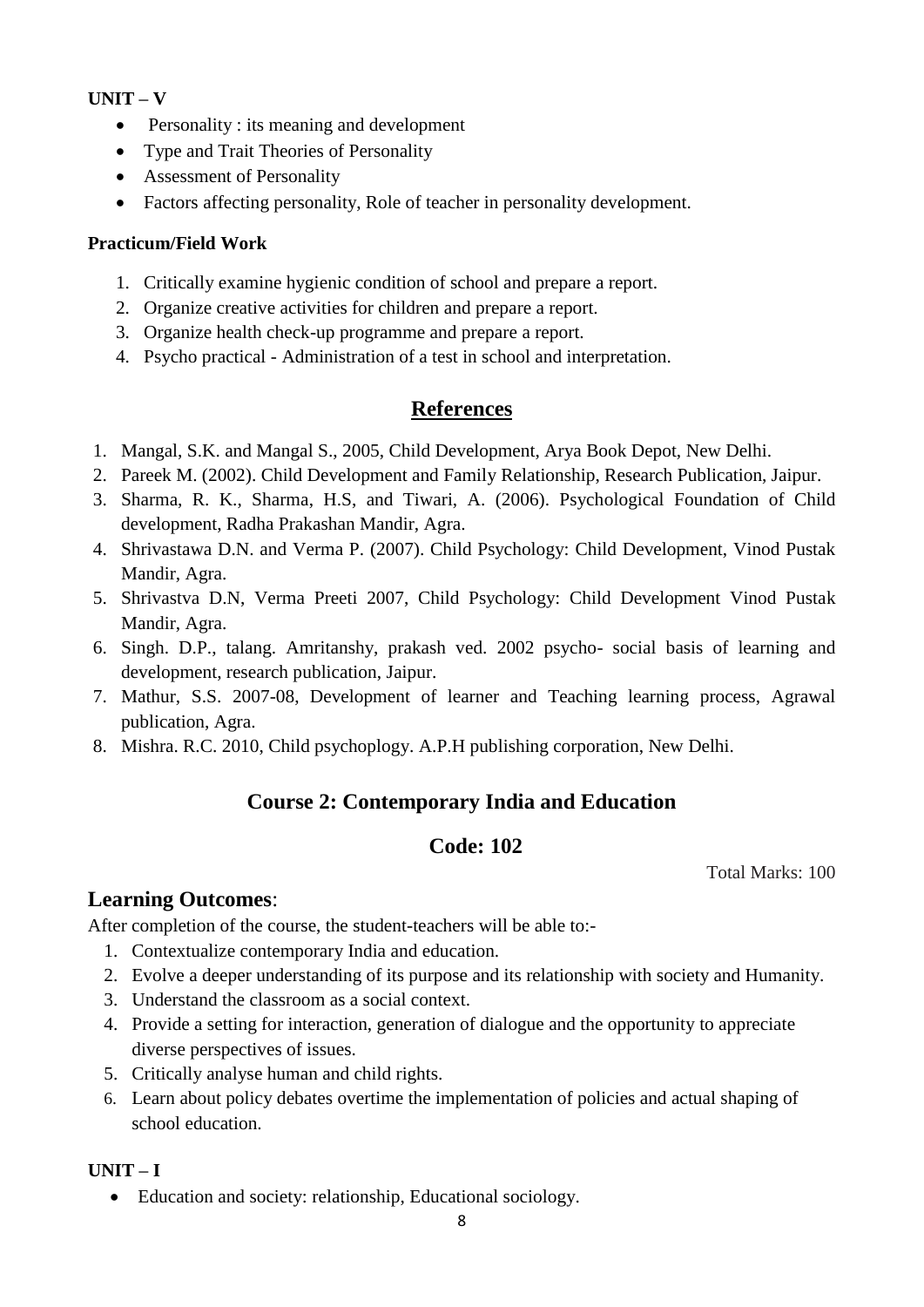- Social diversity: Individual, regions, languages, religions, castes, tribes, etc.
- Role of education in grooming children of diversified situations.
- Socialization of child, role of teacher

# **UNIT – II**

- Constitutional Preamble, Fundamental Rights and Duties of Citizens.
- Directive Principles of State Policies in relation to educational aims.
- Constitutional provisions against Inequality, discrimination and marginalization.
- Universalization of education. Role of NCPCR (National Commission on Protection of Child Right).

# **UNIT – III**

- School education in relation to various educational policies in pre independence period.
- Dialogue on Right to Education, Sarva Shiksha Abhiyan.
- The role of teachers in the context of universal and inclusive education.
- Policies related to secondary and higher education (Rastriya Madhyamik Shiksha Abhiyan, RMSA and Rastriya Uttchatar Shiksha Abhiyan RUSA).

# **UNIT – IV**

- Modern education and education in post independence period.
- Education for weaker sections of society i.e. Women, SC and ST.
- Language policies- multilingual education and Three Language Formula.
- Mid Day Meal programme and its implementation.

# **UNIT – V**

- Kothari Commission recommendations and implementation in the context of planned Industrialization & Education.
- National Policy on Education 1986 in the context of Liberalization and Globalization of Indian economy.
- NCF 2005 and its salient features.
- Public Private Partnership (PPP) for primary and secondary education.

# **Practicum-**

- 1. Organize stage show or play to demonstrate cultural diversity of India / Uttarakhand and prepare a report.
- 2. Observe and report on mid day meal of a school to assess its nutritive value and social values inculcating among the children from various socio-cultural background religion, caste etc.
- 3. Organise a quiz / debate on any of related issues in the school and prepare a report.
- 4. Conduct an awareness programme on Child Rights in the school and prepare report.

# **Reference**

1. सिंह, एम.के. (2009) शिक्षा के दार्शनिक व सामाजिक आधार, इंटरनेशनल पब्लिशिंग हाऊस, मेरठ।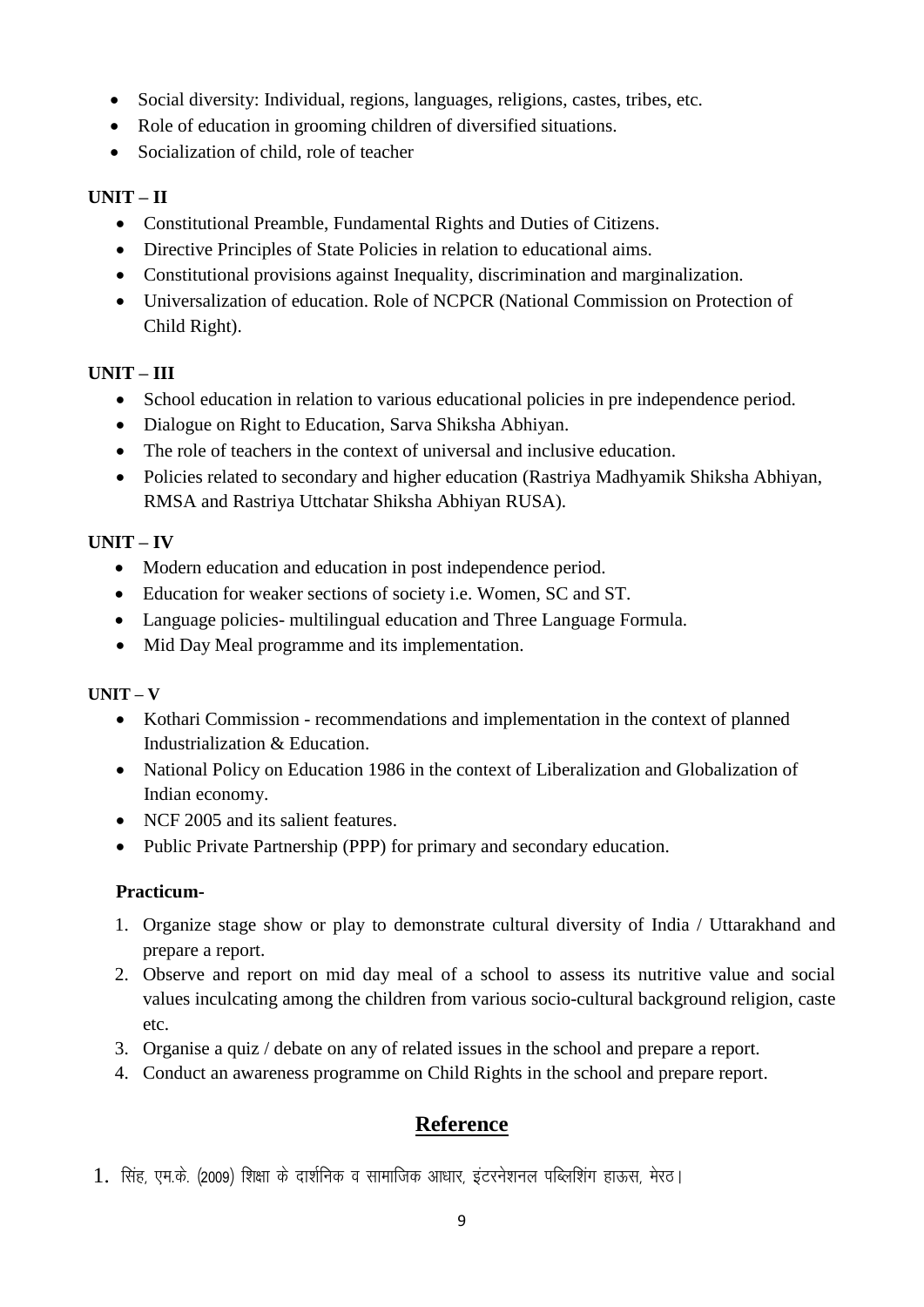- $2.$  रूहेला, प्रो. एस.पी. (2009) शिक्षा के दार्शनिक व समाजशास्त्रीय आधार, अग्रवाल पब्लिकेशन्स, आगरा।
- $3.$  सोनी, रामगोपाल उदयोन्मुख भारतीय समाज में शिक्षक, एच.पी. भार्गव बुक हाऊस, आगरा।
- 4. पाण्डेय,रामसकल (2007) शिक्षा के दार्शनिक व समाजशास्त्रीय पृष्ठभूमि, अग्रवाल पब्लिकेशन्स, आगरा।
- 5. पचौरी, गिरीश, पचौरी रितु (2010) उभरते भारतीय समाज में शिक्षक की भूमिका, आर. लाल. बुक डिपो, मेरठ।
- 6. रूहेला, एस.पी. (2008) विकासोन्मुख भारतीय समाज में शिक्षक और शिक्षा, अग्रवाल पब्लिकेशन्स, आगरा।
- 7. सिंह, रामपाल, सिंह, श्रीमती उमा, (2008), शिक्षा तथा उदीयमान भारतीय समाज, विनोद पस्तक मन्दिर, आगरा-2।
- 8. Sexena, N.R. Swaroop, Principles of Education, International Publishing House, Merrut (U.P)

# **Course 4 Language across the Curriculum Code: 103**

Total Marks: 100

#### **Learning outcome:**

After completion of the course, the student-teachers will be able to:-

- 1. Understand the language background of the students.
- 2. Create sensitivity to the language diversity in the classroom.
- 3. Understand the nature of classroom discourse and develop strategies for using oral language in the classroom.
- 4. Understand the nature of reading comprehension and writing in specific content areas.
- 5. Explain the Nature of expository texts and narrative texts.
- 6. Describe journals and Communication.
- 7. Understand writing with a sense of purpose, writing to learn and understand.
- 8. Understand function of language and how to use it as a tool.

#### **Unit-I**

- Language its component and significance
- Language background of students, multilingualism in classroom.
- The home language and school language and dialects.
- Use of first and second language in teaching the subject, creating sensitivity to the language diversity.

#### **Unit- II**

- Nature of classroom discourse- using oral language in the classroom.
- Learning process in the subject area, Language laboratory.
- Discussion as a medium for learning,
- Nature of questioning– types of questions and teacher control.

#### **Unit-III**

- Reading comprehension in the content areas- social sciences, science, mathematics.
- Nature of expository texts vs. narrative texts;
- Transactional vs. reflexive texts, examining content area of textbooks.
- Reading strategies for children  $-$  note-making and summarizing.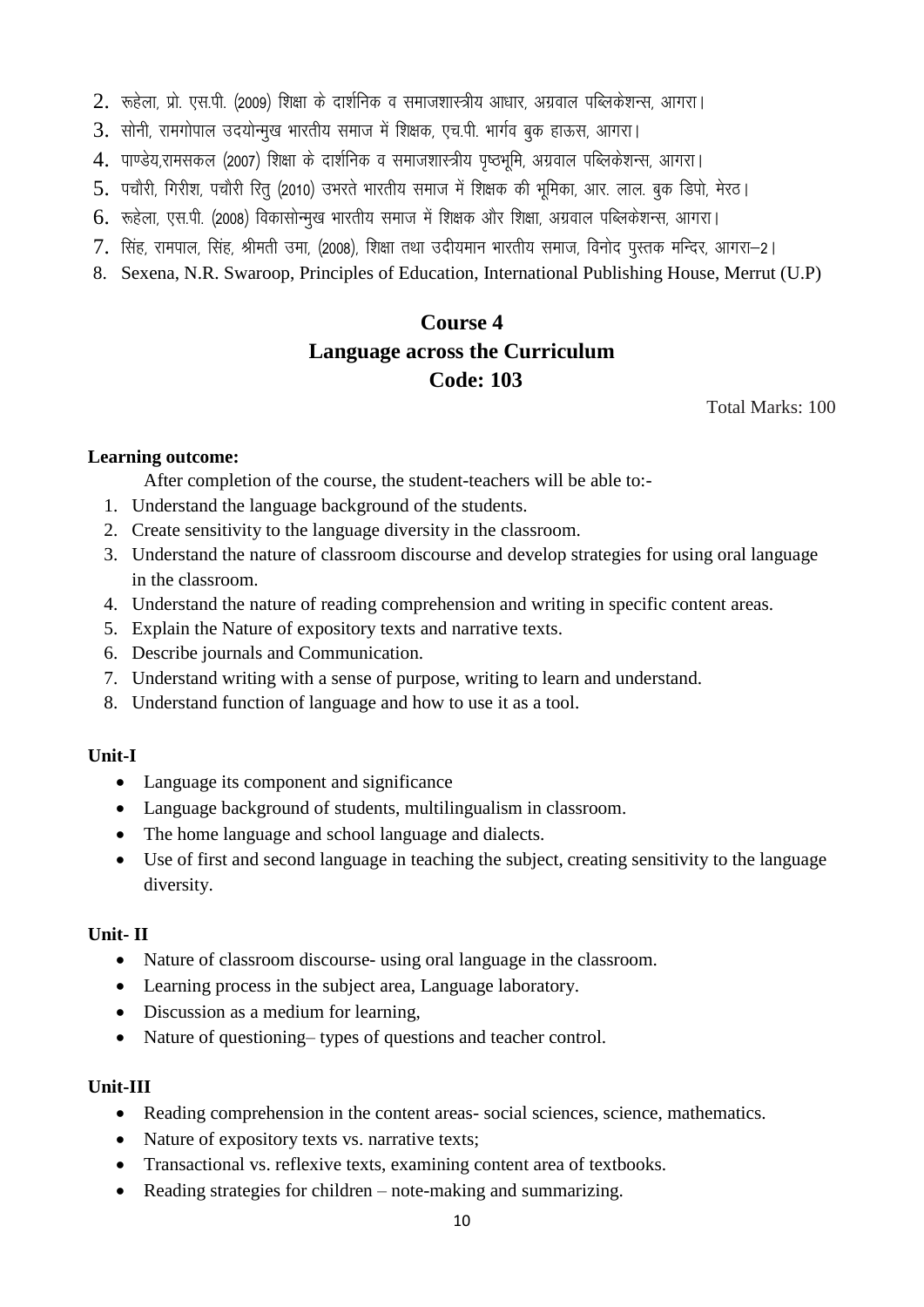#### **Unit-IV**

- Writing with a sense of purpose
- Writing to learn and understand.
- Analyzing children's writings to understand their conceptions
- Making reading-writing connections, process writing.

#### **Unit-V**

- Report writing, its significance and procedure
- Evaluation of textbook for content selection, Expository writing,
- Journal its meaning and writing. Importance for school/pupil teacher.
- Communication: meaning, types and importance.

#### **Practicum-**

- 1. Conduct a survey in secondary school to study academic achievement in overall or in specific subject of diverse linguistic students and present a report in the class.
- 2. Talk to the students and find out the different languages that they speak. Prepare a plan to use multilingualism as a teaching strategy.
- 3. Prepare a report on Expository writing on any topic.
- 4. Conduction of a workshop on "writing an article for magazine, journal and book.

# **Reference**

- 1. Agnihotri, R.K. (1995). Multilingualism as a classroom resource. In K. Heugh, A Siegruhn, & P. Pluddemann (Eds.) Multilingual education for South Africa. Heinemann Educational Books.
- 2. Anderson, R.C. (1984). Role of the Reader's Schema in comprehension, learning and memory. In R. C. Anderson, J. Osborn, & R.J. Tierney (Eds.), Learning to read in American Schools: Basad readers and Content texts. Psychology Press.
- 3. Eller, R.G. (1989). Johnny can't talk, either: The perpetuation of the deficit theory in classrooms. The Reading Teacher, 670-674.
- 4. Grellet, F. (1981). Developing reading skills: A practical Guide to reading comprehension exercises. Cambridge University Press.
- 5. NCERT. (2006) Position Paper. National Focus Group on teaching of Indian language (NCF-2005). New Delhi: NCERT.
- 6. Thwaite, A. & Rivalland, J.(2009) How can analysis of classroom Talks help teachers reflect on their practices? Australian Journal of Language and Literacy, the 32(1) 38

# **Course-5 Understanding Disciplines & Subjects Code: 104**

Total marks: 100

#### **Learning outcome:**

After completion of the course, the student-teachers will be able to:-

1. Understand Notion, types and approaches of knowledge.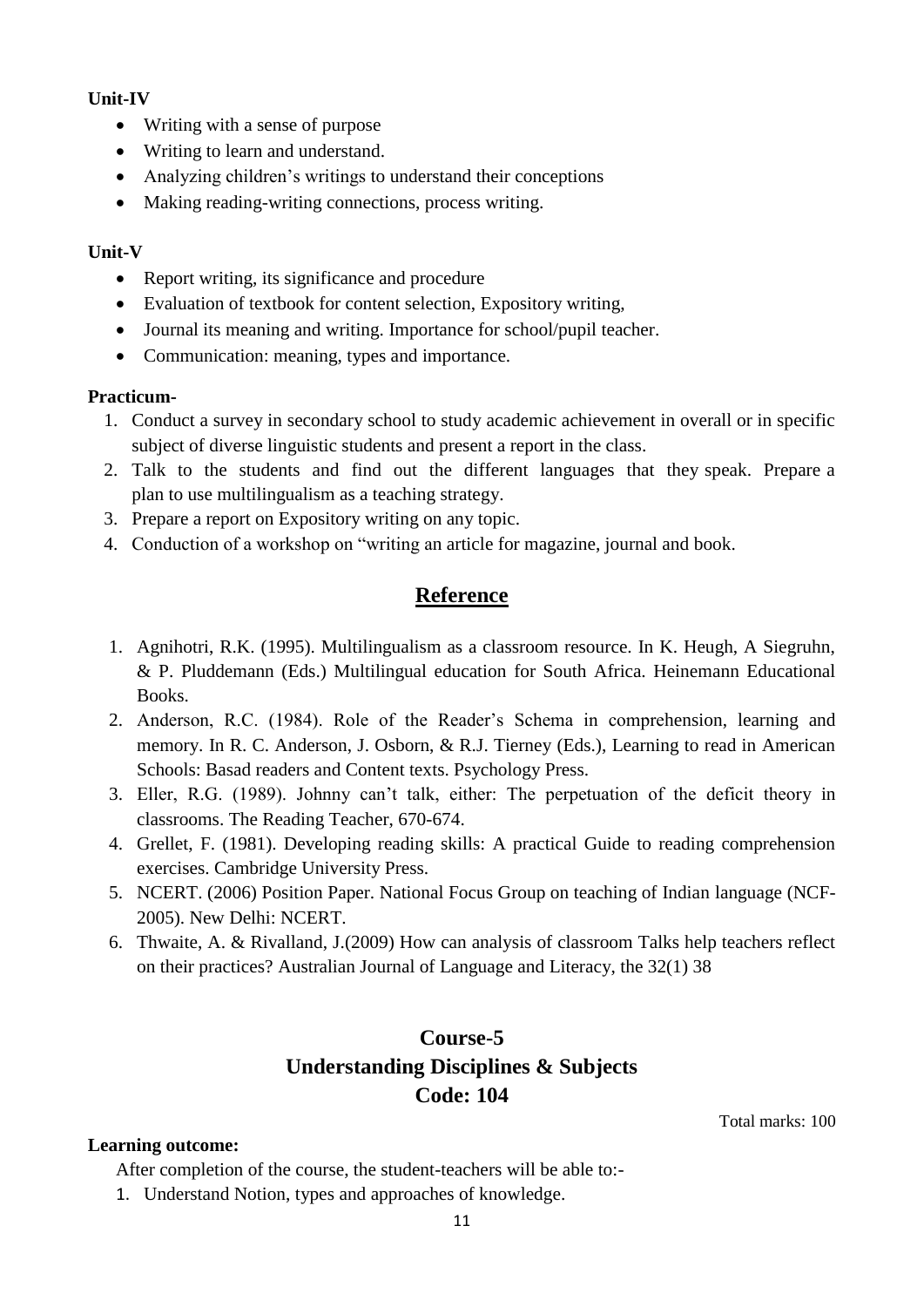- 2. Understand emergence of discipline and subjects in social, political and intellectual contexts.
- 3. Understand theory related to human needs change with time.
- 4. Reflect on the nature and role of disciplinary knowledge and notion of knowledge.
- 5. Understand theory of subject content, selection of content, curriculum, syllabus and text books.
- 6. Comprehend learner oriented discipline/subject.
- 7. Describe role of ICT in Effective Curriculum Transaction

#### **Unit-I**

- Notion and approaches of knowledge
- objective, contextual, diverse, dialogical and subjective knowledge
- concept of disciplinary knowledge and subjects
- Scientific knowledge and traditional knowledge

#### **Unit-II**

- Nature and role of disciplinary knowledge
- Interdisciplinary nature of subjects
- Multidisciplinary nature of subject
- Importance of disciplinary knowledge to school students

#### **Unit-III**

- Emergence of discipline and subjects in social, political and intellectual contexts
- Selection of subject content
- Criteria of selection of good text books, magazines and journals
- Evaluation of curriculum for topic selection

#### **Unit-IV**

- Theoretical and practical knowledge, Intuitive or tacit knowledge
- Knowledge construction in present era
- Role of ICT in Effective Curriculum Transaction
- Various vocations related to subjects taught at school level

#### **Unit-V**

- Curriculum its meaning and significance.
- Curriculum and syllabus.
- Learner based curriculum, importance of co curricular activities
- Curriculum construction, its principles

#### **Practicum**

- 1. Conduct a Seminar on scheme of school curriculum.
- 2. Construction of curriculum of any subject of any class.
- 3. Evaluation of a textbook.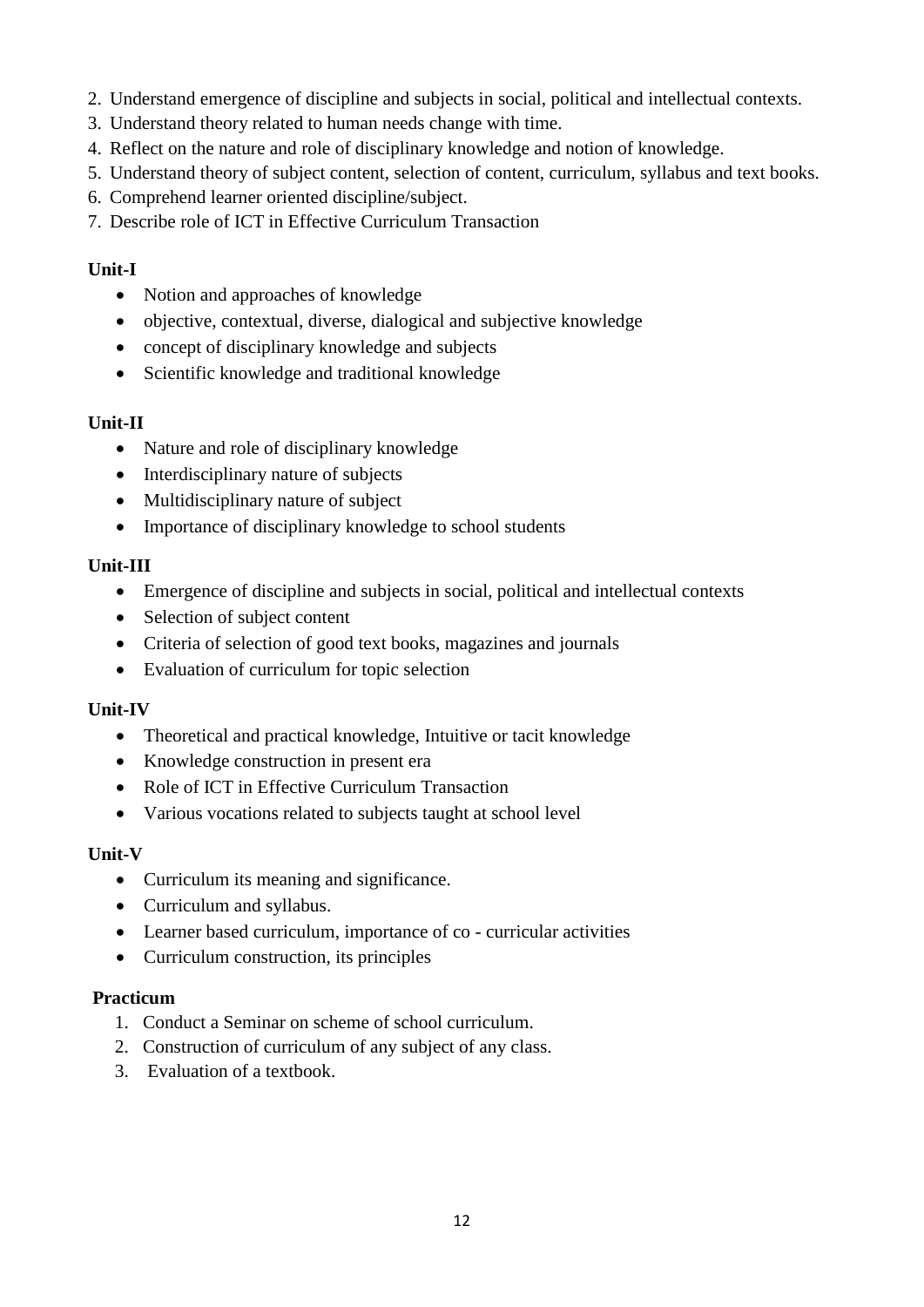# **Reference**

- 1. Carr, D. (2005). Making sense of education: An introduction to the philosophy and theory of education and teaching. Routledge.
- 2. Shulman L. S. (1986). Those who understand: knowledge growth in teaching. Educational Researcher, 4-14
- 3. Poste, R. Pster, T. M, & Ross. D. (Eds) (2003) the Cambridge history of science: Volume 7 the modern social sciences. Cambridge University press.
- 4. Plato (2009) Reason and persuasion, Three dialogues.In J. Holbo (Ed) Meno: reason, persuasion and virtue. Person.
- 5. Goodson, I.F. &Marsh, C.J. (2005). Studying school subjects: A guide. Rouledge.
- 6. GOI. (1992, 1998), National policy on education, 1986 (As modified in 1992).
- 7. Ghosh, S.C. (2007). History of education in India. Rawat Publications.
- 8. Deng, Z (2013) School subjects and academic disciplines. In A. Luke, A. Woods, &Wer (Eds.), Curriculum syllabus design and equity: A primer and model. Routledge.

# **Course 7: Pedagogy of two School Subjects**

# Pedagogy of Hindi <sup>1</sup>4हिन्दी भाषा का शिक्षण)

# **Course Code: 105**

Total Marks:100

इस पाठयक्रम के उपरान्त छात्र अध्यापक समझ सकेंगे

- 1. भाषा कि विभिन्न भूमिकाओं को
- 2. हिन्दी भाषा की भूमिका, महत्व तथा इसकी सांस्कृतिक पृष्ठभूमि को
- 3. हिन्दी भाषा के वाक्य विन्यास, व्याकरण तथा उच्चारण की शुद्धता के महत्व को
- 4. स्कल की भाषा, बच्चों की भाषा और समझ के बीच के संबंध
- 5. भाषा सीखने के तरीके और प्रक्रिया को
- 6. हिन्दी भाषा के मूल्यांकन की प्रक्रिया को
- 7. हिन्दी भाषा के विभिन्न पाठ योजनाओं का महत्व को।
- 8. हिन्दी भाषा शिक्षण में कियात्मक अनुसंधान के महत्व को।
- 9 भावों और विचारों की स्वतंत्र अभिव्यक्ति को

#### इकाई $-$  1

- विद्यालयी पाठ्यकम में हिन्दी का महत्व। भाषा की परिभाषा एवं सृजनात्मक भाषा के विविध रूप, (हिन्दी की बोलियॉ– वाक् तथा लेखन), भाषा के रुप में हिंदी व भाषा पढने–पढाने की चुनौतियाँ।
- $\bullet$  विभिन्न स्तरों में हिन्दी शिक्षण के लक्ष्य एवं उददेश्य। भाषा शिक्षण के सामान्य सिद्धान्त।
- $\bullet$  भाषायी दक्षताऐं— सुनना, बोलना, पढना व लिखना | सुनने, बोलने, पढने व लिखने का कौशल |
- लिखने के चरण, औपचारिक व अनौपचारिक लेखन (कहानी, कविता, डायरी, पत्र, समाचार व रिर्पोट आदि)।

इकाई $-$  2

• भाषा साहित्य और सौंदर्य — साहित्यिक अभिव्यक्ति के विविध रूप—पद्य, गद्य एवं व्याकरण की विविध विधाओं को पढना।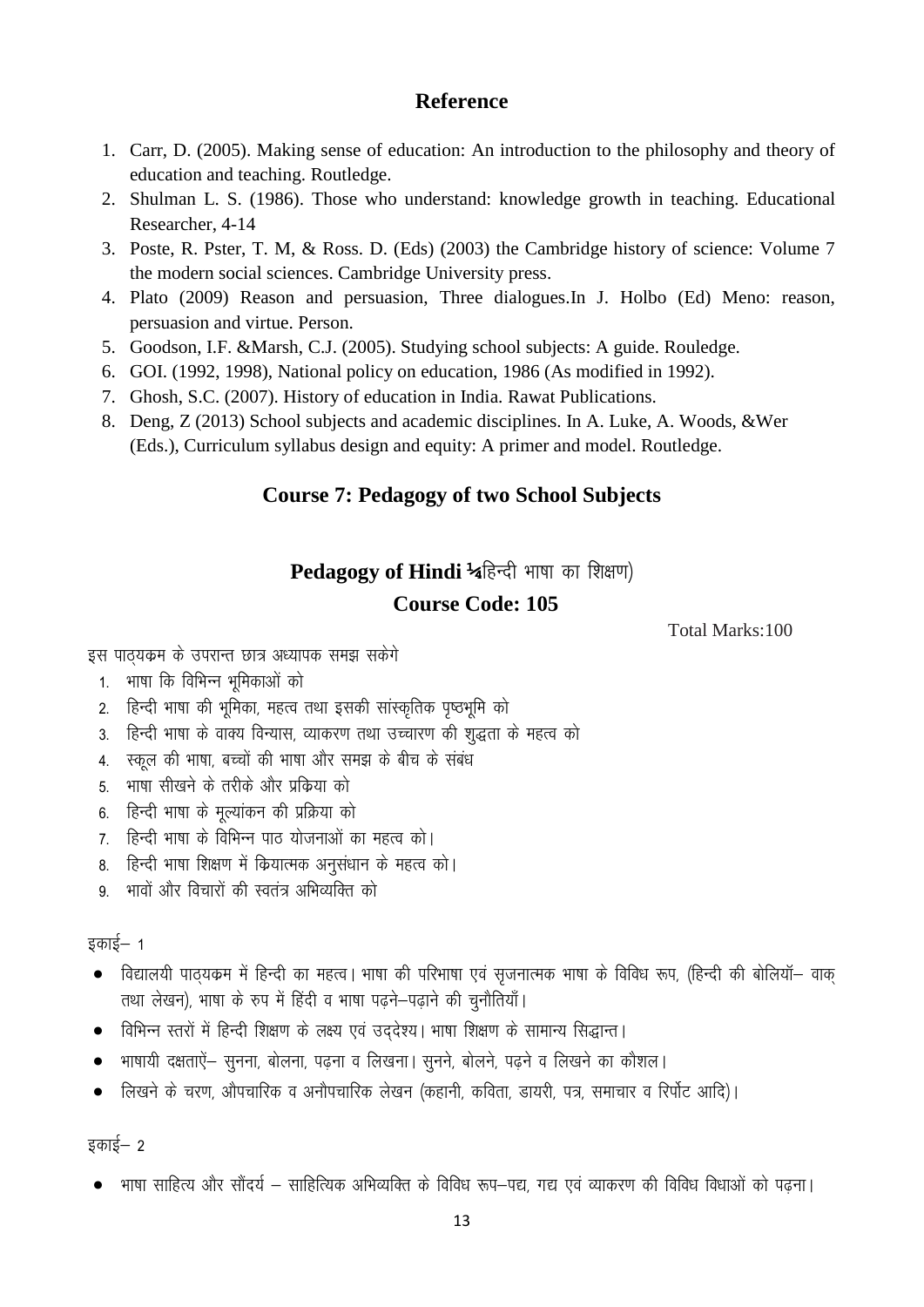- भाषा शिक्षण की शिक्षण विधियॉ / प्रणालियाँ और उनका विश्लेषण व्याकरण अनुवाद प्रणाली, प्रत्यक्ष प्रणाली, ढांचागत प्रणाली, प्राकृतिक प्रणाली एवं संप्रेषणात्मक प्रणाली
- पाठ्यपुस्तको की आवश्यकता एवं उनका महत्व। हिन्दी शिक्षण में भाषा प्रयोगशाला का स्थान एवं महत्व।
- गीत द्वारा शिक्षण, पहेलियों द्वारा शिक्षण, हिन्दी में शिक्षण भ्रमण का महत्व। एक अच्छे भाषा अध्यापक के गुण। हिन्दी शिक्षकों का व्यावसायिक विकास।

इकाई $-$  3

- $\bullet$  हिन्दी शिक्षण में सहायक सामग्री । आई.सी.टी. दृश्य श्रव्य सामग्री, रेडियो, टेलीविजन, फिल्में, सहसंज्ञानात्मक गतिविधियों की रूपरेखा (चर्चा, वादविवाद, खेल, कार्यशालाएँ, गोष्ठी आदि)
- $\bullet$  पाठयकम एवं पाठयवस्तु में अन्तर एवं पाठयकम निर्माण के सिद्धान्त।
- सामान्य पाठ योजना के चरण व पाठ शिक्षण के संदर्भ में उद्देश्य लेखन।
- हिन्दी शिक्षण में पद्य, गद्य एवं व्याकरण की पाठ योजना का निर्माण।

इकाई $-$  4

- $\bullet$  ) भाषा अर्जन और अधिगम की दार्शनिक, सामाजिक और मनोवैज्ञानिक आधार
- भाषा सीखने सीखाने की बहुभाषिक दृष्टि जॉन डुई, ब्रुनर, जे. प्याजे, एल. वायगात्स्की चॉम्स्की व भारतीय भाषाशास्त्रियों पाणिनी, कामता प्रसाद गुरू किशोरी दास वाजपेयी आदि के दृष्टिकोण में।
- संविधान और शिक्षा समितियों की रिपोर्ट में भाषा भाषाओं की स्थिति (अ) धारा 343 351, 350 |
- कोठारी कमीशन (64 से 66) एवं राष्ट्रीय शिक्षा नीति 1986, पी.ओ.ए. 1992

इकाई– 5

- $\bullet$  हिन्दी शिक्षण में मूल्यांकन का अर्थ एवं उपयोगिता। उपलब्धि परिक्षण का अर्थ एवं निर्माण।
- हिन्दी शिक्षण में प्रश्नों का स्वरूप, प्रश्नों के आधार बिंदु—समस्या समाधान सबंधी प्रश्न, सृजनात्मक चिंतन वाले प्रश्न, समालोचनात्मक चिंतन वाले प्रश्न ।
- भाषा विकास की प्रगति का मूल्यांकन, सतत् और समग्र मूल्यांकन, स्वमूल्यांकन, समूह मूल्यांकन।
- कियात्मक अनुसंधान की अवधारणा तथा हिन्दी शिक्षण में इसकी उपयोगिता।

#### परियोजनाकार्य

- 1ण सहायक सामग्री का निर्माण।
- 2ण कियात्मक अनुसंधान की रूपरेखा का निर्माण ।
- 3ण उपलब्धि परिक्षण का निर्माण।
- 4ण हिन्दी के प्रसिद्ध व्यक्तियों में से किसी एक का जीवन परिचय, उपलब्धि व चित्रों का संकलन कर रिपोर्ट तैयार करना।

#### संदर्भ ग्रंथ सूची

- 1. पाण्डेय. डॉ. मुतिकान्त (2010) "हिन्दी शिक्षण–अभिनव आयाम"विश्वभारती पब्लिकेशन 4378, अंसारी रोड, दरियागंज नई दिल्ली।
- 2. शर्मा, डॉ. अनुराधा (2012) "भाषाविज्ञान तथा सिद्धान्त," विश्वभारती पब्लिकेशन अंसारी रोड, दरियागंज नईदिल्ली।
- 3. गुप्ता, डॉ. प्रभा (2012) "मातृभाषा व विविध योजनाऍ," साहित्य प्रकाशन, आपका बाजार, आगरा।
- 4. किशोरीदास, आचार्य (2013) "हिन्दी की वर्तनी व शब्दप्रयोग मीमांसा", वाणी प्रकाशन, 21—ए, दरियागंज, नई दिल्ली।
- 5. नारंग, वैश्ना (2013) "सम्प्रेषण परक हिन्दी भाषा शिक्षा", ए.पी. भार्गव बुक हाऊस. 4 / 230, कचहरी घाट आगरा।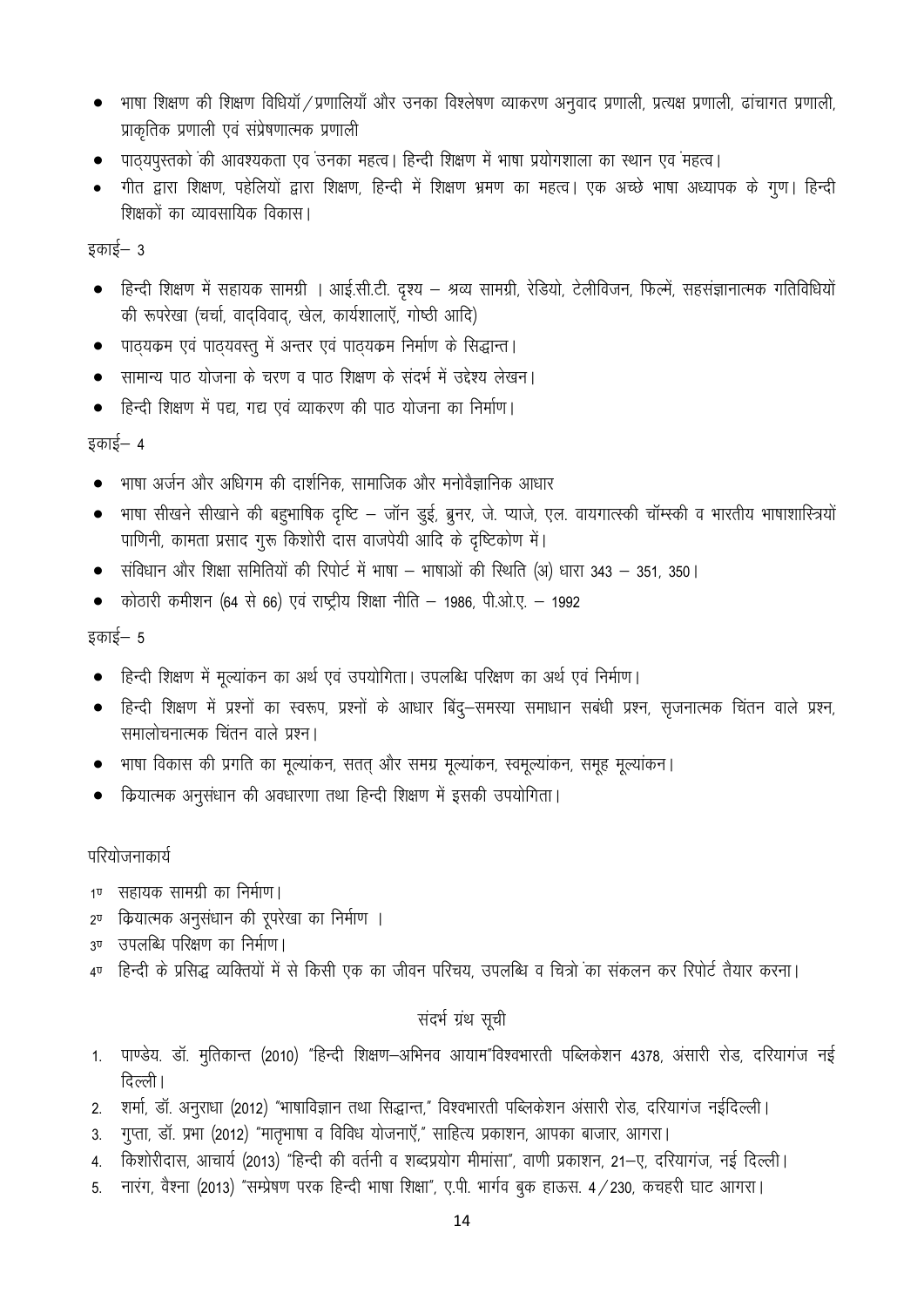- 6. सिंह, डॉ. सावित्री (2001) "हिन्दी शिक्षण"लायल बुक डिपो, मेरठ।
- 7. प्रसाद, डॉ. भगवती (2002) "प्रारम्भिक स्तर पर हिन्दी शिक्षण", सुखपाल गुप्त आर्य बुक डिपो, 30,नाईवाला, करोलबाग, नईदिल्ली।
- 8. ) त्यागी. डॉ.एस.के. (2008) "हिन्दी भाषा शिक्षण," अग्रवाल पब्लिकेशन्स, 28 ⁄ 115 ज्योतिब्लांक, सजंय प्लेस, आगरा—2

#### च्मकहवहल वर्षितापज ब्वनतेम ब्वकमरू 106

ज्वजंस डतोरू 100

इस पाठ्यकम के उपरान्त छात्र अध्यापक समझ सकेगे

- 1. भाषा कि विभिन्न भूमिकाओं को
- 2. सस्कृत भाषा की भूमिका, महत्व तथा इसकी सांस्कृतिक पृष्ठभूमि को।
- 3. सरकृत भाषा के वाक्य विन्यास, व्याकरण तथा उच्चारण की शुद्धता के महत्व को।
- 4. सस्कृत भाषा के मूल्यांकन की प्रक्रिया को
- 5. सरकृत भाषा के विभिन्न पाठ योजनाओं का महत्व को।
- 6. सरकृत भाषा शिक्षण में क्रियात्मक अनुसंधान के महत्व को।

इकाई  $-1$ 

- $\bullet$  संस्कृत की एतिहासिक पृष्ठभूमि, सस्कृत की सांस्कृतिक, साहित्यक एवं भाषा–विज्ञान सम्बन्धित महत्व। संस्कृत का आधुनिक भारतीय भाषाओं से तुलना।
- सस्कृत भाषा का विद्यालयी पाठ्यक्रम में स्थान। सृजनात्मक संस्कृत भाषा के विविध रूप, विद्यालयी पाठ्यक्रम में संस्कृत साहित्य का महत्व ।
- संविधान और शिक्षा समितियों की रिपोर्ट में भाषा भाषाओं की स्थिति (अ) धारा 343 351, 350 | कोठारी कमीशन (64 से 66) एवं राष्ट्रीय शिक्षा नीति – 1986, पी.ओ.ए. – 1992।
- विभिन्न स्तरों में सस्कृत शिक्षण के लक्ष्य एवं उद्देश्य। भाषा शिक्षण के सामान्य सिद्धान्त।

इकाई– 2

- भाषा साहित्य और सौंदर्य –साहित्यिक अभिव्यक्ति के विविध रूप–पद्य, गद्य एवं व्याकरण की विविध विधाओं को पढना–पढाना ।
- सरंकृत शिक्षण की विधियॉ, प्राचीन विधियों की नवीन विधियों से तुलना, व्याकरण विधि, विश्लेषणात्मक विधि, योजना विधि, प्रस्तुत विधियों की उपयोगिता एवं सीमाऐं
- गीत द्वारा शिक्षण, पहेलियों द्वारा शिक्षण, सरंकृत में शिक्षण भ्रमण का महत्व। पाठयपुस्तकों की आवश्यकता एवं उनका महत्व |
- अच्छे सस्कृत अध्यापक के गुण एवं संस्कृत के शिक्षक का भाषा की प्रगति में भूमिका। सस्कृत शिक्षकों का व्यावसायिक विकास।

इकाई $-$  3

- सरकृत शिक्षण में आई.सी.टी. की महत्व एवं चुनौतियाँ।
- सस्कृत शिक्षण में ध्वनि का महत्व एवं शुद्धोच्चारण का महत्व।
- सरकत शिक्षण में भाषा प्रयोगशाला का स्थान एवं महत्व।
- सरकृत शिक्षण में सहायक सामग्री । दृश्य श्रव्य साधनों का प्रयोग एवं महत्व, रेडियो, टेलीविजन, फिल्में, सहसंज्ञानात्मक गतिविधियों की रूपरेखा (चर्चा, वादविवाद, खेल, कार्यशालाएँ, गोष्ठी आदि)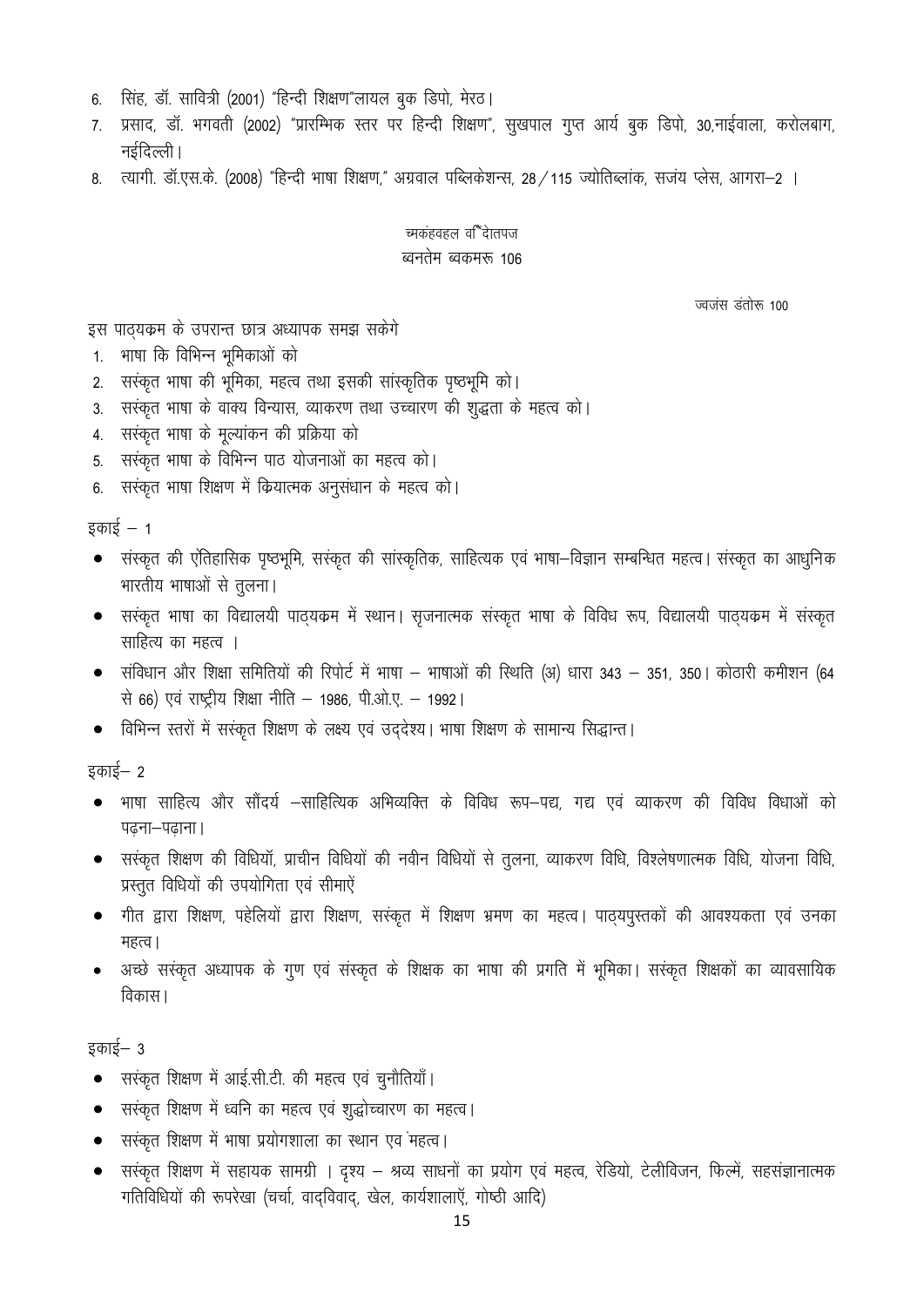इकाई— 4

- $\bullet$  सरंकृत पाठ्यक्रम एवं पाठ्यवस्तु में अन्तर एवं पाठ्यक्रम निर्माण के सिद्धान्त।
- $\bullet$  सस्कृत शिक्षण में व्यक्तिगत पठन, मौन पठन, एवं सुलेख का महत्व।
- $\bullet$  सामान्य पात योजना के चरण व पात शिक्षण के संदर्भ में उद्देश्य लेखन।
- सरकृत शिक्षण में पद्य, गद्य, व्याकरण, अनुवाद एवं नाटक की पाठ योजना का निर्माण

#### इकाई $-5$

- सरकृत शिक्षण में मूल्यांकन का अर्थ, मूल्यांकन की समस्या एवं उपयोगिता। उपलब्धि परिक्षण का अर्थ एवं निर्माण।
- $\bullet$  सरकृत शिक्षण में प्रश्नों का स्वरूप, प्रश्नों के आधार बिंदु-समस्या समाधान सबंधी प्रश्न, सृजनात्मक चिंतन वाले प्रश्न, समालोचनात्मक चिंतन वाले प्रश्न।
- भाषा विकास की प्रगति का मूल्यांकन-सतत् और समग्र मूल्यांकन, स्वमूल्यांकन, समूह मूल्यांकन।
- कियात्मक अनुसंधान की अवधारणा एवं विकास, सस्कृत शिक्षण में इसकी उपयोगिता।

#### परियोजनाकार्य

- 1. सहायक सामग्री का निर्माण।
- 2. कियात्मक अनुसंधान की रूपरेखा का निर्माण ।
- 3. उपलब्धि परिक्षण का निर्माण।
- 4. संस्कृत के प्रसिद्ध व्यक्तियों में से किसी एक का जीवन परिचय, उपलब्धि व चित्रों का संकलन कर रिपोर्ट तैयार करना।

# संदर्भ ग्रंथ सूची

- 1. डॉ. कम्भम्पारि साम्बशिवमूर्ति : संस्कृत शिक्षवम्, दिपशिखा प्रकाशन, जयपुर।
- 2. शर्मा, डॉ श्यामाता प्रसाद : संस्कृत शिक्षणम् श्री कविता प्रकाशन, जयपुर।
- 3. पाण्डेय, डॉ. रामसकल : संस्कृत शिक्षण, विनोद पुस्तक मन्दिर, आगरा।
- 4. शर्मा, डॉ. संतशरण "संत" : संस्कृत व्याकरण, (2009), अमर प्रकाशन, मथुरा।
- 5. वर्मा, डॉ. पर्णू सिंह: सस्कृत शिक्षण, लक्ष्मी बुक डिपो, जयपुर।
- 6. मितल, डॉ. सन्तोष : संस्कृत शिक्षण, आर. लाल बुक डिपो, मेरठ।
- 7. नारंग, वैश्नाः "सम्प्रेषणात्मक भाषा शिक्षण,", नई दिल्ली प्रकाशन सख्थान दयानन्द मार्ग।
- 8. मिश्रा, डॉ. महेन्द्र कुमारः सस्कृत व्याकरण, विवके पब्लिशिंग हाऊस, जयपुर।
- 9. सिंह, डॉ.एस.डी. सस्कृत शिक्षणम, इण्टरनेशनल पब्लिशिंग हाऊस, जयपुर।

# **Pedagogy of English Course Code: 107**

#### **Total Marks: 100**

After completion of the course, the student-teachers will be able to

- 1. Explain nature and importance of the English as a school subject and its relation to other school subjects.
- 2. Understand about the teaching of poetry, prose and drama;
- 3. Identify methods, approaches and materials for teaching English at various levels in the Indian context.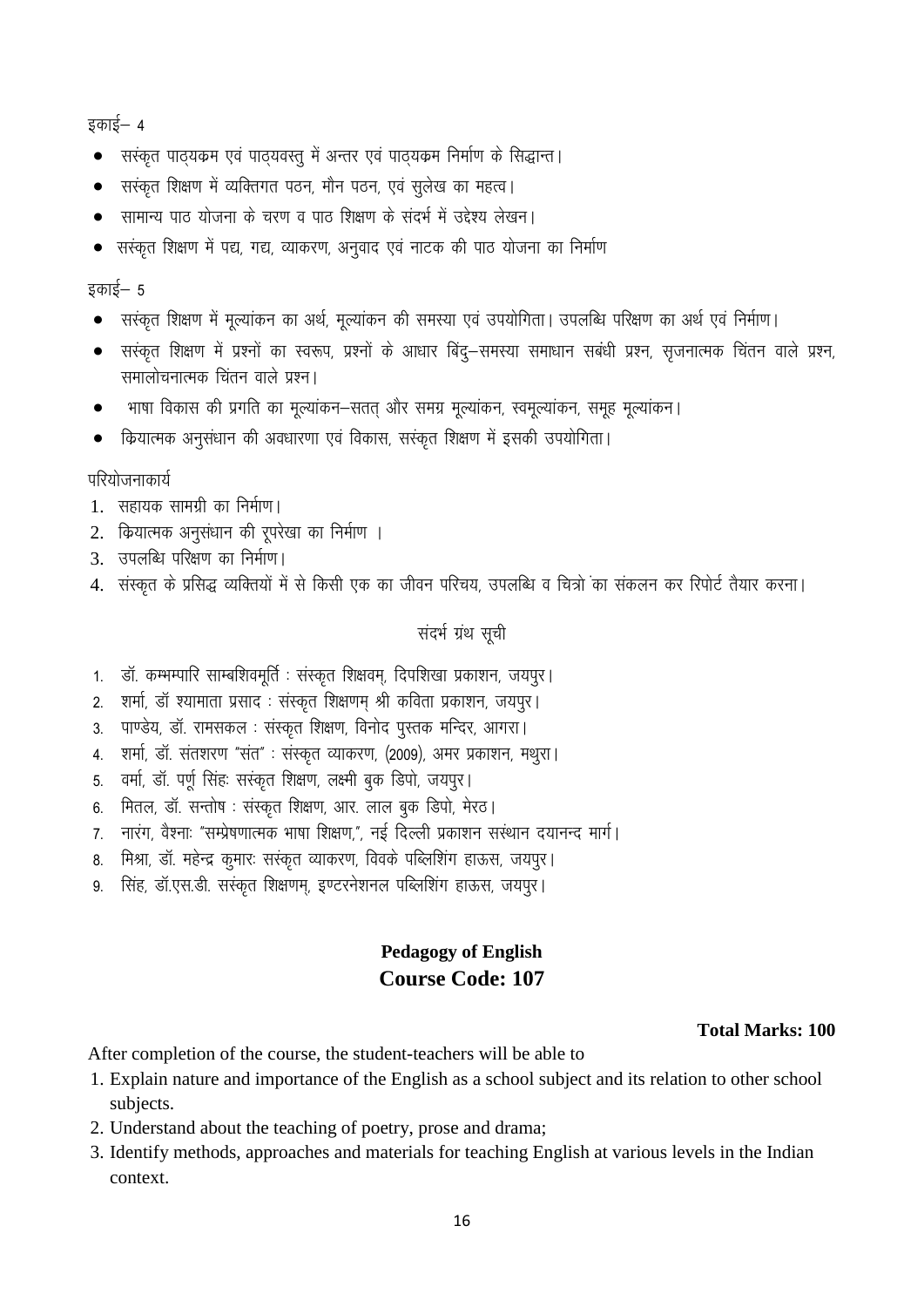- 4. The required skills and their inter-links per mastering English.
- 5. Develop and use teaching aids in the classroom both print and audio-visual material, and ICT (internet and computer technology).
- 6. Understand need and functions of language lab.
- 7. The techniques of obtaining feedback for self- evaluation and evaluation of students.
- 8. To teach and evaluate basic language skills such as listening, speaking, reading and writing and integrate them for communicative purposes.
- 9. Comprehend Action research and its importance in English teaching.

# **UNIT-I**

- Language –its nature and importance in human life, society and English language, English as a global language. Language & career opportunities.
- The nature and importance of English as a Language in School Subject, Co- relation of English with other school subjects.
- The aims and objectives of English Teaching at different stages of school.
- Pronunciation—linguistic diversity, its impact on English Speech and writing, Understanding symbolical coding for pronunciation.

#### **UNIT-II**

- Descriptive linguistics- language as a discipline, structure of a language.
- Objectives of English morphology, syntax and uses, kinds of sentences.
- Literature in the school curriculum and Relationship between curriculum, syllabus and textbooks.
- Principles of Curriculum construction of English Teaching at different stages of school, Selection of materials.

# **UNIT-III**

- Methods and approaches of English Teaching- Inductive and deductive approach; whole language approach; constructive approach; multilingual approach to language teaching (John Dewey, Bruner, J. Piaget, L. Vygotsky, Chomsky, Krashen).
- Translation cum Grammar method, Direct Method, West's New Method, Substitution method, Bilingual Method, Structural approach and Situational approach.
- The concept of Universal grammar, Importance of text books and its evaluative characteristics.
- Teaching aids in English teaching. Role of mother tongue in teaching English.

# **UNIT-IV**

- Developing tasks and materials for study skills in English literary forms, Audio-visual aids in teaching English.
- Teaching of speaking, pronunciation, reading, writing vocabulary, spelling, prose, poetry, drama, Grammar, translation and composition at various school levels.
- Lesson planning, its importance, steps and writing of objectives in behavioural terms.
- Pedagogical approaches for the teaching of English (Prose, Poetry, Drama & Grammar) at different stages of school.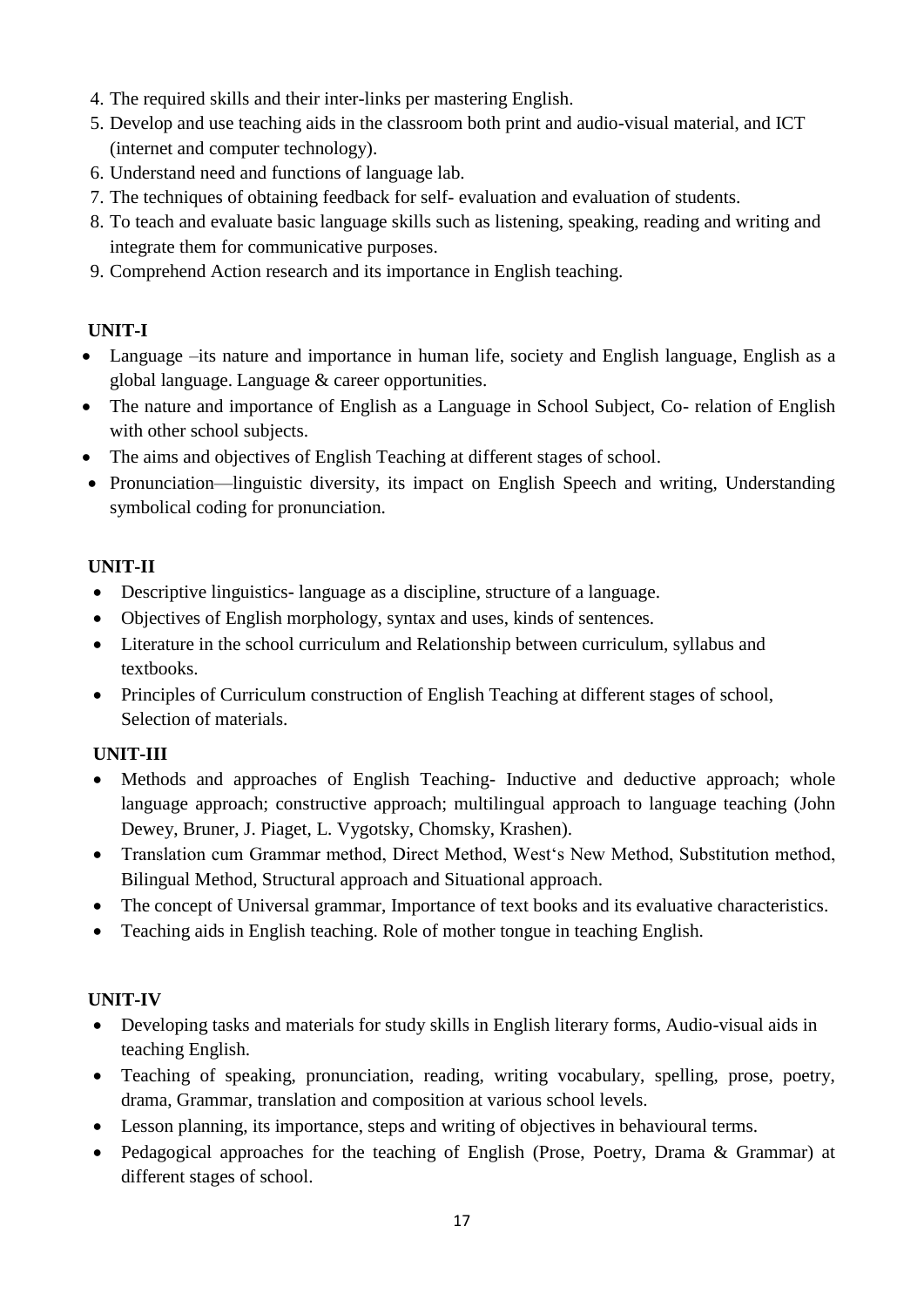## **UNIT-V**

- Measurement and evaluation in English teaching.
- Types of questions and its formulation (open-ended questions, MCQ). Achievement tests: its meaning and preparation.
- Continuous and Comprehensive Evaluation in Teaching English. Techniques of evaluation oral, written, portfolio, Self evaluation; Peer evaluation; Group evaluation.
- Action Research in teaching English, its meaning, development and utility.

#### **Practicum**

- 1. Preparation of teaching learning material (TLM),
- 2. Preparation of Action Research plan.
- 3. Preparation of achievement test.
- 4. Preparation of five cards, five pictures cards and five cross word puzzles.

# **References**

- 1. Bhatia, K.K. (2006). Teaching and Learning English as a Foreign Language. New Delhi: Kalyani Publishers.
- 2. Bhatia, K.K. and Kaur, Navneet (2011). Teaching and Learning English as a Foreign Language. Ludhiana: Kalyani Publishers.
- 3. Baruah, T.C. (1985): The English Teachers' Handbook, New Delhi: sterling publishing Pvt. ltd.
- 4. Bright and McGregor: Teaching English as Second Language, Longman.
- 5. Brumfit C.J. (1984): Communicative Methodology in Language Teaching. Cambridge: C.U.P.
- 6. Chaturvedi, M.G. (1973) "A contractive study of Hindi English phonology".
- 7. Frisby, A.W. (1970) Teaching English: Notes and comments in teaching English.
- 8. Sharma, R.A.; Teaching of English, R.Lall book Depot, Meerut.
- 9. Gupta, P.K.; Teaching of English, R.Lall book Depot, Meerut.
- 10. Rai, G.: Teaching of English, R.Lall Book Depot, Meerut.
- 11. Pahuja, S.; Teaching of English, Shri Vinod Pustak Mandir, Agra.
- 12. Bhandari, C.S. and Other (1966): Teaching of English: A Handbook for Teachers. New Delhi: Orient Longmans.
- 13. Freeman, Diane-Larsen (2000): Techniques and Principles in language Teaching, Oxford OUP
- 14. Gimson A.C. (1980): An Introduction to the Pronunciation of English London: Edward Arnold.
- 15. Hornby A.S. (1968): A Guide to patterns and usage in English. Oxford : OUP
- 16. Paliwal, A.K. (1988): English Language Teaching Jaipur: Surbhi Publication.
- 17. Richards, J.C. and Rodgers, T.S. Approaches and Methods in language teaching Cambridge C.U.P.
- 18. NCERT. (2006d) position paper national focus group on teaching of Indian language (NCF-2005). New Delhi: NCERT.

# **Pedagogy of Mathematics Course Code: 108**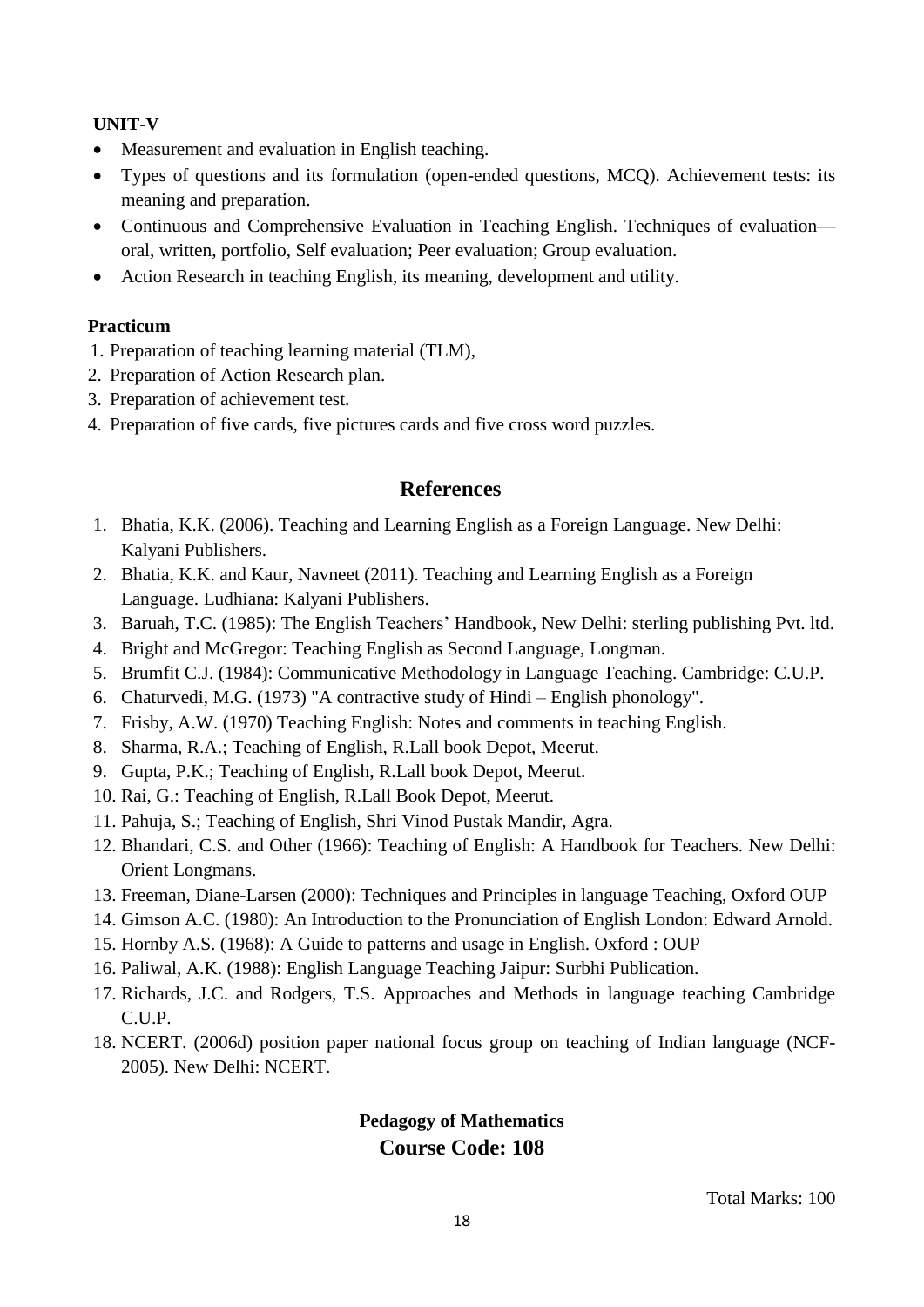To enable the pupil teacher to-

- 1- Understand and appreciate the use and significance of Mathematic in daily life.
- 2- Learn various approaches of teaching Mathematics and to use them judiciously.
- 3- Know the methods of planning instruction for the classroom.
- 4- Canalize, evaluate, explain and reconstruct their thinking about mathematics.
- 5- Construct appropriate assessment tools for evaluating mathematics learning;
- 6- Focus on understanding the nature of children's mathematical thinking through direct observations of children's thinking and learning processes.
- 7- Conduct action research.

# UNIT - I

- The nature and importance of Mathematics as a school subject. Relationship of Mathematics to disciplinary knowledge. Co- relation of Mathematics with other school subjects.
- The aims and objectives of Mathematics Teaching at different stages of school.
- Principles of Curriculum construction; types of mathematical problems, their place in curriculum, problem solving.
- Mathematics teacher-functions and qualities and Reflective & Innovative practices in professional development of Mathematics teachers.

# UNIT-II

- Pedagogical approaches for the teaching of Mathematics at different stages of school, Viz-Inductive, Deductive, Analytical, Synthetic, Heuristic, Lecture and Question answer.
- Various techniques for teaching of Mathematics viz- Oral, written, drill, assignment, and self study. Writing objectives in behavioural terms.
- Meaning, steps and importance of lesson plan in Mathematics Teaching, Various approaches of lesson planning in Mathematics Teaching.
- Preparation of Lesson plan on various topics of Mathematics.

# UNIT - III

- Text books in Mathematics- Importance and qualities of a good text book in Mathematics.
- Identifying learner's strengths and weaknesses; principles of diagnosis and remediation, Activities enriching mathematics learning, supplementary text material, mathematics club, contests and fairs.
- Needs and types of teaching Aids, how to use teaching aids in Mathematics Teaching, characteristics of good teaching aids.
- Importance and development of Mathematics laboratory for recreational Mathematics (games, puzzles and riddles in mathematics).

# UNIT-IV

- Teaching of Arithmetic-Objectives, role of drill and constrictive play in primary Arithmetic and developing speed and accuracy in Mathematics.
- Teaching Algebra- Objectives and importance of Algebra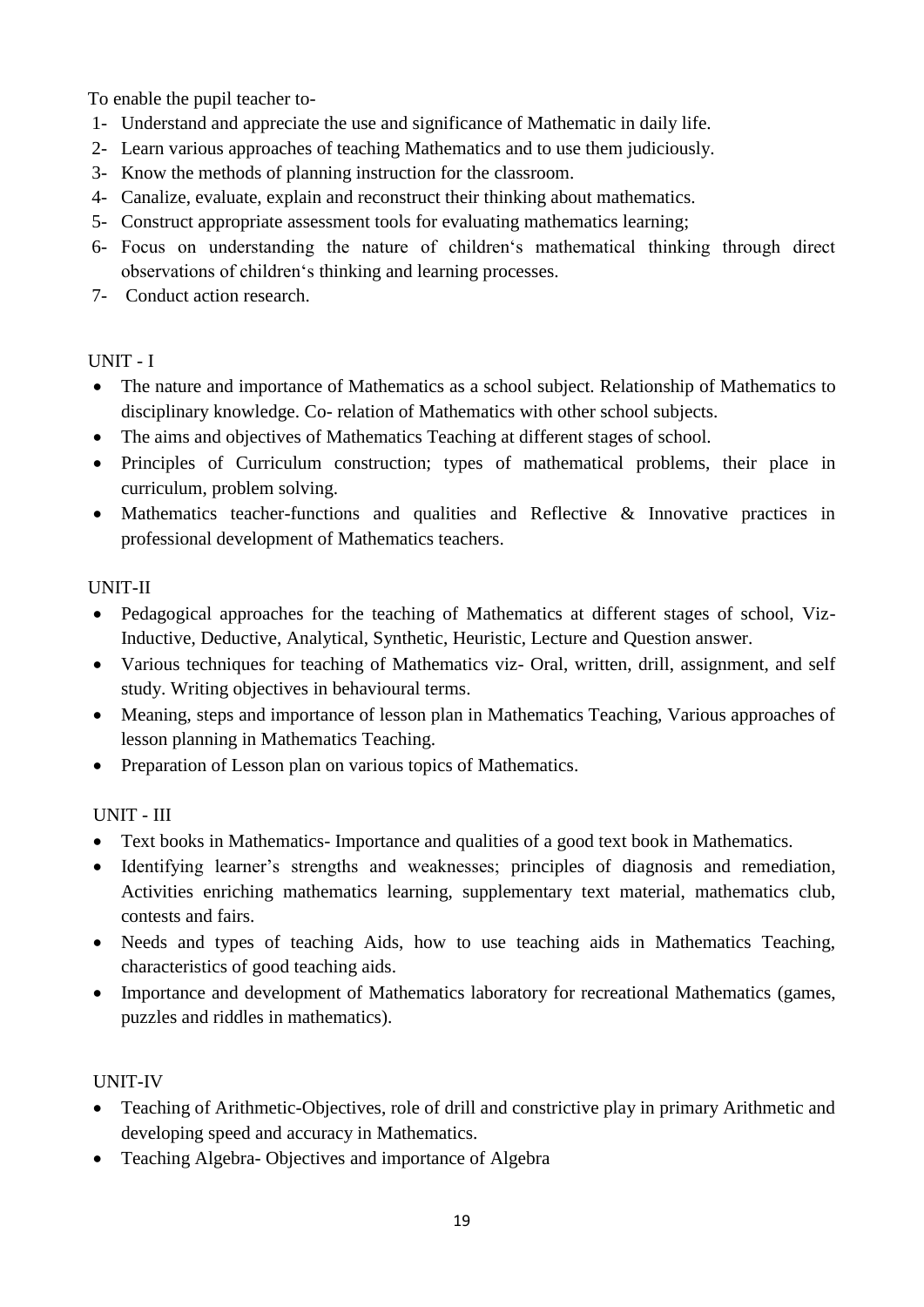- Teaching Geometry Objectives of Geometry teaching, Role of hypothesis, axioms, postulates and assumptions.
- Stages of Geometry teaching-experimental, analytical or deductive, systematising stages, kinds of proof in Geometry.

#### UNIT - V

- Measurement and evaluation in Mathematics purpose of evaluation in Mathematics Teaching, type of test items; their merits and demerits, quality of a good mathematics test.
- Cooperative learning ensuring equal partnership of learners with special needs, stimulating creativity. Preparation of achievement test in mathematics.
- Importance of Continuous and comprehensive evaluation in mathematics teaching.
- Concept of action research, its development and importance in mathematics teaching.

#### **Practicum:**

- 1. Preparation of teaching learning material (TLM),
- 2. Preparation of Action Research plan.
- 3. Preparation of achievement test.
- 4. Prepare games, puzzles and riddles in mathematics.

# **References**

- 1. Anthony, Glende and Walshaw, Margaret (2009). Effective Pedagogy in Mathematics: Gonnet Imprimeur, 01300 Belley, France.
- 2. Arora, S.K. (2000). How to Teach Mathematics. New Delhi: Sterling Publishers Pvt. Ltd.
- 3. Gakhar, S.C. and Jaidka, M.L. (2003). Teaching of Mathematics. Panipat: M/s N.M. Publishers.
- 4. Kumar, Khushwinder and Kaur, Jaspreet (2012). Learning Mathematics- A Lab Experience. Gurusa Sadhar: GBD Publishers.
- 5. Kumar, Sudhir and Ratan, P.N. (2003). Teaching of Mathematics. New Delhi: Anmol Publication Pvt. Ltd.
- 6. Mangal, S. K. (2007). Teaching of Mathematics. New Delhi: Arya Book Depot
- 7. N.C.E.R.T. Text Books 6th to 10th Standard.
- 8. National Focus on Teaching of Mathematics. Published at the Publication Department by the Secretary, National Council of Educational Reseach arid Training, Sri Aurobindo Marg, New Delhi
- 9. Dapur, J.N. (1998), ―Suggested Experiments in Arya book depot New Delhi-5
- $10.$  धाकड, परशुराम त्रिवेदी, शिल्पा (2009) "गणित शिक्षण विधियाँ" साहित्यागार चोडा रास्ता, जयपुर
- 11. मंगल, एस.के. (2005) "गणित शिक्षण" आर्य बुक डिपो, नई दिल्ली
- 12. शर्मा, एच.एस. (2005) "गणित शिक्षण" राधा प्रकाशन मन्दिर, आगरा
- 13. नेगी, जे.एस. (2007) "गणित शिक्षण" विनोद पुस्तक मन्दिर, आगरा
- 14. सिंह, योगेश कुमार (2010), गणित शिक्षण आधुनिक पद्धतियॉ ए.पी.एच. पब्लिशिंग कॉरपोरेशन, नई दिल्ली:-02
- 15. कुलश्रेष्ठ, अरूण कुमार (2013) "गणित शिक्षण" आर.लाल.बुक डिपो, मेरठः-001

# **Pedagogy of Physical Sciences**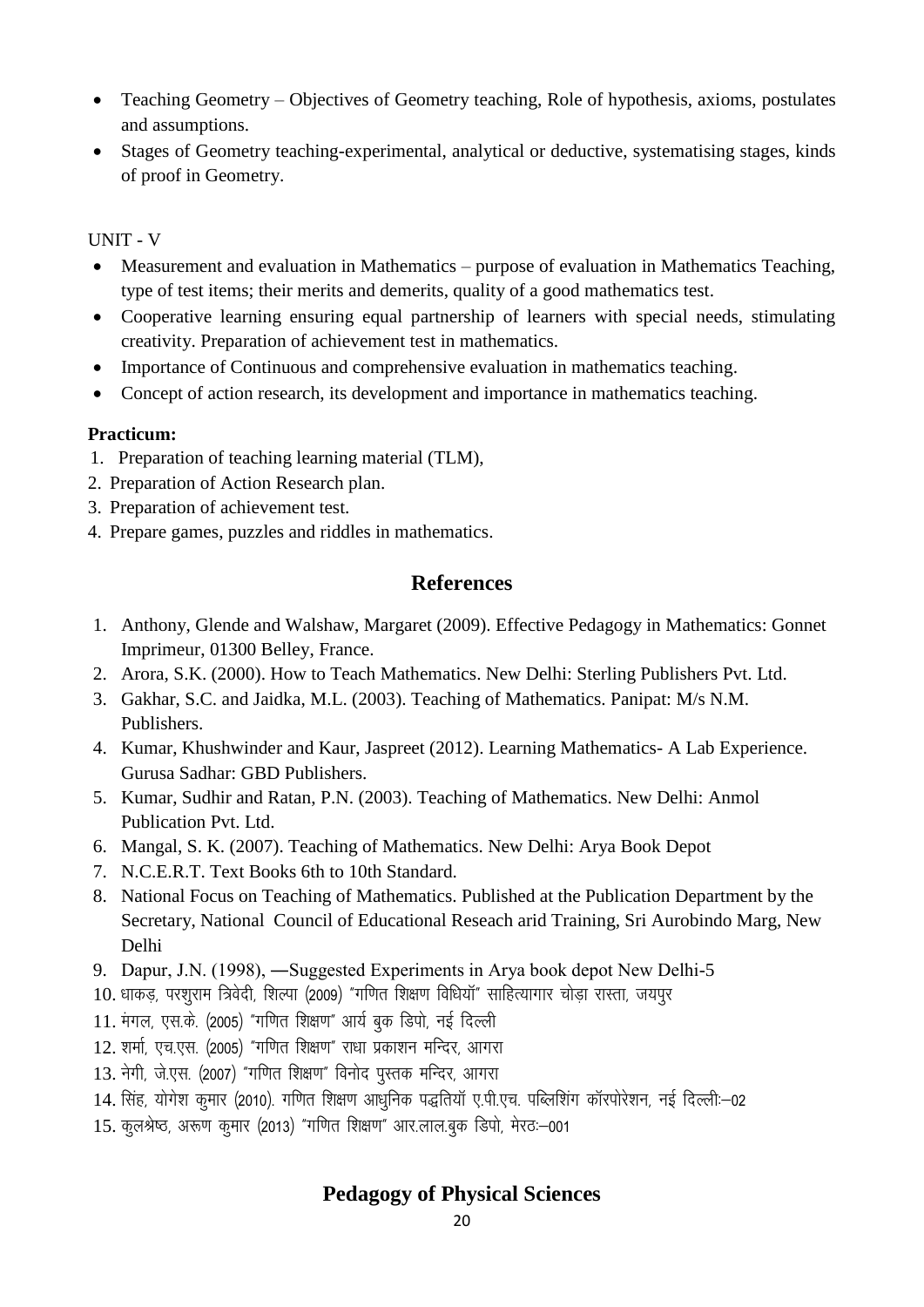# **Course Code: 109**

After completion of the course, student-teachers will be able to:-

- 1. Understand the nature, scope values and objectives of teaching Physical science at secondary level.
- 2. Develop insight on the meaning and nature of Physical science for determining aims and strategies of teaching- learning and Integrate the science knowledge with other school subjects.
- 3. Identify and relate everyday experiences with learning of science.
- 4. Use effectively different activities / experiments/ demonstrations / laboratory experiences for teaching-learning of science.
- 5. Analyze the contents of science with respect to pots, branches, process skills, knowledge organization and other critical issues.
- 6. Understand the role and use of laboratory experiences for teaching-learning of Science
- 7. Use effectively different activities/learning resources for teaching-learning of Science
- 8. To use effectively the different approaches in teaching of Science.

#### **UNIT –I**

- Physical Science: Nature, scope and Importance, scientific literacy.
- Importance of Physical Sciences as a school subject. Co- relation of Physical Sciences with other school subjects.
- The aims and Objectives of Teaching Physical Sciences at different stages of school. Identification and writing teaching objectives in behavioural terms.
- Physical science curriculum- principles and approaches to curriculum organisation, critical analysis of the contents of Physical science subjects at various school levels

# **UNIT – II**

- Pedagogical approaches for the teaching of Physical Sciences- Scientific methods / Strategies-Observation, experimentation, demonstration, heuristic, project, lecture, laboratory, problemsolving, investigatory approach/ Enquiry, concept mapping, Data Collection, Generalization etc. with Illustration in Physical Science.
- Non-Formal approaches in teaching of Science Tutorials, independent self study, seminar/conferences, workshop, science clubs, science museums, science fairs and excursions**.**
- Meaning, steps and importance of lesson plan in Physical Sciences Teaching
- Preparation of Lesson plan on different topics.

#### **UNIT-III**

- Identification and use of learning resources in science from immediate environment, Science kit.
- Importance of Textbooks and other publications in physical science teaching.
- Audio-visual materials; Multimedia-selection and designing. Use of ICT and teaching learning experiences in physical science –video clips, power point presentation etc.
- Organisation of an effective programme of teaching of Physical Sciences organisation of teaching learning material at junior and senior stages.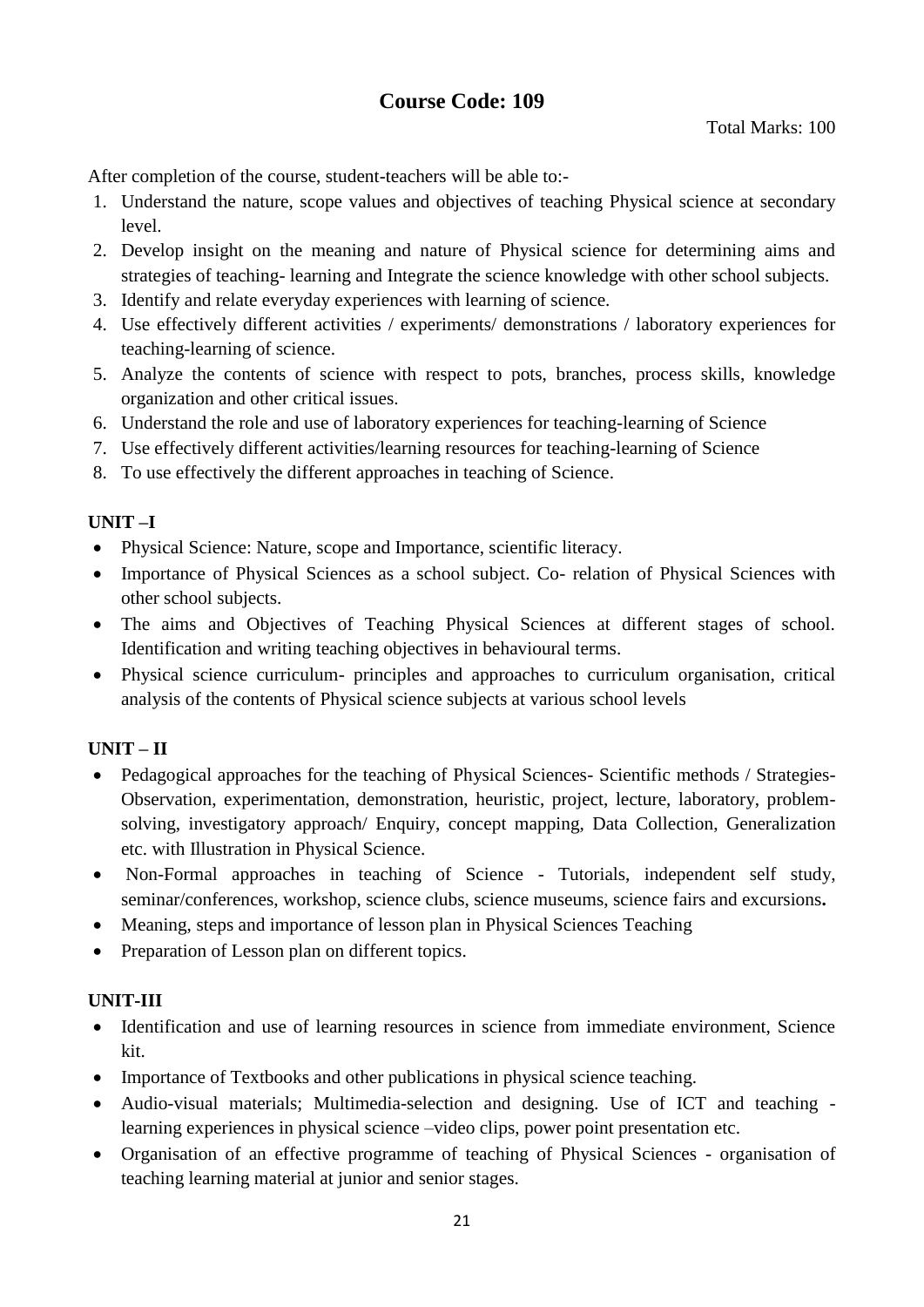# **UNIT – IV**

- The Physical science laboratory- Objectives of laboratory, importance of science laboratory.
- Planning and organisation of science laboratory, safety measures in the Physical Sciences laboratory, Laboratory manuals.
- Rules for maintaining laboratory, requirements of apparatus and chemicals for development of Physical Sciences lab at secondary level. Practical work and record keeping in science lab.
- The Physical science teacher- qualification and characteristics, and his/her responsibilities. Reflective & Innovative practices in professional development of Physical science teachers.

# **UNIT – V**

- Measurement and evaluation in Physical Sciences.
- Cooperative learning ensuring equal partnership of learners with special needs, stimulating creativity. Preparation of achievement test in Physical sciences.
- Importance of Continuous and comprehensive evaluation in Physical science.
- Action research in Physical Sciences teaching; its meaning, development and utility.

#### **Practicum:**

- 1. Preparation of teaching learning material (TLM),
- 2. Preparation of Action Research plan.
- 3. Preparation of achievement test.
- 4. Preparation of Teaching material (PPT) on any topic.

# **References**

- 1- Kulshrestha, S.P. : Teaching of Physical Science, R.Lal Book Depot, Meerut
- 2- Mangal, S.K (2005), Teaching of physical science' Arya book depot New Delhi-05
- 3- Sood, J.K.: Teaching of Physical Science, Agarwal Publication, Agra
- 4- Rawat, D.C. : Teaching of Science, Vinod Pustak, Agra
- 5- Singh, R. : Teaching methods in schools, Commonwealth Publication, Delhi.
- 6- Pathak, R.P. : Teaching skills, Pearson Publication, New Delhi
- 7- Chauhan S.S. : Innovation in teaching, Vikas Publication, New Delhi
- 8- Chandra, T. : Principles of teaching, Anmol Publication, New Delhi
- 9- Bloom, B.S.: Taxnomy of educational objectives, Mckay Co. New Delhi.
- 10-Joshi, S.R, (2008), Teaching of science' A.P.H publishing corporation New Delhi
- 11- Das, R.C, (2000), Science teaching in schools' sterling publishers private limited, New Delhi
- 12- Prasad Janardan: (1999) ―Practical aspects in teaching of science. Kanishka publisher New Delhi
- 13- Nanda, V.K. (1997) ―Science education today Anmol publications Pvt. Ltd. New Delhi

# **Pedagogy of Biological Sciences Course Code: 110**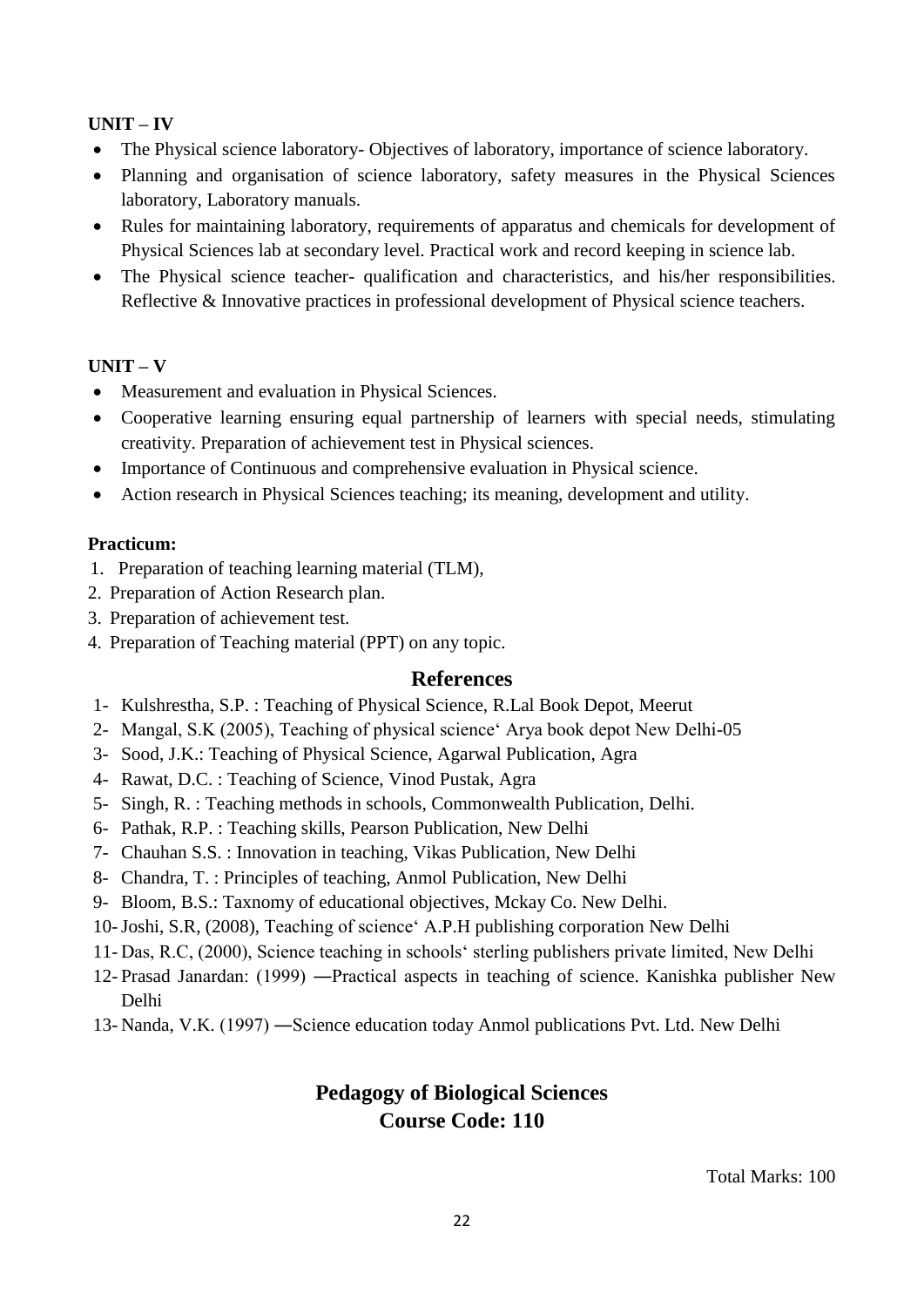After completion of the course, student-teachers will be able to:-

- 1. Develop insight on the meaning and nature of Biological sciences.
- 2. Determine aims and strategies of teaching Biological sciences.
- 3. Identify and relate everyday experiences with learning of Biological sciences.
- 4. Appreciate various approaches of teaching- learning of Biological sciences.
- 5. Develop competencies for teaching, learning of biological science.
- 6. Use effectively different activities / experiments/ demonstrations / laboratory experiences for teaching-learning of Biological science.
- 7. Formulate meaningful inquiry experiences, problem-solving situations, investigatory and discovery learning projects.
- 8. Construct appropriate assessment tools for evaluating learning of biological science.
- 9. Stimulate curiosity, inventiveness and creativity in biological science.

#### **UNIT - I**

- The nature, scope and importance of Biological Sciences as a school subject. Scientific literacy.
- Co- relation of Biological Sciences with other school subjects.
- The aims and Objectives of Teaching Biological Sciences at different stages of school. Identification and writing teaching objectives in behavioural terms.
- Biological science curriculum- development, principles and approaches to curriculum organisation, critical analysis of the contents of Biological sciences subjects at various school levels.

# **UNIT – II**

- Pedagogical approaches for the teaching of Biological Sciences- Scientific methods / Strategies;— Observation, experimentation, demonstration, heuristic, project, lecture, laboratory, problem-solving, investigatory approach/ Enquiry, concept mapping, Data Collection, Generalization etc. with Illustration in Biological Science.
- Non-Formal approaches in teaching of Science Tutorials, independent self study, seminar/conferences and workshops**.**
- Meaning, steps and importance of lesson plan in Biological Sciences Teaching.
- Preparation of Lesson plan on different topics.

# **UNIT – III**

- Identification and use of learning resources in Biological sciences from immediate environment, Science kit.
- Importance of Textbooks and other publications in Biological science teaching.
- Audio-visual materials; Multimedia-selection and designing. Use of ICT and teaching learning experiences in Biological science –video clips, power point presentation etc.
- Co curricular activities- science clubs, science museums, science fairs and excursions, maintenance of aquarium & herbarium

#### **UNIT – IV**

• The Biology science laboratory- Objectives of laboratory, importance of science laboratory.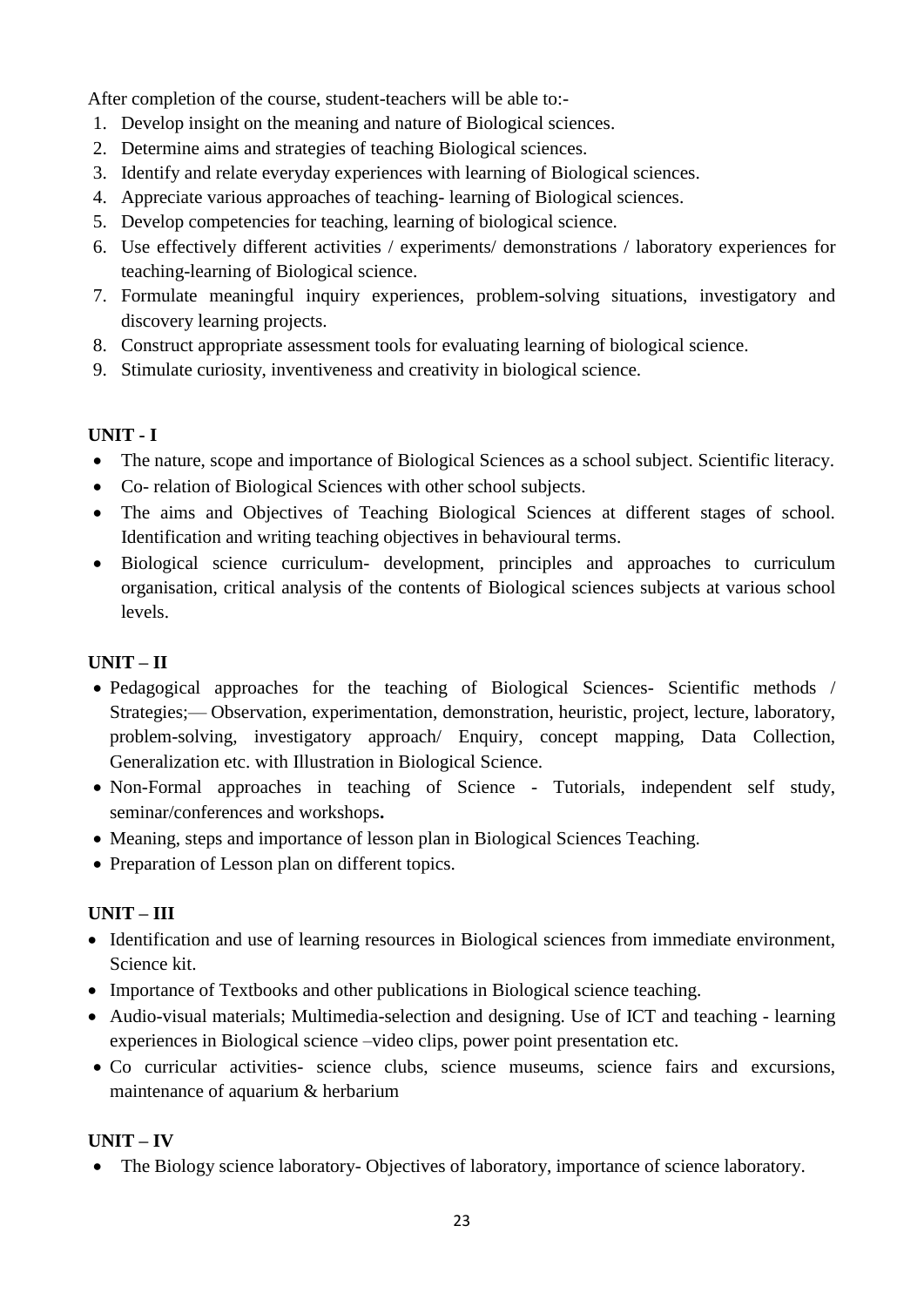- Planning and organisation of science laboratory, safety measures in the Biology Sciences laboratory, Laboratory manuals.
- Rules for maintaining laboratory, requirements of apparatus and chemicals for development of Biology Sciences lab at secondary level. Practical work and record keeping in science lab.
- The Biology science teacher- qualification and characteristics and his/her responsibilities. Reflective & Innovative practices in professional development of Biology science teachers.

#### UNIT - V

- Measurement and evaluation in Biological Sciences.
- Cooperative learning ensuring equal partnership of learners with special needs, stimulating creativity. Preparation of achievement test in Biological sciences.
- Importance of Continuous and comprehensive evaluation in Biological sciences.
- Action research in Biological Sciences teaching; its meaning, development and utility.

#### **Practicum:**

- 1. Preparation of teaching learning material (TLM),
- 2. Preparation of Action Research plan.
- 3. Preparation of achievement test.
- 4. Report preparation on excursion of scientifically significant local area.

# **References**

- 1. Agarwal, D.D (2004): Modern methods of Teaching Biology: saruk & sons.
- 2. Choudhary s (2010) Teaching of biology APH Publishing Corporation. New Delhi.
- 3. Sood, J.K. (1987): teaching of life science, kohli publishers Chandigarh.
- 4. Yadav, M.S. (2000): Modern methods of teaching sciences, Anmol publishers, Delhi.
- 5. Singh, V. (2007): teaching of Biology, Adhyanyan publishers & distributors, New Delhi.
- 6. Edger, Marlow & Rao D. B. (2003): Teaching Sciences Successfully, Discovery Publishing House, New Delhi.
- 7. Kulsherstha, S.P. (1988): Teaching of Biology, Loyal Book Depot, Meerut.
- 8. Sharma, H. L. (1989): School Science Education in India, Published by commonwealth Publishers 4378/4B, Ansari Road, Murari Lal Street New Delhi-110002.
- 9. Sharma, L. M. (1977): Teaching of Sciences & Life Sciences, Dhanpat Rai & Sons, Delhi.
- 10. Singh U.K. (2003), Science Education Common Wealth Publishers Darayaganj, Nayab, A.K. New Delhi.
- 11. Venkataih. S (2001), Science Education in 21st Century Anmol Publishers, Delhi.
- 12. Yadav. K. (1993), Teaching of Life Sciences, Anmol Publishers, Daryaganj, Delhi.

# **Pedagogy of Computer Science Course Code: 111**

Total Marks: 100

After completion of the course, student-teachers will be able to:-

1. Know the historical evolution of computer and its hardware and software components.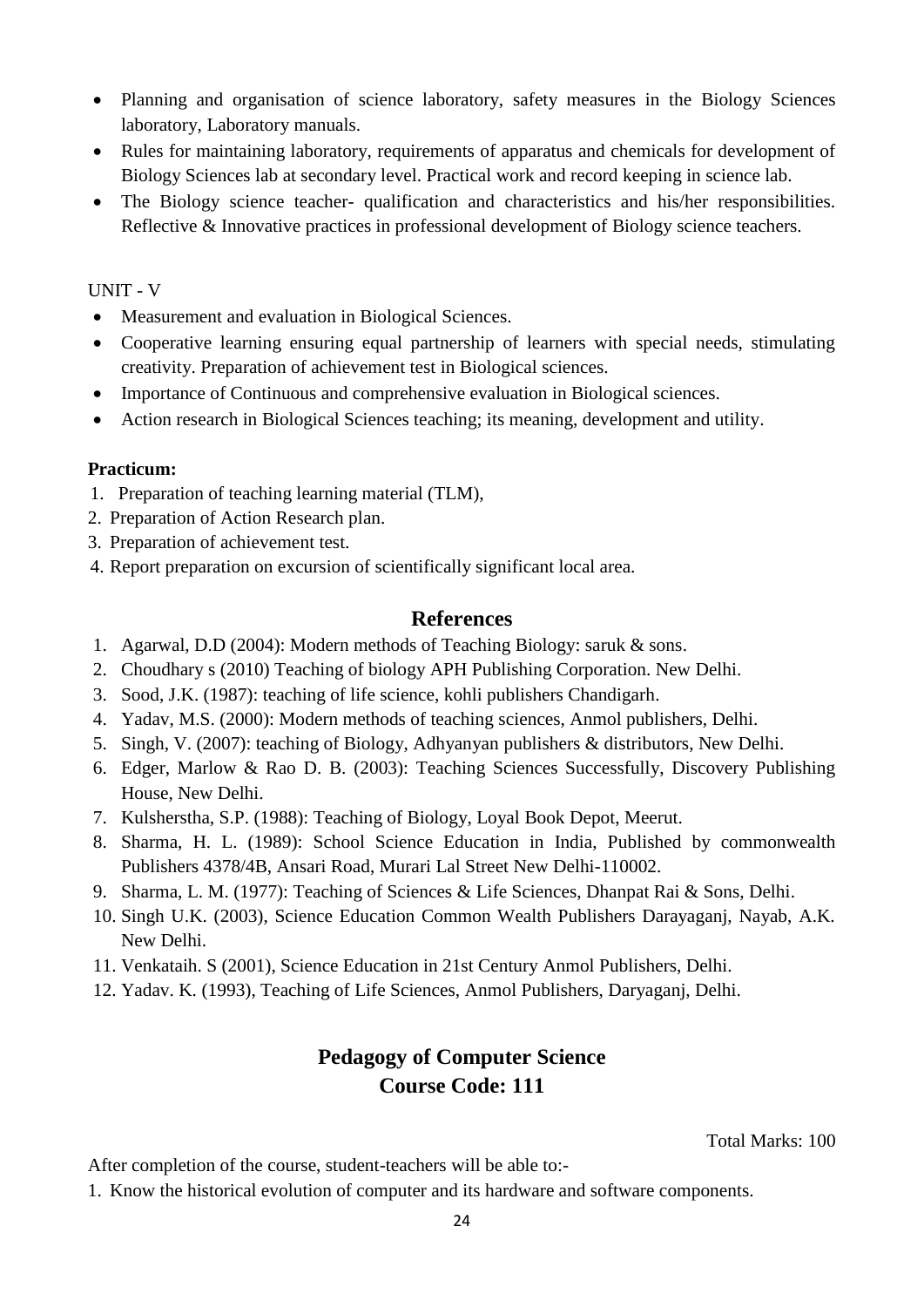- 2. Make an effective use of Computer in Education.
- 3. Know about the hardware and software and their applications.
- 4. Know about aims and objectives of teaching computer science in at different level of schools education.
- 5. Acquire skills relating to planning lessons.
- 6. Work with various MS Office Applications like Word, Excel and PowerPoint.
- 7. Understand and apply the M.S Office applications in School Management.
- 8. Prepare Technology Integrated Lessons and familiarize with the various methods that can be employed for the teaching of Computer science.

# **UNIT-I**

- Concept, nature & scope of computer science. Classification and Part of computers. Nature and scope of computer teaching.
- History and Generations of Computers and their characteristics, Classification and Hard ware of computers, Input Output Devices.
- Significance of Computer Science in the modern time and the advancement in Computer Science Education. Web Browsers: Internet explorer, Mozilla Firefox, Chrome, Search Engines: Google, Yahoo etc.
- Aims and objectives of Computer Science teaching at different stages of school. Writing objectives in behavioural terms.

#### **UNIT- II**

- Need and importance of computer in education, principles of curriculum construction.
- Pedagogical approaches, Methods and devices of teaching Computer Science. Lecture, Project, Discussion and Supervised Study Method and laboratory Method.
- Basic Programming, Data Representation, Computer Organization, Operating Environment & Computer Network. Managing Subject related content Preparing results and reports.
- E-Education & E-learning, Virtual classrooms, web-based teaching materials, Interactive white boards.

# **UNIT- III**

- Classification and Importance of audio visual aids, use of audio visual aids in teaching Computer Science at junior and senior stages.
- Use of ICT and teaching learning experiences in Computer Science teaching –video clips, power point presentation etc. Role of Network.
- Computer Laboratory need, importance and equipments. Organizing a computer Laboratory.
- Qualities, role and responsibilities of a good Computer Science teacher. Reflective & Innovative practices in professional development of Computer Science teachers.

#### **UNIT- IV**

- Importance of text books in teaching of Computer Science. Characteristics of good textbooks.
- Lesson planning in Computer Science teaching- meaning, need, steps and aims of lesson planning.
- Preparation of Lesson plan on different topics.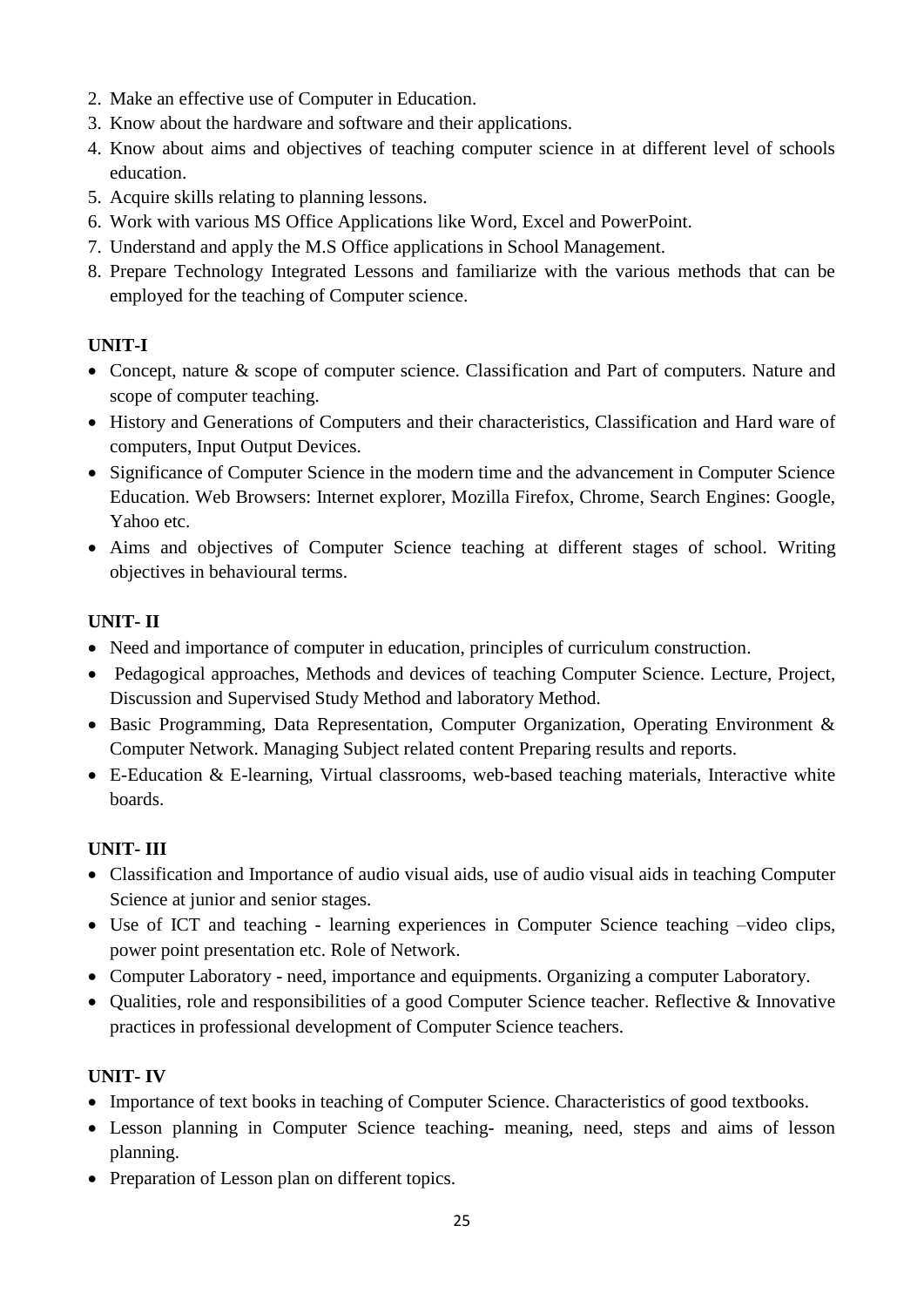• Concept of action research, its development and importance in Computer Science teaching.

# **UNIT-V**

- Measurement and evaluation in Computer Science, meaning, purpose and importance of evaluation.
- Types of questions for assessing Computer Science, Development of test items objective type, short answer type, essay type.
- Formative and Summative Evaluation in Computer Science, Continuous and Comprehensive Evaluation (CCE) in Computer Science teaching.
- Meaning, concept and construction of Achievement test. Blue print: Meaning, concept, need and construction.

# **Practicum:**

- 1. Preparation of teaching learning material (TLM),
- 2. Preparation of Action Research plan.
- 3. Preparation of achievement test.
- 4. Prepare a ppt on any topic.

#### **References**:

- 1. Rajaraman, V., Fundamentals of Computer, Prentice Hall, India, 1999.
- 2. Christian Crumlish, The ABC's of Internet, BPB Publication, New York, 1998
- 3. Rejesekaran S. (2007) Computer Education and Educational Computing, New Delhi: Neel Kamal Publishing Pvt. Ltd.
- 4. Stephen, M.A. and Stanely, R. (1985) Computer Based Instruction: Methods and Development, NS: Prentice Hall.
- 5. Richard Scott., PB Learning Lab Teaches, BPB Publication, New York, 1995.
- 6. Sanders, D.H., Computers Today, Mc Graw Hill International Edition. 1999.
- 7. Leon, Internet for Everyone, Vikas Publications, New Delhi, 2000.
- 8. Suresh, K.B., Computers Today, Galgotia Publication, India, 2005.
- 9. Desmode W.E., Computers and their Uses, Prentice Hall, India, 1985.
- 10. Dayton, D.K., Computer Assisted graphics as Instructional Innovatot, 1989.
- 11. Dauglas S., and Gary Naights., Instructional Software Selection-A guide to
- 12. Instructional Micro Computer Software, Harrisburge, 1981.
- 13. Taylor, R .P., Computers in School Tutor, Tool and Tutee, Teachers College Press, New York, 1980.
- 14. Alexey Semenov, UNESCO, (2005): Information and Communication Technologies in Schools: A Handbook for Teachers.
- 15. Bose K Sanjay (1996): Hardware and Software of Personal Computer.
- 16. Conrad, Kerri (2001): Instructional Design for web based Training HRD Press.
- 17. Mallik, Utpal et al. (2001): Leaning with Computers Level III. NCERT, New Delhi.
- 18. Intel (2003): Intel innovation in Education Intel, Teach to Future-Students Work Book Kuar Heman, Meerut: R. Lal Publisher.
- 19. Kumar, Khushvinder and Kumar, Sunil. Teaching of computer. Gurusar Sadhar: GBD Publications.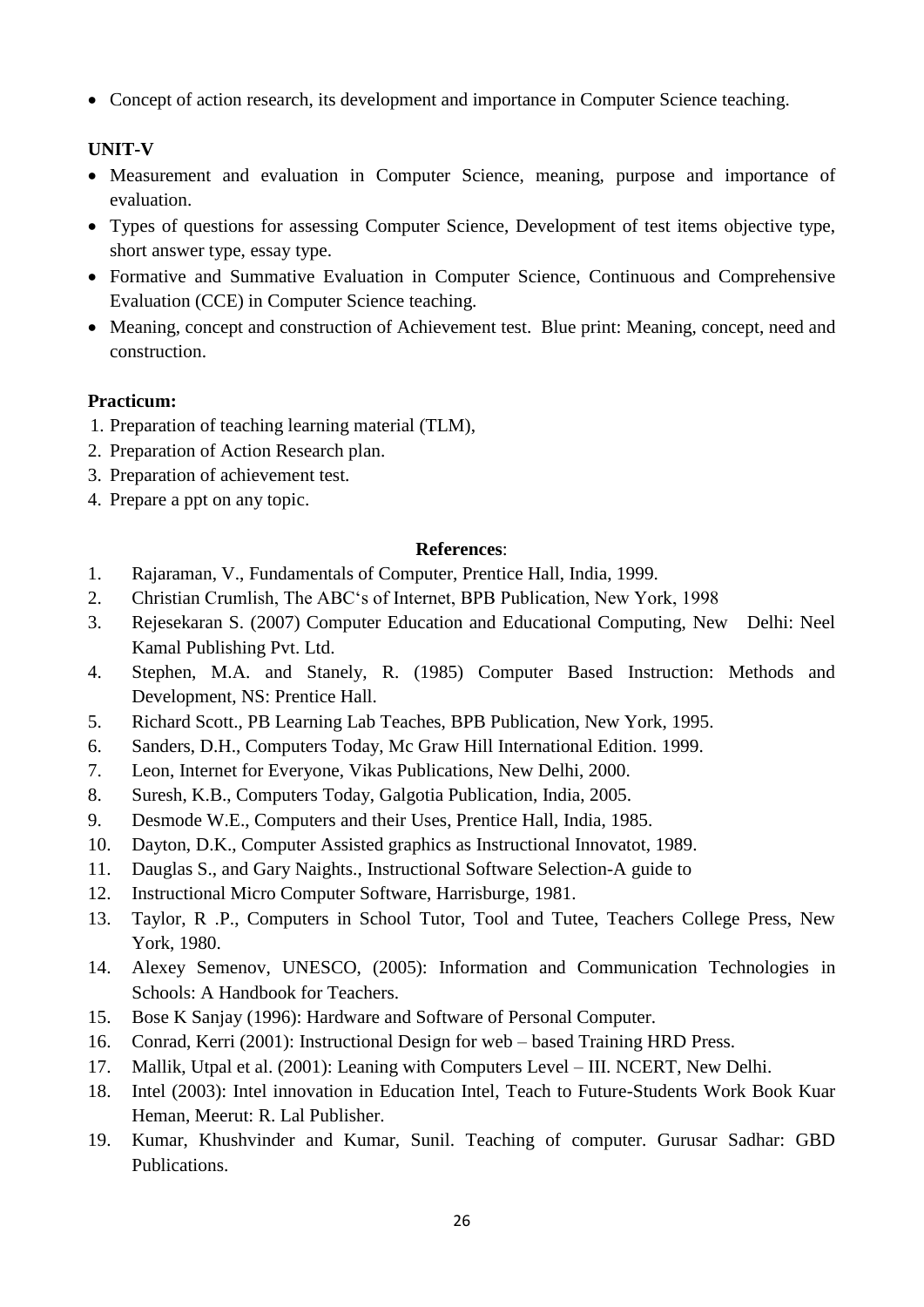# **Pedagogy of Home Science Course Code: 112**

Total Marks: 100

After completion of the course, student-teachers will be able to:-

- 1. Understand the aims and objectives of home science.
- 2. Understand the nature and importance of home science and its correlation with other subjects.
- 3. Analyze school syllabus in relation to its applicability to practical situation.
- 4. Utilize effectively the instructional material in teaching home science.
- 5. Construct test items to measure objectives belonging to various cognitive levels.
- 6. Identify specific learning difficulties in home science and to provide suitable remedial individual instructions.

# **UNIT-I**

- Meaning, Concept, Needs of home science teaching. Nature and scope of Home science teaching.
- Home Science teaching in the context of family and group
- Significance of Home Science in the modern school curriculum; the modern concept of Home Science Education and correlation of Home Science with other subjects.
- Aims and objective of Home Science teaching at different stages of school. Writing objective in behavioural terms.

# **UNIT-II**

- The syllabus of Home Science, its scope, adequacy and evaluation, principles of curriculum construction.
- Foods, Nutrition and Health, Child Care, Hygiene and sanitation, Principles of budget making.
- Pedagogical approaches, Methods and devices of teaching Home Science at secondary and senior secondary level - Lecture-cum Demonstration, Experimental, Project, Problem solving, Dramatization, Discussion method, Field Trips.
- Textile and clothing- types of fabric yarn making and fabric construction, fabric finishing (specially dyeing and printing), etc. Home management – management of time, home and floor decoration.

# **UNIT-III**

- Classification and Importance of audio visual aids, use of audio visual aids in teaching home science. Development of low cost TLM and its use in classroom instruction.
- Use of ICT and teaching learning experiences in home science teaching –video clips, power point presentation etc. and using community resources in Home Science.
- Home science Laboratory need, importance and equipments. Identification and use of learning resources in home science exploring alternative sources; importance of home science kit.
- Qualities, role and responsibilities of a good Home science teacher. Reflective  $\&$  Innovative practices in professional development of Home science teachers.

# **UNIT-IV**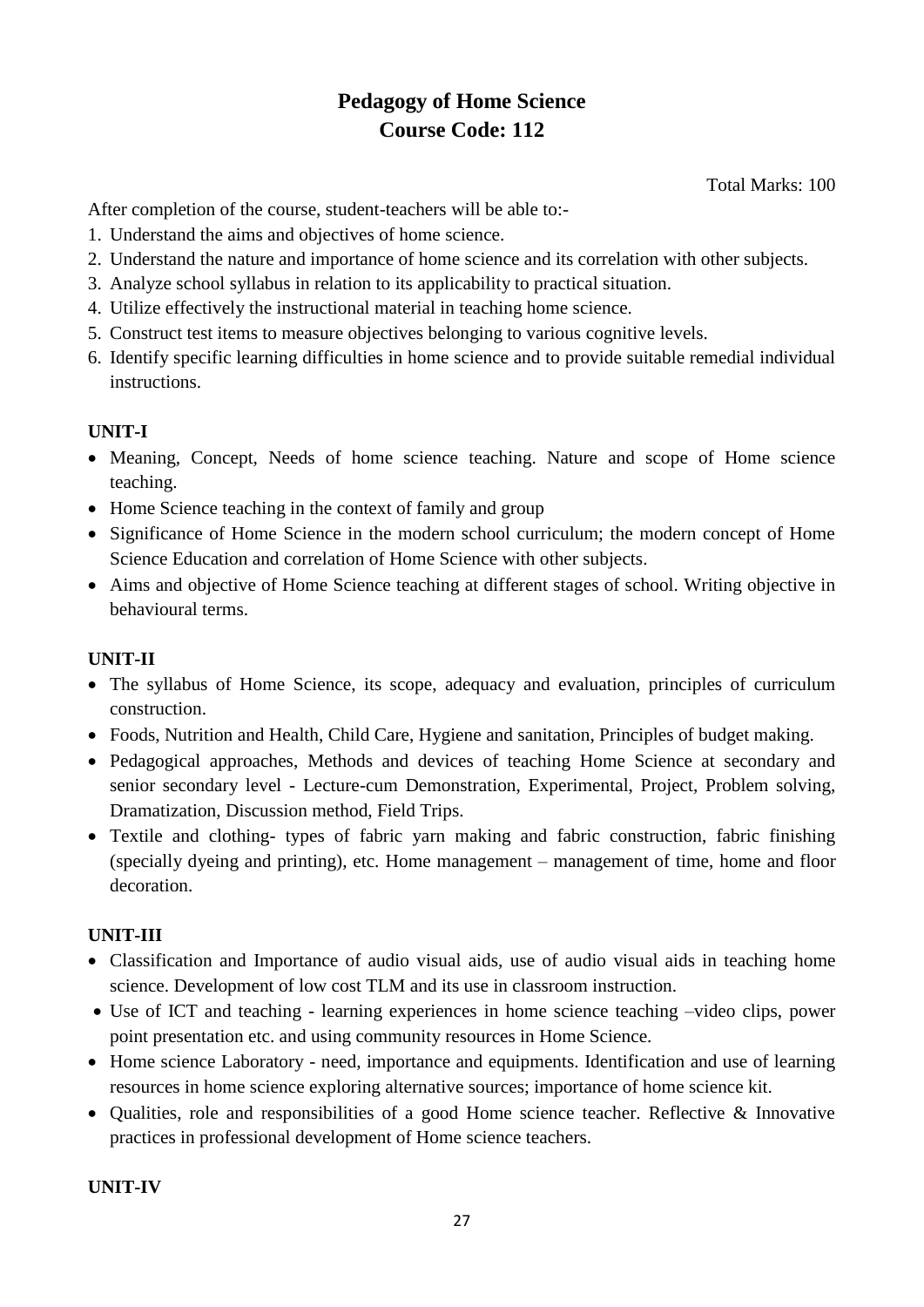- Importance of text books in teaching of Home Science. Characteristics of good textbooks. Use of library.
- Lesson planning in Home Science teaching- meaning, need, steps and aims of lesson planning.
- Preparation of Lesson plan on different topics. Lesson plan for practical.
- Concept of action research, its development and importance in Home Science teaching.

#### **UNIT-V**

- Measurement and evaluation in Home Science, meaning, purpose, and importance of evaluation.
- Types of questions for assessing Home Science, Development of test items objective type, short answer type, essay type.
- Formative and Summative Evaluation in Home Science, Continuous and Comprehensive Evaluation (CCE) in Home Science teaching.
- Meaning, concept and construction of Achievement tests. Blue print: Meaning, concept, need and construction.

#### **Practicum:**

- 1. Preparation of teaching learning material (TLM),
- 2. Preparation of Action Research plan.
- 3. Preparation of achievement test.
- 4. Make a file of essential equipments of Home Science lab and Management of lab.

# **References**

- 1. Dars, R.R. and Ray Binita (1979) ―teaching of home Science, sterling publisher pvt. Itd, New Delhi.
- 2ण शैरी, डॉ. जी.पी. (2008) 'गह विज्ञान शिक्षण' विनोद पस्तक मदिर आगरा-2
- $3^{\sigma}$  अस्थाना, एस. आर (2007) 'गृह विज्ञान का अध्यापन' लक्ष्मीनारायण अग्रवाल प्रकाशन, आगरा
- $4^{\circ}$  सखिया, एस.पी. (2009) 'गह विज्ञान शिक्षण' हरियाणा साहित्य अकादमी चण्डीगढ
- 5ण कुमारी, डॉ विमलेश (2007) 'गृह विज्ञान शिक्षण' डिस्कवरी पब्लिशिगं हाउस, नई दिल्ली
- $6^{\circ}$  शर्मा, श्रीमती राजकमारी व तिवारी श्रीमती अंजना (2006) 'गह विज्ञान शिक्षण' राधा प्रकाशन मंदिर आगरा
- 70 दास,आशा व गुप्ता, पूजा (2005) 'गृह विज्ञान' पाठ्यपुस्तक कक्षा 9 'आर्य बुक उिपो, करोल बाग, नई दिल्ली

# **Pedagogy of Social Study Course Code: 113**

Total Marks: 100

After completion of the course, student-teachers will be able to:-

- 1. To develop an understanding of the nature of Social Study.
- 2. Understand matters of both content and pedagogy in the teaching of Social Study.
- 3. Define Social Study and explain its relative position in the Syllabus.
- 4. Understand the aims and objectives of teaching of Social Study.
- 5. Review the Text-book of Social Study.
- 7. Apply appropriate methods and techniques of teaching particular topics at different levels.
- 8. Prepare, select and utilize different teaching aids.
- 9. Acquire basic knowledge and skills to analyse and transact the curriculum effectively.
- 10. To sensitize and equip student teachers to handle Social issues.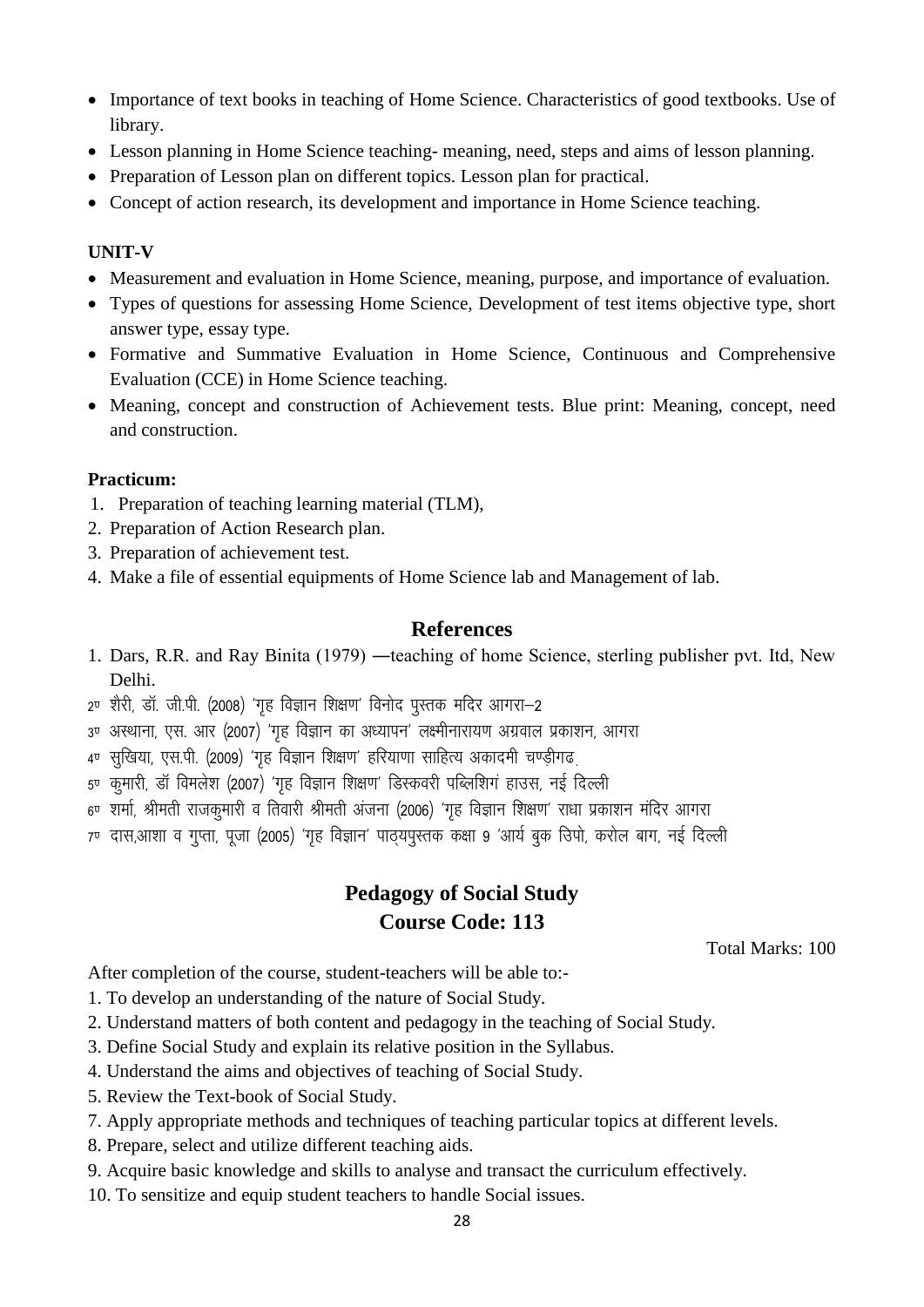# **UNIT- I**

- Meaning, Concept, Needs of social science teaching. Nature and scope of social science teaching.
- Historical development of social science as a discipline. Social Study as a separate subject in school curriculum. Correlation of Social Science with other School Subjects – History, Geography, Economics, Civics & Environmental Sciences.
- Aims and objectives of Social Study teaching at different stages of school. Writing objectives in behavioural terms.
- Significance of Social Study in the modern school curriculum; Changing areas of social science as a subject, the modern concept of Social Study for national and international understanding.

# **UNIT- II**

- Need for the planning of curriculum, construction of curriculum & general pattern of social studies curriculum.
- Pedagogical approaches for the teaching of Social Study at different stages of school. Lecture, Project, Problem solving, socialised recitation. Questioning; dramatization, role plays; Discussion, story-telling. Excursion and team teaching as a method.
- Teaching aids in the class room teaching of Social Study, need, principles for use of teaching aids, advantages and problems in the use of material aids.
- Use of ICT and teaching learning experiences in Social studies teaching –video clips, power point presentation etc.

# **UNIT-III**

- Lesson planning in Social studies teaching- meaning, need, steps and aims of lesson planning, different approaches of lesson planning.
- Preparation of Lesson plan on different topics.
- Text books of social study: Importance, value & characteristics of good text books.
- Qualities and responsibilities of a good social study teacher. Reflective & Innovative practices in professional development of social study teachers.

# **UNIT-IV**

- Indian culture, issues related to genders equality, Dignity, Socialism, Secularism, Rights of SC, ST, Minorities, Women, Children and Disabled.
- Directive Principles of State Policy (with special reference to welfare of the people) and Fundamental Duties.
- Social studies library and laboratory: need, management and equipments.
- Concept of action research, its development and importance in social studies teaching.

# **UNIT-V**

- Evaluation in Social Studies: meaning, purpose, objectives and criteria of good examination.
- Techniques of evaluation- oral, written, Essay, objective, steps of evaluation process.
- Formative and Summative Evaluation, Continuous and comprehensive evaluation in Social studies teaching.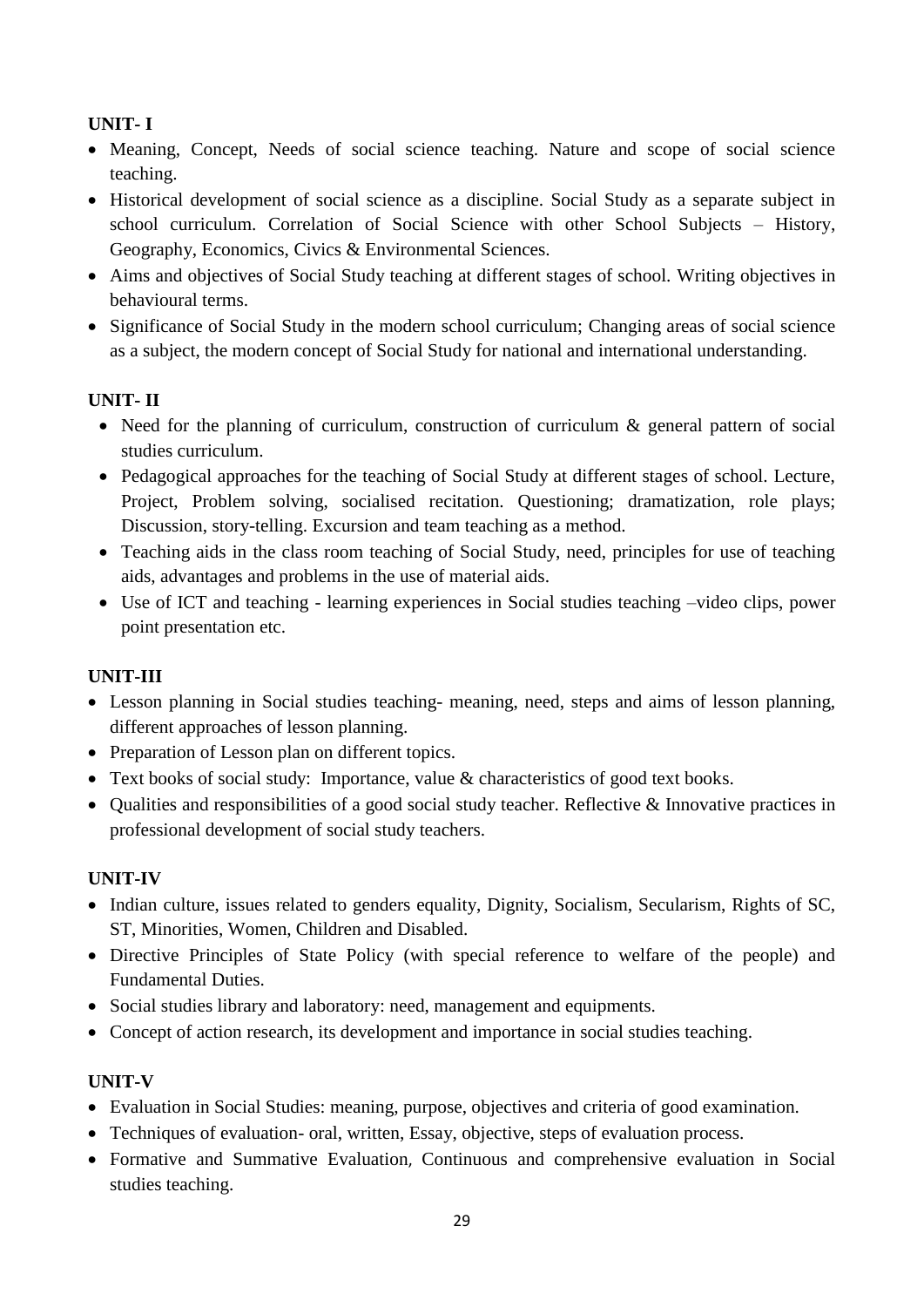• Meaning, concept and construction of Achievement test, diagnostic and remedial test. Blue print: Meaning, concept, need and construction.

#### **Practicum:**

- 1. Preparation of teaching learning material (TLM),
- 2. Preparation of Action Research plan.
- 3. Preparation of achievement test.
- 4. Compile articles from newspapers, magazines and the internet on social events and prepare a report.
- 5. Conduct survey based study on social condition of rural people and prepare a report.

# **References**

- 1. व्यागी, गुरूसरनदास, (2007–08), "समाजिक अध्ययन शिक्षक," प्रेमलता प्रिण्टर्स, आगरा।
- 2. शर्मा, हनमान सहाय, (2005), "सामाजिक पर्यावरण अध्ययन शिक्षक," राधा प्रकाशन मन्दिर परशरापरी, आगरा 282002।
- 3. शैदा बी.डी, शैदा ए.के, "सामाजिक अध्ययन शिक्षक," आर्य बुक डिपो, करोल बाग नई दिल्ली–11005।
- 4. तायल बी.बी. (2002). "न्यकोर्स सामाजिक विज्ञान." आय<sup>्</sup>पब्लिकेशन. करोल बाग नई दिल्ली
- 6. Bedi Yesh Pal, (1980), ―social and preventive medicine, Atma ram sons, karmese gate, Delhi
- 7. Gilby Thomas, (1953),‖ Between community and society Longmans, Green and co. London, New York.
- 8. Chitambar J.B, (1987), ―Introductory Rural Sociology Wiley Eastern Limited. New Bangalore.
- 9. Ganguli, B.N, (1977), Social Development AB/9 Safdarjang Enclave, New Delhi.
- 10. Reddy L. Venkateswara, (2005), ―methods of Teaching Rural Sociology Discovery Publishing House, 4831/24, Anrari Road, Prahlad street Darya Ganj, New Delhi.

# **Pedagogy of History Course Code: 114**

#### **Total Marks: 100**

After completion of the course, student-teachers will be able to:-

- 1. Understand matters of both content and pedagogy in the teaching of History.
- 2. Define History and explain its relative position in the Syllabus.
- 3. Understand the aims and objectives of teaching of History.
- 4. Prepare Lesson plans for different classes.
- 5. Review the Text-book of History.
- 6. Apply appropriate methods and techniques of teaching particular topics at different levels.
- 7. Prepare, select and utilize different teaching aids.
- 8. Understand the concept of multiple assessment techniques.

# **UNIT- I**

- Meaning, Concept, Needs of History teaching. Nature and scope of History teaching.
- Historical development of History as a discipline. Changing areas of History as a subject. Correlation of History with other School Subjects – Social Science Geography, Economics, Civics, Art & Literature.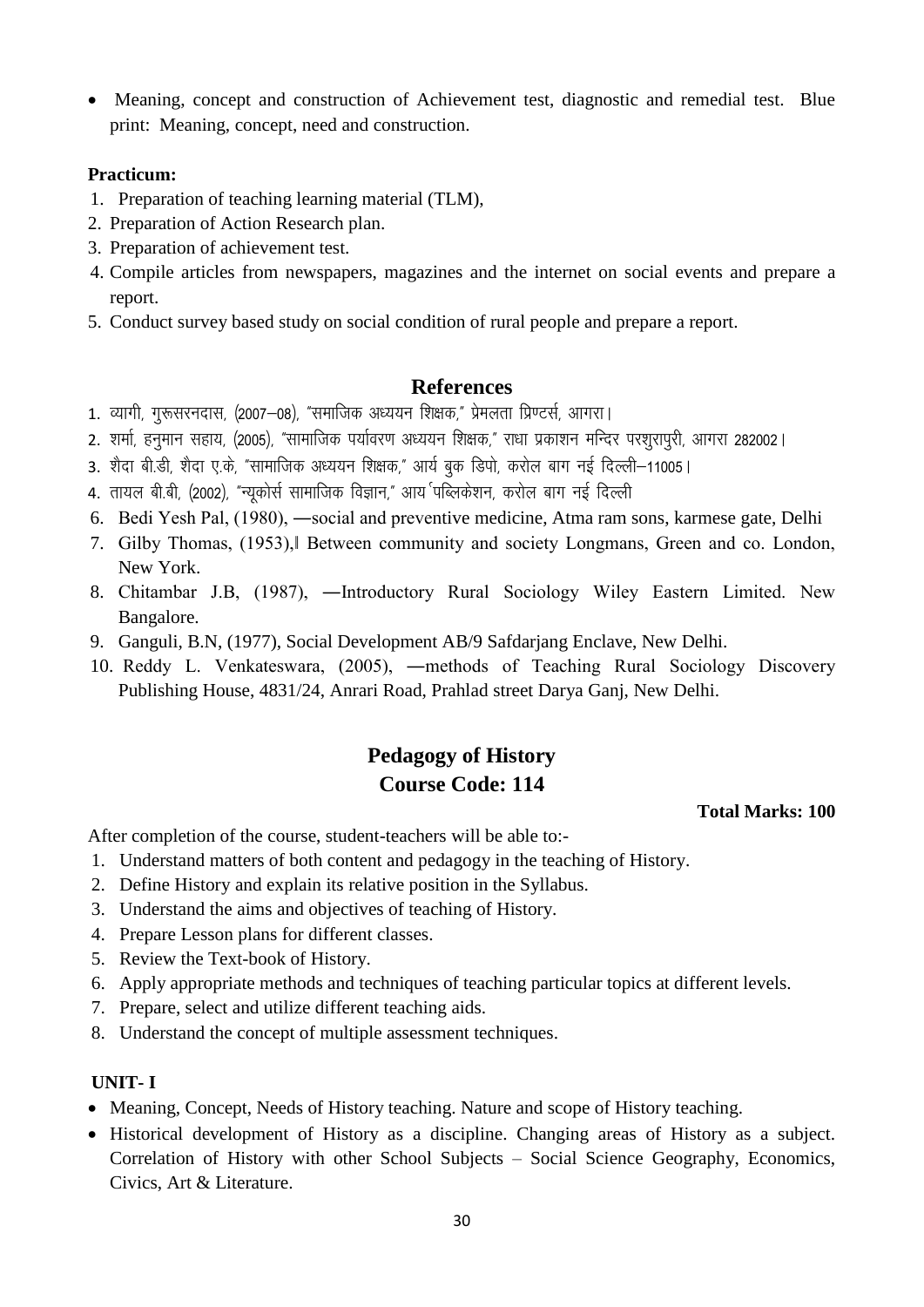- Aims and objective of History Teaching at different stages of school. Writing objectives in behavioural terms.
- Importance of History in school curriculum. Significance of Studying Local History, National History and World History in the context of National Integration and International understanding.

# **UNIT-II**

- The Curriculum of History; its scope and adequacy and evaluation, construction of a syllabus for History.
- Pedagogical approaches (Lecture, Project, Chronological Method, Biographical Method, Source Method, Questioning, merits and demerits) and studying of chronology for the teaching of History at different stages of school.
- Dramatization, Role plays, Discussion, story-telling, Excursion and team teaching as a method.
- Planning, organizing and conducting a trip to primary and secondary sources of knowing history.

# **UNIT-III**

- Classification and Importance of audio visual aids, use of audio visual aids in teaching history at junior and senior stages.
- Use of ICT and teaching learning experiences in history teaching –video clips, power point presentation etc.
- Teaching-learning material chief characteristics allied reading material, different types of supplementary materials - atlas, maps -world, Asia, media states, districts) globe, historical maps, models of Historical Monuments and Buildings, daily news paper, news magazine.
- Qualities, role and responsibilities of a good history teacher. Reflective & Innovative practices in professional development of history teachers.

# **UNIT-IV**

- Importance of text books and best use of textbooks in teaching of History. Characteristics of good textbooks. Use of museums and library.
- Lesson planning in history teaching- meaning, need, steps and aims of lesson planning.
- Preparation of Lesson plan on different topics.
- Concept of action research, its development and importance in history teaching.

# **UNIT-V**

- Measurement and evaluation in History: meaning, purpose, need and importance of evaluation in History Teaching
- Techniques of evaluation- oral, written, portfolio, self-evaluation; Peer evaluation; Group evaluation in History Teaching.
- Meaning, concept and construction of Achievement test, diagnostic and remedial test. Blue print: Meaning, concept, need and construction.
- Formative and Summative Evaluation, Comprehensive and Continuous Evaluation in History Teaching.

# **Practicum:**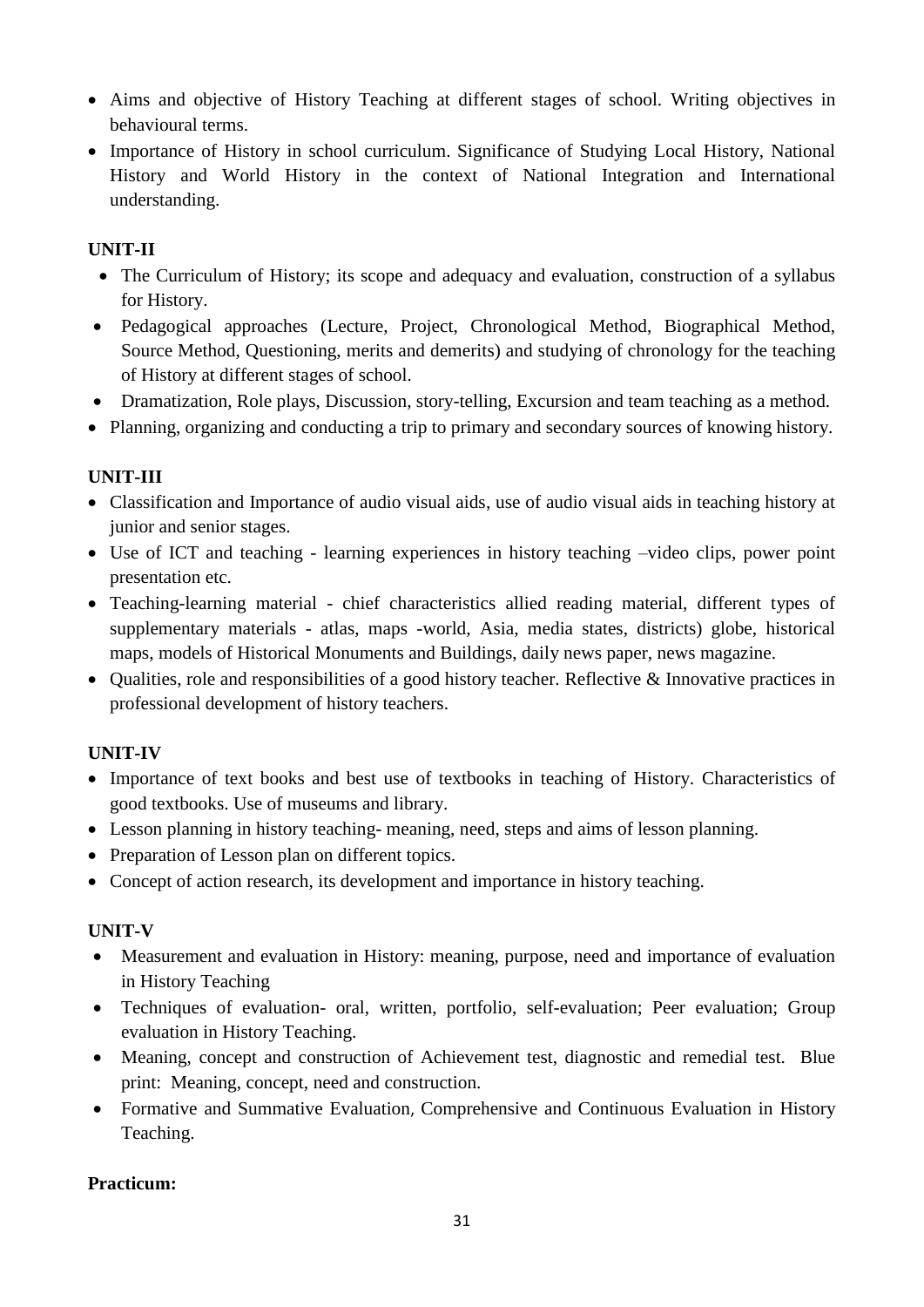- 1. Preparation of teaching learning material (TLM),
- 2. Preparation of Action Research plan.
- 3. Preparation of achievement test.
- 4. Prepare a report on excursion to a local historical place.

# **References**

- 1. Agrawal, J.C. (1992) Teaching of history a practical approach. Vikash publication Pvt. Ltd. (1992) Delhi 110032.
- 2. Ahluvalia, M.M. (1992), modern India and the canted porary word Arya book depot, karol bagh New Delhi 110005.
- 3. Choube, S.B. (2007) history of Indian Agrawal Publication, education Agra-2
- 4. Jain, M.S.(2004) concise history of modern Rajasthan wishwa prakaashan, New Delhi
- 5. Kauchar, S.K. (2000). Teaching of history sterling publishers pvt ltd. New Delhi 1100016.
- 6. Sareen Tilakra, Indian revolutionary movement (1905-1921) sterling publishers Pvt. Ltd. New Delhi.
- 7. Singh, K.C. (1990). Ancient India, Arya Publishing House, (1990) Karol bagh, New Delhi 110005.
- 8. Sharma, R.K. (2006). Teaching of history Radha Prakashan Mandir Agra-2
- 9. Tyagi, G. (2007). Teaching of history Vinod Pustak Mandir, Agra-2
- 10. WWW. CBSE acadmic .in / curriculum s. html.

# **Pedagogy of Civics Course Code: 115**

 **Total Marks: 100** 

After completion of the course, student-teachers will be able to:-

- 1. Understand matters of both content and pedagogy in the teaching of Civics.
- 2. Define Civics and explain its relative position in the Syllabus.
- 3. Understand the aims and objectives of teaching of Civics.
- 4. Prepare unit plans and Lesson plans for different classes.
- 5. Critically evaluate the existing school syllabus of Civics Teaching.
- 6. Review the Text-book of Civics.
- 7. Apply appropriate methods and techniques of teaching particular topics at different levels.
- 8. Prepare, select and utilize different teaching aids.

#### **UNIT I:**

- Meaning, Concept, Needs of Civics teaching. Nature and scope of Civics teaching.
- Historical development of Civics as a discipline. Importance of Civics in the context of National Integration and International understanding.
- Aims and objectives of Civics Teaching at different stages of school. Writing objectives in behavioural terms.
- Importance of Civics in school curriculum. Correlation of Civics with other School Subjects Social Science Geography, Economics, History.

# **UNIT-II**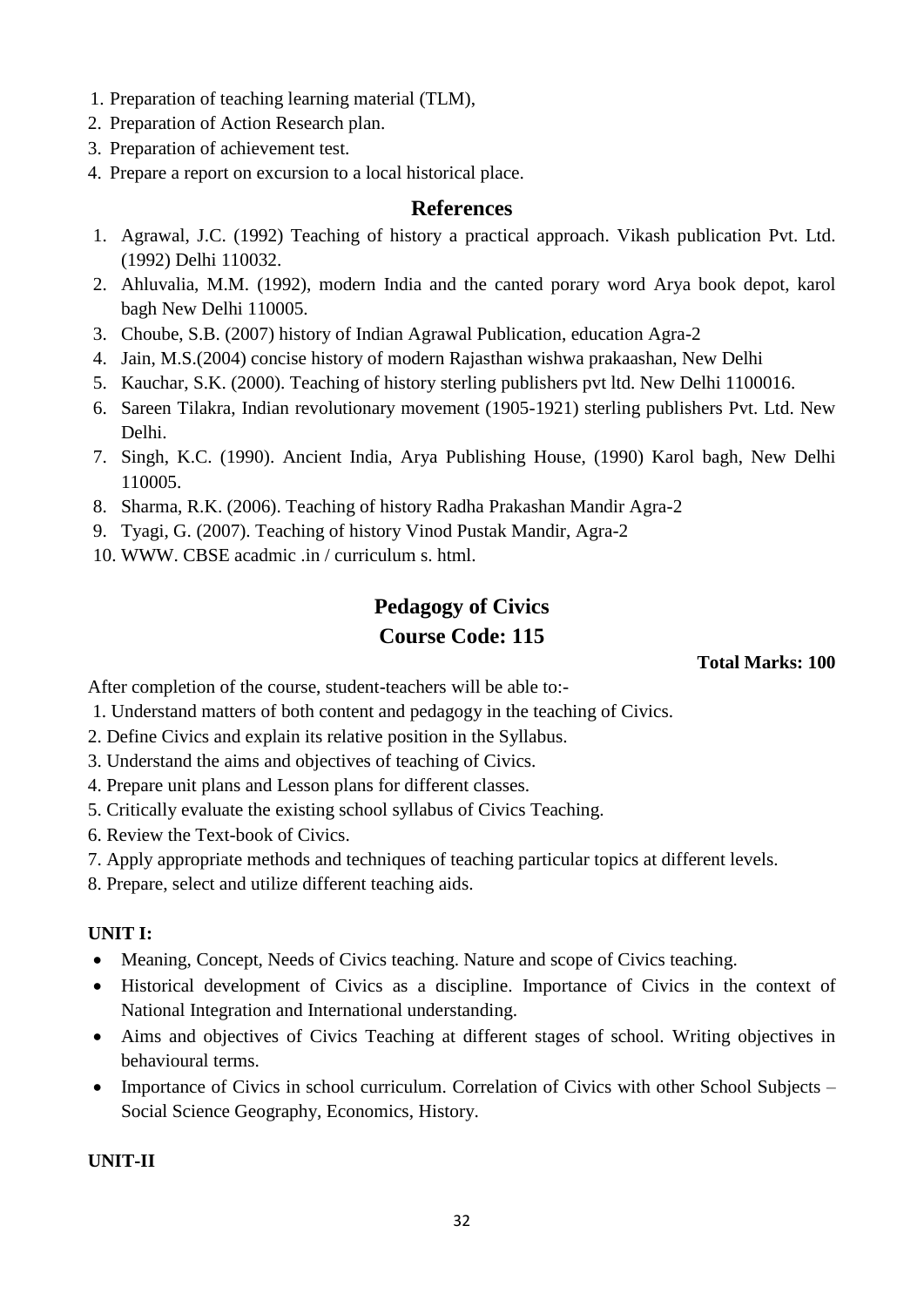- The Curriculum of Civics; its scope and adequacy and evaluation, principles of curriculum construction.
- Pedagogical approaches for Civics teaching at different stages of school, Lecture, Project, Problem solving, Role plays, Discussion and supervised study method.
- Techniques of questioning & Interview. Excursion and team teaching as a method.
- Developing civic sense: National Days' celebration, Constitutional vision of democratic India & Fundamental duties.

#### **UNIT-III**

- Classification and Importance of audio visual aids, use of audio visual aids in teaching Civics at junior and senior stages.
- Use of ICT and teaching learning experiences in Civics teaching –video clips, power point presentation etc.
- Teaching-learning material chief characteristics allied reading material, different types of supplementary materials - atlas, political maps (world, Asia, media states, districts) globe, daily news paper, news magazine proceedings of Parliament & Legislative Assembly.
- Qualities, role and responsibilities of a good Civics teacher. Reflective  $\&$  Innovative practices in professional development of Civics teachers.

#### **UNIT-IV**

- Importance of text books and best use of textbooks in teaching of civics. Characteristics of good textbooks. Use of library.
- Lesson planning in civics teaching- meaning, need, steps and aims of lesson planning.
- Preparation of Lesson plan on different topics.
- Concept of action research, its development and importance in civics teaching.

#### **UNIT-V**

- Measurement and evaluation in Civics, construction of objective based items in civics.
- Characteristics of assessment in civics, types of questions best suited for examining/assessing aspect of civics, questions for testing quantitative skills, questions for testing qualitative Analyse ; open- ended questions
- Continuous and Comprehensive Evaluation (CCE) in Civics teaching.
- Meaning, concept and construction of Achievement test, diagnostic and remedial test. Blue print: Meaning, concept, need and construction.

#### **Practicum:**

- 1. Preparation of teaching learning material (TLM),
- 2. Preparation of Action Research plan.
- 3. Preparation of achievement test.
- 4. Prepare a report on Secularism, Democracy & Socialism with the help of news papers cutting.

# **References**

1. Aggarwal, J.C. Teaching of Political Science and Civics. New Delhi: Vikas Publication.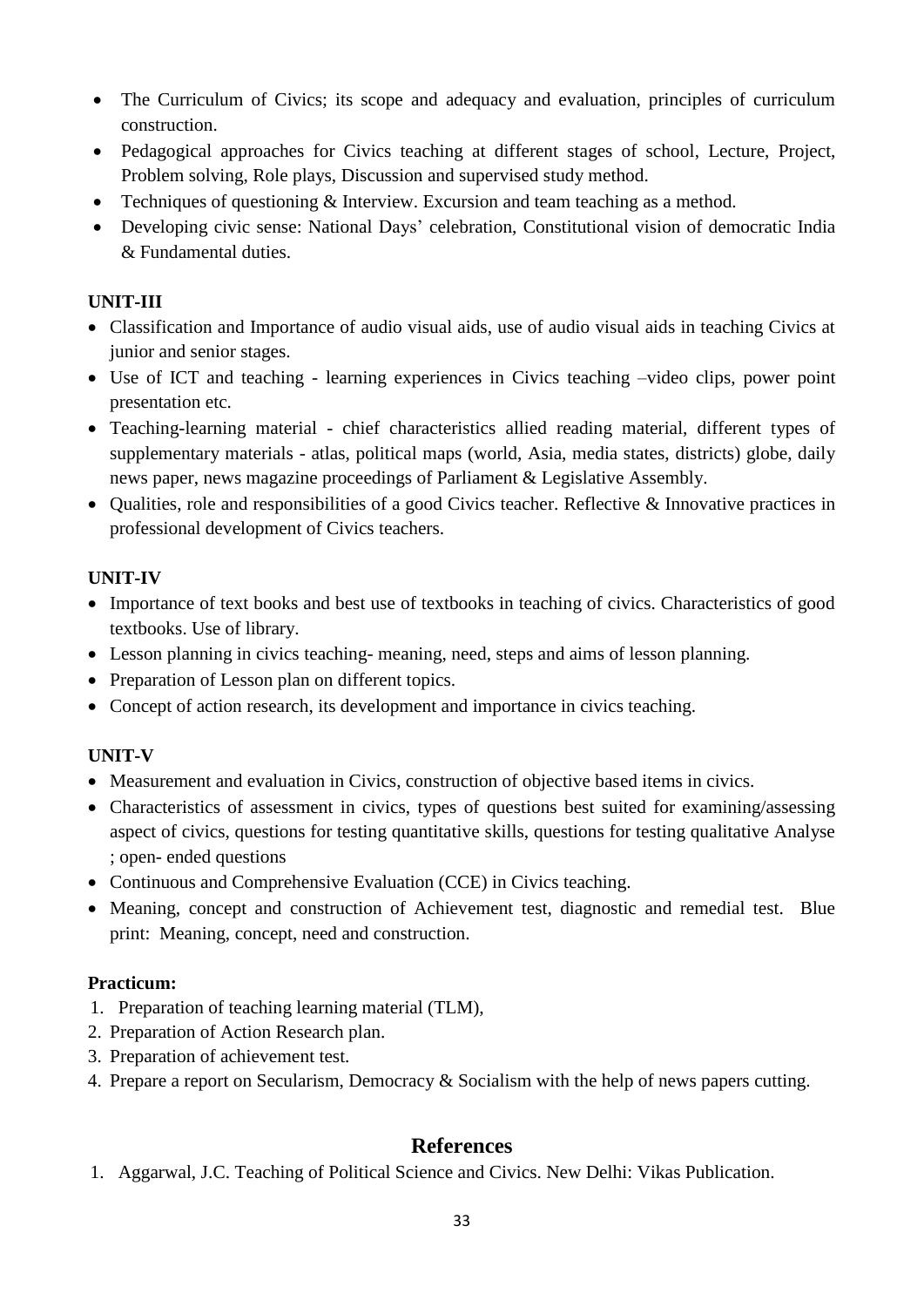- 2. Chopra, J.K. (2005). Teaching of Political Science. Commonwealth Publishers, New Delhi, 2005.
- 3. Preston, Ralph C. (1959). Teaching Social Studies in the Elementary School. New York: Rinehart and Company.
- 4. Sahu, B.K. (2007). Teaching of Social Studies. New Delhi; Kalyani Publishers.
- 5. Shaida, B.D. (1962). Teaching of Political Science. Jalandhar: Panjab Kitab Ghar, 1962.
- 6. Syed, M.H. (2004): Modern Teaching of Civics/Political Science. New Delhi: Anmol Publications Pvt. Ltd.
- $7.$  सिंह, डॉ योगेश कमार नागरिक शास्त्र शिक्षण : 2010 एस.एन. नागिया प्रकाशन
- $8.$  मिश्रा डॉ महेन्द्र 2008 नागरिक शास्त्र शिक्षण यनिवर्सिटी बुक हाउस
- $9.$  बंधलें। हतेसिंह व्यास हरीशचन्द्र 2010 नागरिक शास्त्र शिक्षण एस.बी. नांगिया
- $10.$ सफाया, शुक्ला, भाटिया (2006) शिक्षार्थी का विकास एवम शिक्षण अधिगम प्रकिया धनपतराय पब्लिशिंग

# **Pedagogy of Geography Course Code: 116**

**Total Marks: 100** 

After completion of the course, student-teachers will be able to:-

- 1. Understand the nature of Geography.
- 2. Understand matters of both content and pedagogy in the teaching of Geography.
- 3. Define Geography and explain its relative position in the Syllabus.
- 4. Understand the aims and objectives of teaching of Geography.
- 5. Prepare Lesson plans for different classes.
- 6. Critically evaluate the existing school syllabus of Geography Teaching.
- 7. Review the Text-book of Geography.
- 8. Apply appropriate methods and techniques of teaching particular topics at different levels.
- 9. Prepare, select and utilize different Local resources as teaching aids.

# **UNIT- I**

- Meaning, Concept, Needs of Geography teaching. Nature and scope of Geography teaching.
- Historical development of Geography as a discipline. Human geography and its importance. The modern concept of Geography for national and international understanding.
- Significance of Geography in the modern school curriculum; Correlation of Geography with other School Subjects – Social Science, Civics, Economics, History, Natural Sciences and Environmental sciences
- Aims and objectives of Geography Teaching at different stages of school. Writing objectives in behavioural terms.

# **UNIT-II**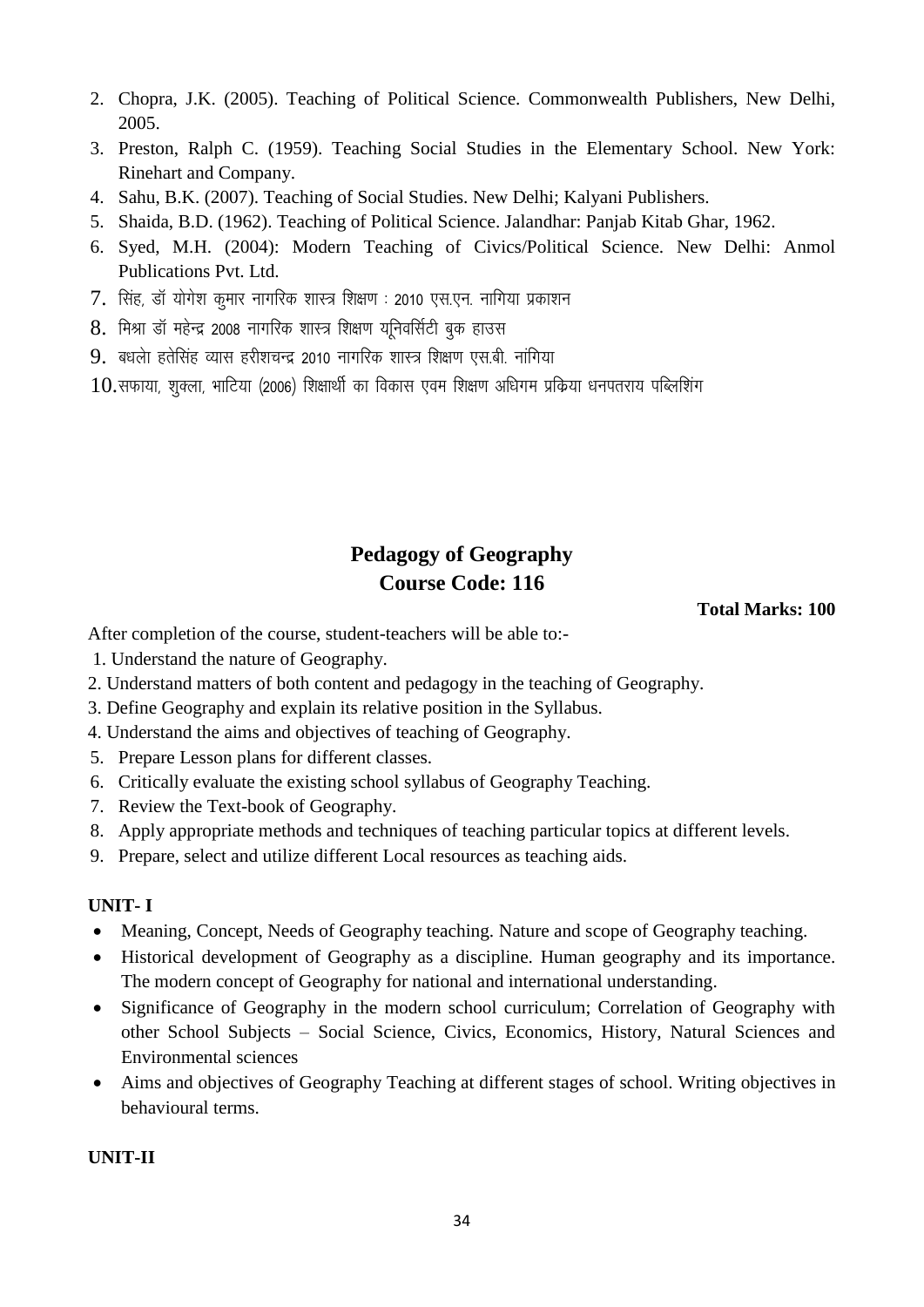- The syllabus of Geography, its scope, adequacy and evaluation, principles of curriculum construction.
- Geography and social issues- Preservation of Environment, disaster management and saving fast depleting natural recourses (Water, Minerals, Fossil fuels, Forest, & glaciers etc).
- Pedagogical approaches, Methods and devices of teaching Geography at secondary and senior secondary level - Lecture, Project, Problem solving, Discussion and Supervised Study Method. Techniques of Questioning & Interview, Field Trip, laboratory Method, Regional Method, Inductive & Deductive Method
- Excursion as a method. Developing an understanding of Local, National & International features of Geography.

# **UNIT-III**

- Classification and Importance of audio visual aids, use of audio visual aids in teaching Geography at junior and senior stages.
- Use of ICT and teaching learning experiences in Geography teaching –video clips, power point presentation etc.
- Geography Laboratory need, importance and equipments. Resource materials and use of local resources in Geography Teaching.
- Qualities, role and responsibilities of a good Geography teacher. Reflective & Innovative practices in professional development of Geography teachers.

# **UNIT-IV**

- Importance of text books in teaching of Geography. Characteristics of good textbooks. Use of library.
- Lesson planning in Geography teaching- meaning, need, steps and aims of lesson planning.
- Preparation of Lesson plan on different topics.
- Concept of action research, its development and importance in Geography teaching.

# **UNIT-V**

- Measurement and evaluation in Geography, meaning, purpose, and importance of evaluation.
- Types of questions for assessing Geography, questions for testing quantitative skills, questions for testing qualitative aspects, open- ended questions. Construction of objective based items in Geography.
- Formative and Summative Evaluation in Geography, Continuous and Comprehensive Evaluation (CCE) in Geography teaching.
- Meaning, concept and construction of Achievement test, diagnostic and remedial test. Blue print: Meaning, concept, need and construction.

# **Practicum:**

- 1. Preparation of teaching learning material (TLM),
- 2. Preparation of Action Research plan.
- 3. Preparation of achievement test.
- 4. Compile articles from newspapers, magazines, and internet on geographical natural events and prepare report.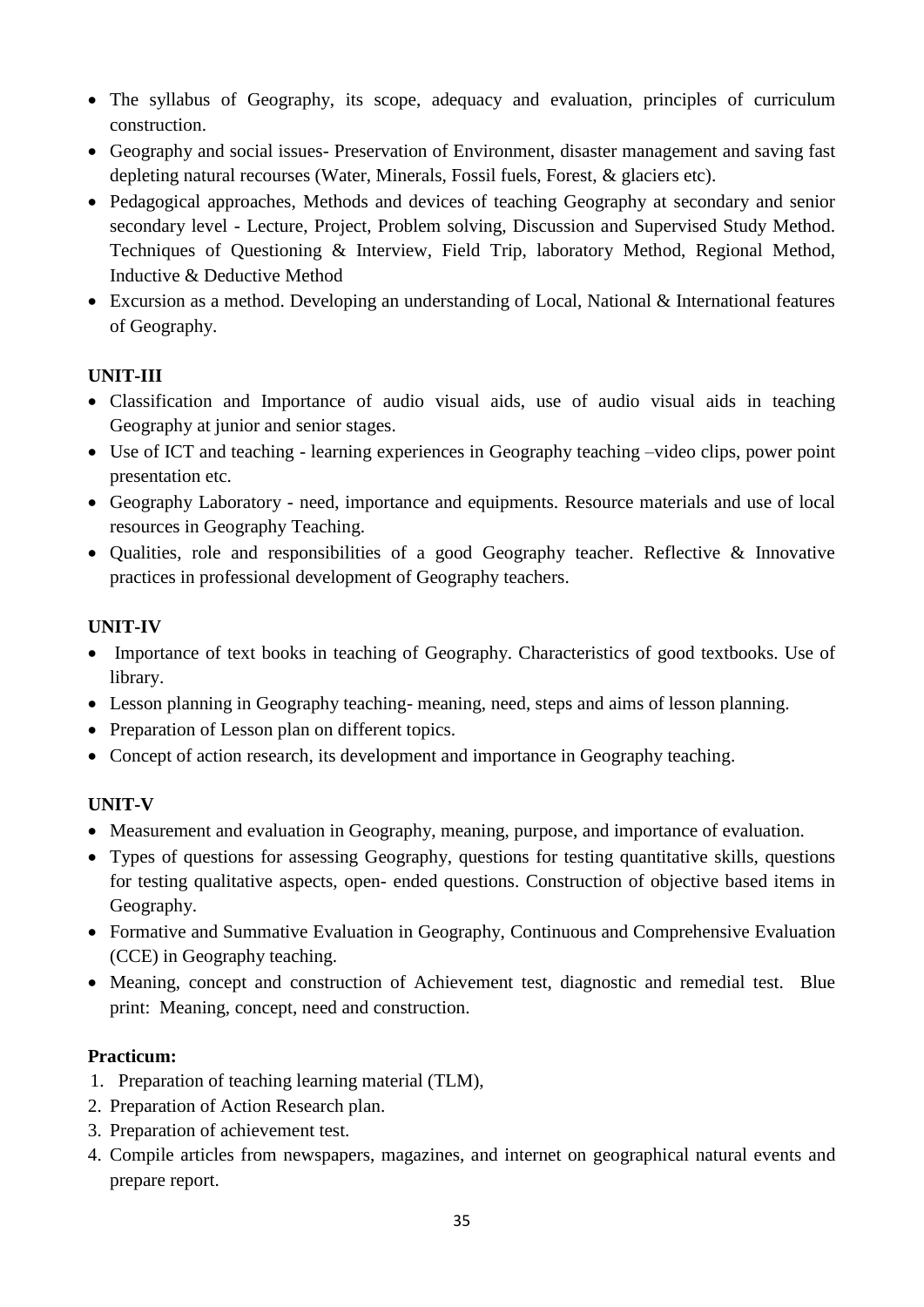# **References:**

- 1. वर्मा, डॉ.एल.एन. (2009) 'भगोल शिक्षणः सैद्धान्तिक एव प्रायोगिक', राजस्थान हिन्दी ग्रन्थ अकादमी प्लाट न. 1, झालाना सांस्थानिक क्षेत्र, जयपुर 302004
- $2.$  सिंह, डॉ. एच. एन. (2008) 'भगोल शिक्षणः विनोद पस्तक मंदिर डॉ. रागेय राधव मार्ग, आगरा 2
- $3.$  वर्मा डॉ. जगदीश प्रसाद (2008-09). 'भगोल अध्यापन', अग्रवाल पब्लिकेशन्स, 28 /115, ज्याति ब्लॉक, संजय प्लेस आगरा  $-2$
- 4. सिंह, डॉ. हरपाल (2008) 'भुगोल शिक्षण के आयाम', राधा प्रकाशन मन्दिर, दीनदयाल उपाध्यायपुरम, निकट केन्द्रीय कारागार, नगला अजीता, परशुरामपूरी, आगरा
- $5.$  यादव, प्रो. हीरालाल (2000) 'प्रयोगात्मक भूगोल के आधार' राधा पब्लिकेशन्स, 4378 / 4ठ अंसारी रोड , दरियागंज, नई दिल्ली
- 6. गोयल, मंज (2007), 'भगोल शिक्षण', विजय प्रकाशन मन्दिर सी.के. 15 / 53 सडिया, वाराणसी
- 7. Shaida, B.D. (2009), ―Teaching of Geography‖ Dhanpat Rai Publishing Company (P) Ltd. 4779/23, Ansari Road Dariya Ganj. New Delhi.
- 8. Siddaiqui, Mujibul Hasan (2007) ― Teaching of Geography S.B. Nangia, A.P. H. Publishing Corporation 4435-35/7, Ansari Road, Dariya Ganj, New Delhi.
- 9. G. Indira, A Jahitha Begum (2009) ― Teaching of Geography, S.B. Nangia, A.P.H. Corporation 4435-36/7, Ansari road, Darya Ganj, New Delhi.
- 10. Barnard, H.C. Principles and praetice of Geography Teaching , London University, Tutorial press 1953  $\Box$  CBSE Books 6 to 12 Geography book (NCERT)
- 11. Kual, A.K.- Why and How of geography teaching, Am banu, publication, Srinagar 1983.
- 12. Machee, Teaching of Geography, oxford university, Press Bombay
- 13. Monk House F.J.- Maps and Diograms  $\Box$  Source book for Teaching of Geography, UNESCO publication
- 14. Verma O.P. and Vedanayagan E.G. Geography teaching, sterling Publishers, New Delhi, 3rd Ed 1987

# **Pedagogy of Economics Course Code: 117**

Total Marks: 100

After completion of the course, student-teachers will be able to:-

- 1. Understand the aims and objectives of teaching Economics.
- 2. Define Economics and explain its relative position in the Syllabus.
- 3. Develop an understanding of the nature of Economics.
- 4. Understand content and pedagogy in teaching of Economics.
- 5. Prepare Lesson plans for different classes in Economics.
- 6. Critically evaluate the existing school syllabus of Economics Teaching.
- 7. Review the Text-book of Economics.
- 8. Prepare, select and utilize different teaching aids.
- 9. Understand the concept of multiple assessment techniques.

#### **UNIT- I**

 Meaning, definition and needs of Economics teaching (Wealth, welfare, Security and Growth centred definitions), nature and scope of Economic Teaching.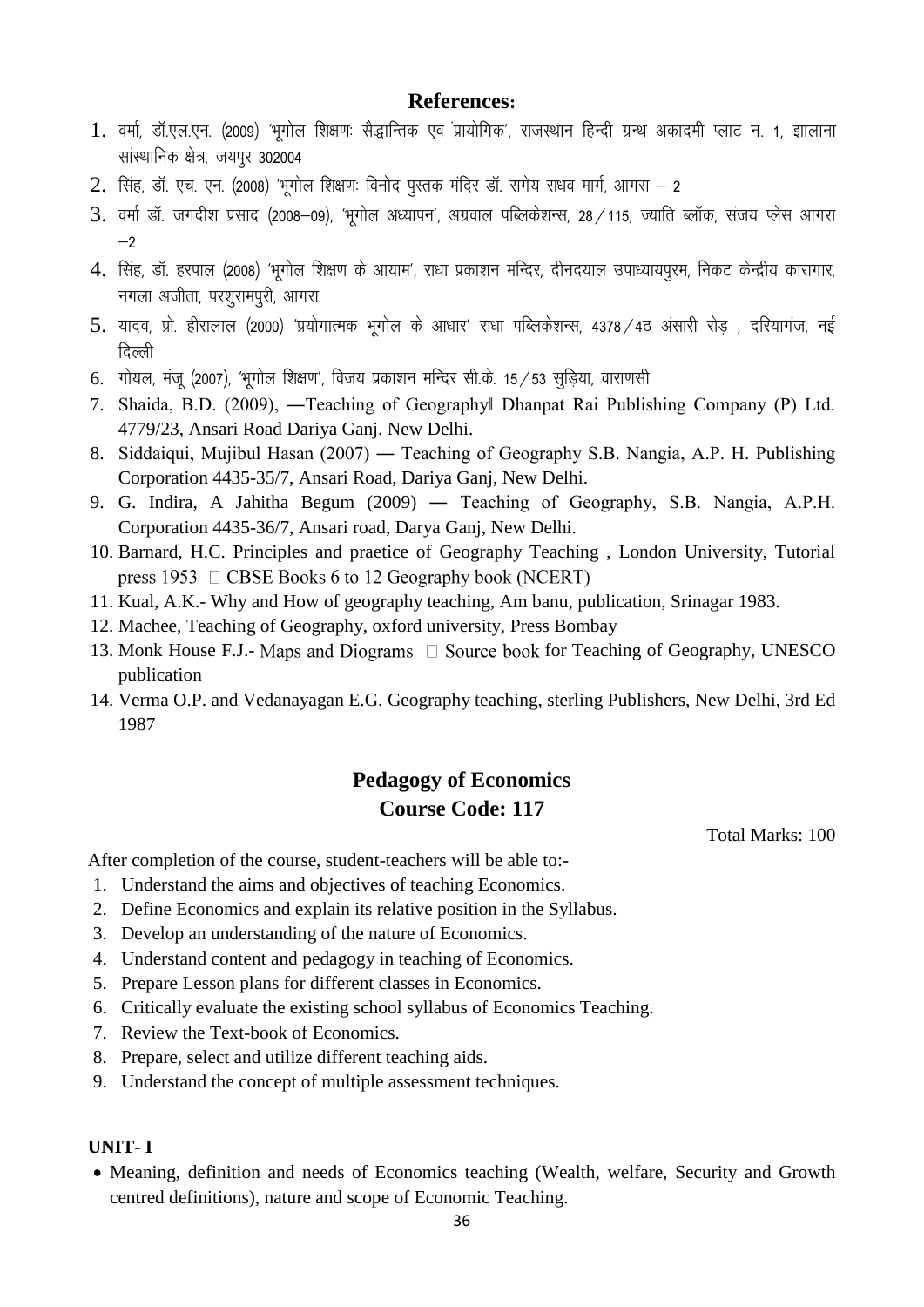- Historical development of Economics as a discipline. Understanding the Global Economy.
- Correlation of economics with other subjects, Significance of Economics in the modern school curriculum.
- Aims & objectives of Economic Teaching at different stages of school. Writing objectives in behavioural terms.

# **UNIT - II**

- Curriculum of Economics Principles of curriculum construction & methods of organisation of the subject matter in Economics.
- Pedagogical approaches (Text book method, lecture method, laboratory, project, Questioning, problem solving, inductive and deductive) for teaching of Economics at different stages of school.
- Socialized methods (Discussion, Workshop) for teaching of Economics at different stages of school.
- Techniques of Economics teaching- question–answer, illustration, observation, examination, assignments and drill.

#### **UNIT - III**

- Text books in Economics teaching Importance of text books, basic principles of selection of text books.
- Teaching aids Importance of teaching aids in Economics teaching, different kinds of teaching aids, audio, visual & audio-visual aids.
- Use of ICT and teaching learning experiences in Economics teaching –video clips, power point presentation etc.
- Designing and importance of economic laboratory.

# **UNIT - IV**

- Lesson planning in economics teaching- meaning, need, steps and aims of lesson planning, different approaches of lesson planning in economics teaching.
- Preparation of lesson plan on various topics.
- Characteristics, role and responsibilities of a good Economics teacher. Reflective & Innovative practices in professional development of Economics teachers.
- Concept of action research, its development and importance in economics teaching.

#### **UNIT-V**

- Measurement and evaluation in Economics- meaning, purpose and importance of evaluation.
- Techniques of evaluation- oral, written, Essay, objective, steps of evaluation process.
- Formative and Summative Evaluation, Continuous and comprehensive evaluation in Economics teaching.
- Meaning, concept and construction of Achievement test, diagnostic and remedial test. Blue print: Meaning, concept, need and construction.

#### **Practicum:**

- 1. Preparation of teaching learning material (TLM),
- 2. Preparation of Action Research plan.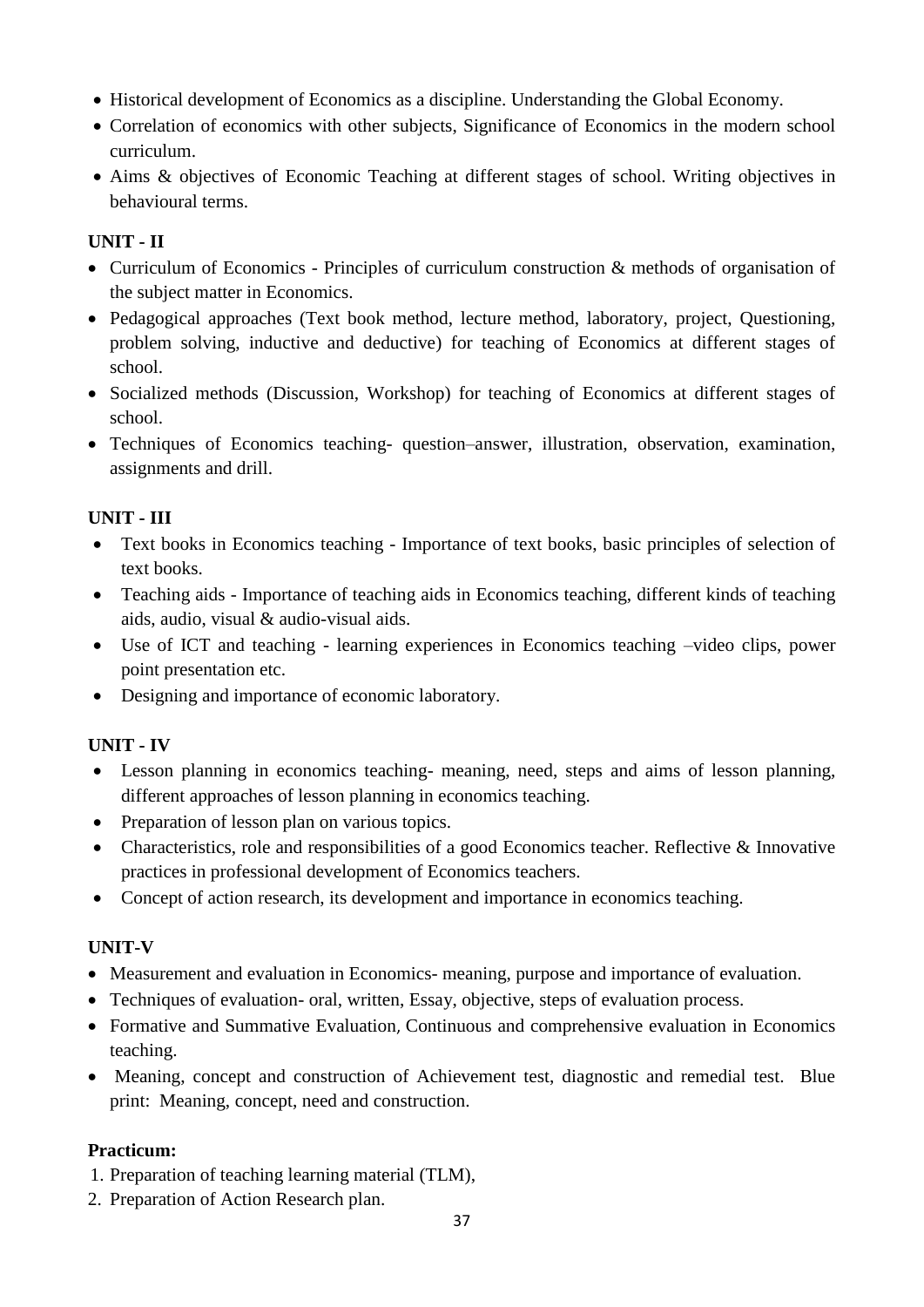- 3. Preparation of achievement test.
- 4. Compile articles from newspapers, magazines and the internet on demonetisation and prepare report.

# **References**

- 1. टाक. प्रो. सुलेमान, करीम अब्लुल (2005) अर्थशास्त्र शिक्षण, जैन प्रकाशन मंदिर चौड़ा रास्ता जयपुर।
- 2. सिंह, योगेश कुमार (2008) अर्थशास्त्र शिक्षण ए.पी.एच. पब्लिशिंग कॉरपोरेशन दरियागंज न्यू दिल्ली
- 3. सिंह रामपाल (1999) अर्थ'∏स्त्र शिक्षण आर.लाल.बक डिपो मेरठ
- 4. त्यागी गुरसरनदास (2011) अर्थशास्त्र शिक्षण अग्रवाल पब्लिकेशन्स आगरा
- 5. महन्तो: एस.के. नवीनतम संस्करण अर्थशास्त्र शिक्षण के आधार राधा प्रकाशन मन्दिर आगरा
- 6. झा. कृष्णा नेन्द (2010) अर्थशास्त्र शिक्षण ए.पी.एच. पब्लिशिंग कारपोरेशन दरियागंज नई दिल्ली
- 7- Aggarwal J.C. (2007) Teaching of Economics; A Practical Approach, Vinod Pustak Mandir, Agra.
- 8- Gupta, Rainu, saxsena, R.G. (2003) Teaching of Economics Jagdamba Book Centra, New Delhi.

# **Pedagogy of Commerce Course Code: 118**

Total Marks: 100

Student-teachers will be able to:-

- 1. Develop an understanding of the nature of Commerce.
- 2. Understand matters of both content and pedagogy in the teaching of Commerce.
- 3. Define Commerce and explain its relative position in the Syllabus.
- 4. Understand the aims and objectives of teaching of Commerce.
- 5. Prepare Lesson plans for different classes.
- 6. Develop knowledge about the basic principles governing construction of Commerce Curriculum.
- 7. Critically evaluate the existing school syllabus of Commerce Teaching.
- 8. Review the Text-book of Commerce.
- 9. Apply appropriate methods and techniques of teaching particular topics at different levels.
- 10. Prepare, select and utilize different teaching aids.

# **UNIT- I**

- Meaning, Concept, Needs of Commerce teaching. Nature and scope of Commerce teaching.
- Commerce as a separate subject in school curriculum and fundamental principles of Commerce course.
- Significance of Commerce in the modern school curriculum, modern approach towards the teaching of Commerce for economic and socio-economic development and international understanding in terms of Globalisation.
- Aims and objective of Commerce teaching at different stages of school. Writing objective in behavioural terms.

#### **UNIT-II**

 The syllabus of Commerce, its scope, adequacy and evaluation, principles of curriculum construction.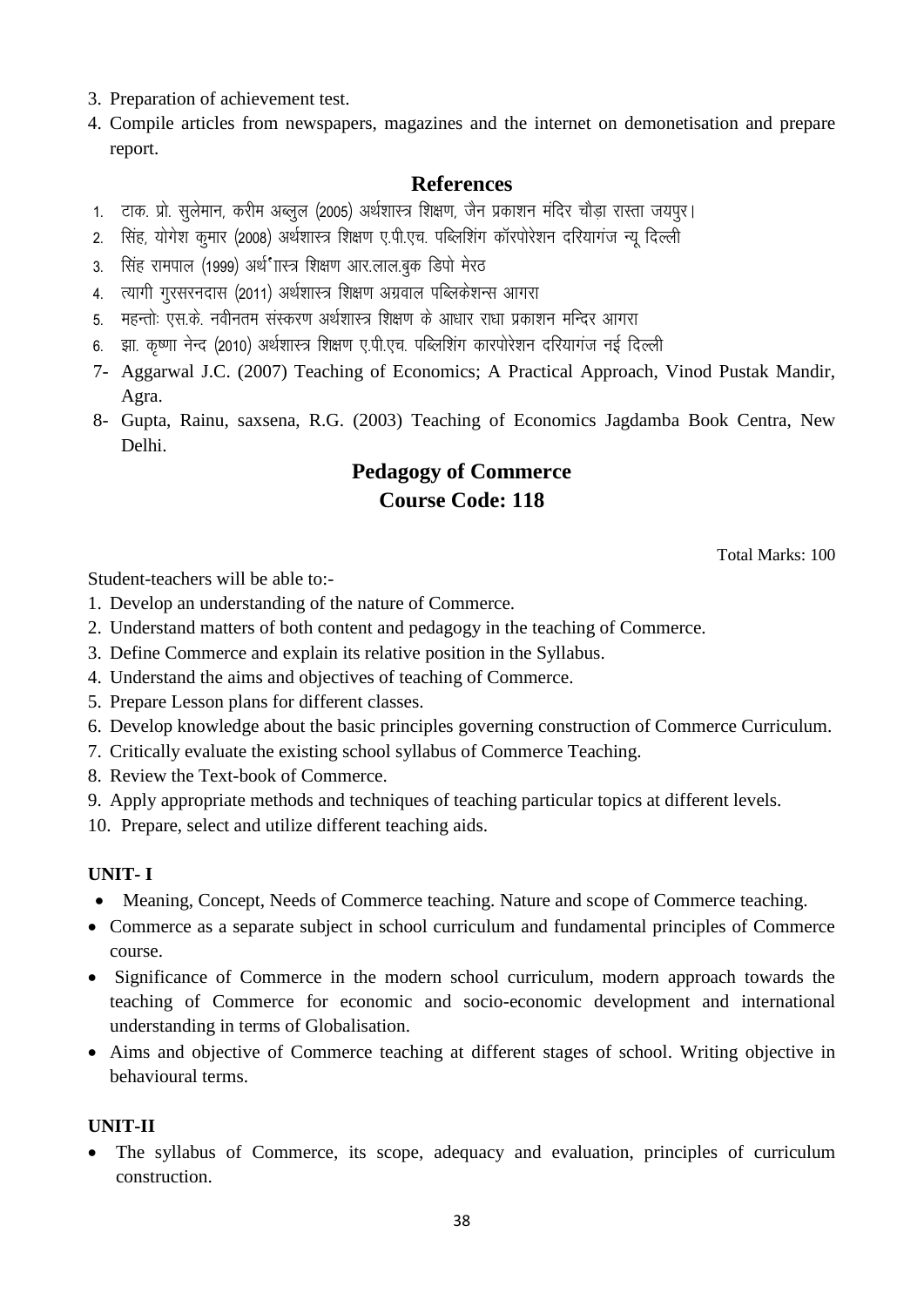- Approaches of organizing commerce curriculum & Explanation of local resources in teaching of Commerce.
- Pedagogical approaches, Methods and devices of teaching Commerce at secondary and senior secondary level - Lecture-cum Demonstration, Project, Problem solving, Dramatization, Discussion method, Field Trips.
- Enrichment content -social responsibilities of business, consumer awareness, E-Commerce and E-Business. Teaching of current events in Commerce.

# **UNIT-III-**

- Classification and Importance of audio visual aids, used in teaching Commerce. Commerce room- need, importance and equipments.
- Use of ICT and teaching learning experiences in Commerce teaching –video clips, power point presentation etc.
- Organisation of an effective programme of teaching of Commerce organisation of teaching learning material at junior and senior stages.
- Qualities, role and responsibilities of a good Commerce teacher. Reflective & Innovative practices in professional development of Commerce teachers.

# **UNIT-IV**

- Importance of text books in teaching of Commerce. Characteristics of good textbooks. Use of library.
- Lesson planning in Commerce teaching- meaning, need, steps and aims of lesson planning.
- Preparation of Lesson plan on different topics.
- Concept of action research, its development and importance in Commerce teaching.

# **UNIT-V**

- Measurement and evaluation in Commerce, meaning, purpose, and importance of evaluation. Types of questions for assessing Commerce, Development of test items objective type, short answer type, essay type.
- Techniques of evaluation- oral, written, portfolio; Cloze test, self-evaluation; Peer evaluation; Group evaluation in Commerce Teaching
- Formative and Summative Evaluation in Commerce, Continuous and Comprehensive Evaluation (CCE) in Commerce teaching.
- Meaning, concept and construction of Achievement tests. Blue print: Meaning, concept, need and construction.

# **Practicum:**

- 1. Preparation of teaching learning material (TLM),
- 2. Preparation of Action Research plan.
- 3. Preparation of achievement test.
- 4. Prepare a report on financial sources of rural women.

# **References**

1. Aggarwal, J. C. : Teaching of Commerce.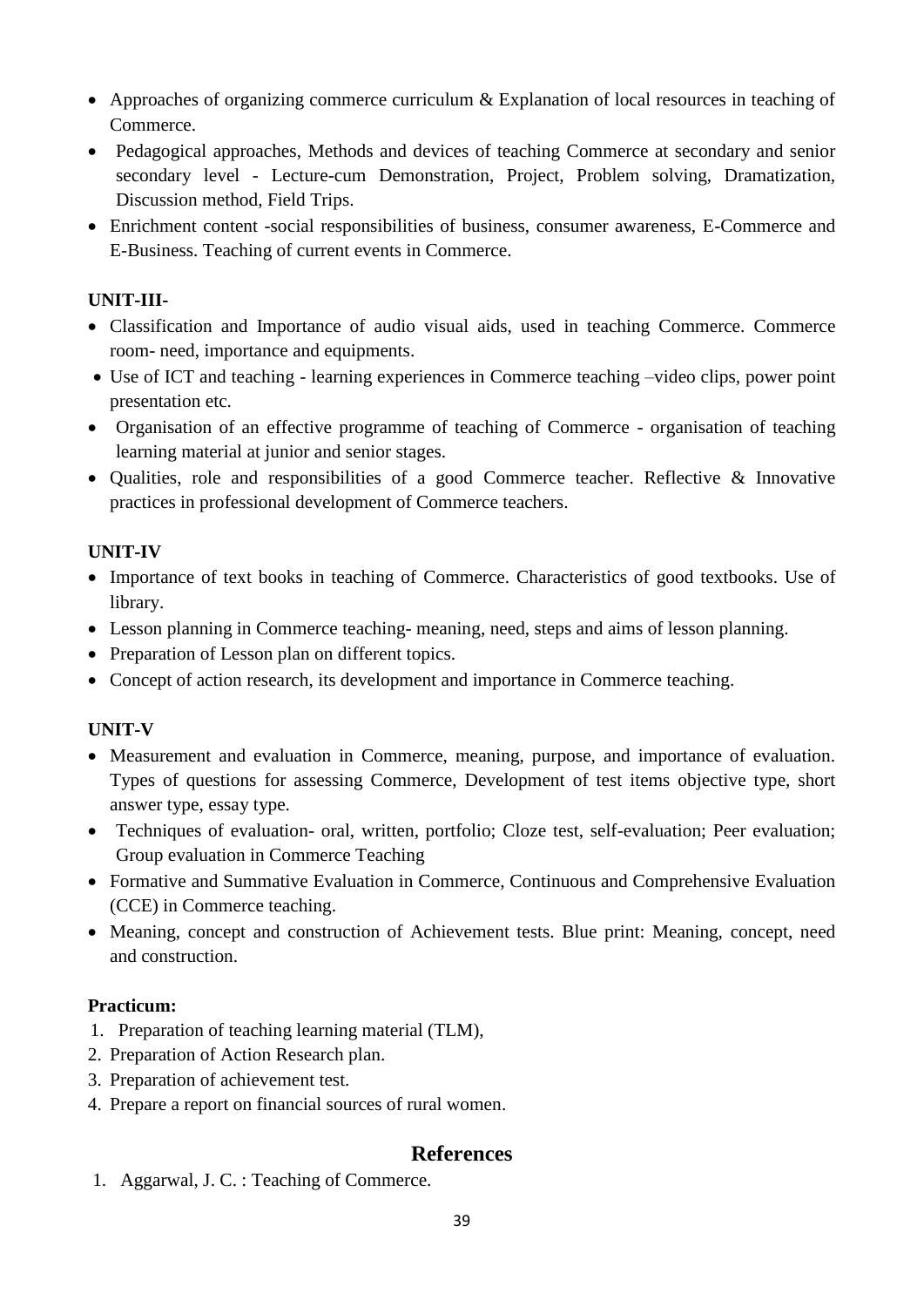- 2. Parikh, Dr. A. K.M.: Lesson Planning in Indian Schools, Subha Sanchar, Ajmer
- 3. Roo, Seema: Teaching of commerce, Anmol publication Pvt.Ltd.,1995
- 4. Singh, I.B.: Vanijaya Ka Adhyayan, Laxmi Narayan Agarwal, Agra, 1968.
- 5. Bhorali Devadas: Commerce Education in India. D.K. Publishers Distributors (P) Ltd., New Delhi, 1988.
- 6. सिंह, राम पाल (2005), वाणिज्य शिक्षण, अग्रवाल पब्लिकेशन मेरठ।
- 7. शर्मा, बी.एल. (2006), वाणिज्य शिक्षक, आर.एल बक डिपों मरेठ।
- 8. मितल, डी.डी जैन आर सी(1995), वाणिज्य के मल तत्व आर्य बक डिपो नई दिल्ली।
- 9. गुप्र, बज्र किशोर (1983), वाणिज्य की आधुनिक रूपरेखा आर्य बुक डिपो– नई दिल्ली।
- $10.$  शर्मा, योगेश कुमार (2010), बही खाता शिक्षक अग्रवाल पब्लिकेशन आगरा।
- 11. चौपड़ा, आर.एल अग्रवाल, ए.एम, (2014), वाणिज्य शिक्षण स्वाति पब्लिकेशन, जयपुर।

# **Pedagogy of Arts Course Code: 119**

Total Marks: 100

Student-teachers will be able to:-

- 1. Understand the nature of Art as a discipline.
- 2. Understanding basics of different Art forms.
- 3. Understand matters of both content and pedagogy in the teaching of Art.
- 4. Enhance artistic and aesthetic sensibility among learners.
- 5. Define Art and explain its relative position in the Syllabus.
- 6. Understand the aims and objectives of teaching of Arts
- 7. Prepare Lesson plans for different classes.
- 8. Critically evaluate the existing school syllabus of Art Teaching.
- 9. Review the Text-books and other materials of Art.
- 10. Apply appropriate methods and techniques of teaching particular topics at different levels.
- 11. Prepare, select and utilize different teaching aids.

#### **UNIT-I**

- Meaning, Concept, Needs of Art teaching.
- Nature and scope of Art teaching. Significance of Art in the modern school curriculum.
- Indian contemporary art and artists and visual art for national and international understanding). Classifications of art Visual, Performing and Literary arts, Classical, Traditional and Folk art.
- Aims and objective of Art teaching at different stages of school. Writing objective in behavioural terms.

# **UNIT-II**

- The syllabus of art, its scope, adequacy and evaluation, principles of curriculum construction.
- Meaning and Etymology of word Art (Indian and Western context) various forms of Visual Art: Art of Painting; Sculpture; and Architecture; Concept of Art or Aesthetics (Indian and Western context). The modern concept of Art (Indian Craft Tradition.
- Pedagogical approaches, Methods and devices of teaching art at secondary and senior secondary level - Traditional method of teaching Art : Copy and Dictated, Method of Free-Expression, Method of Assigned topic, Demonstration method, Media Method.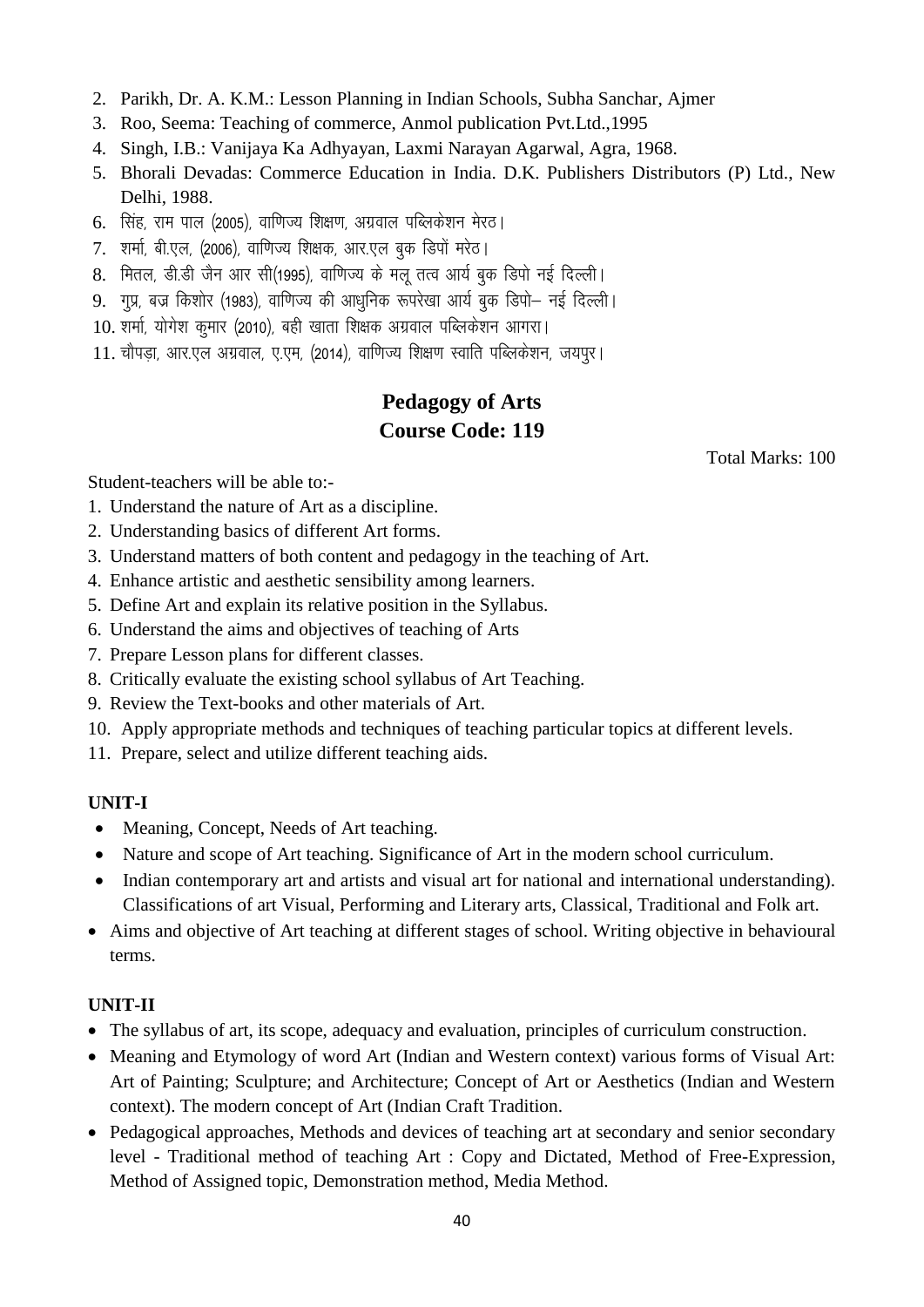Principles of classroom teaching of Art. Innovative Practices in Teaching Art, Constructivist Approach and Group Teaching

# **UNIT-III**

- Classification and Importance of audio visual aids, use of audio visual aids in teaching Art.
- Use of ICT and teaching learning experiences in Art teaching –video clips, power point presentation, etc. and using natural resources, multimedia-selection in Art.
- Art room need, importance and equipments, Identification and use of learning resources in Art exploring alternative sources.
- Qualities, role and responsibilities of a good Art teacher. Reflective & Innovative practices in professional development of Art teachers.

# **UNIT-IV**

- Importance of text books in teaching of Art. Characteristics of good textbooks. Use of library.
- Lesson planning in Art teaching- meaning, need, steps and aims of lesson planning.
- Preparation of Lesson plan on different topics.
- Concept of action research, its development and importance in Art teaching.

#### **UNIT-V**

- Measurement and evaluation in Art, meaning, purpose, and importance of evaluation. Types of questions for assessing Art, Development of test items objective type, short answer type, essay type.
- Progress assessment of development of art activities through Self evaluation, Peer assessment, Group evaluation, Criteria-based checklist, Self-reflection, Respond to the work of others, Portfolio. Evidence of learning art works, performances, presentations, photographs, videos etc.
- Formative and Summative Evaluation in art, Continuous and Comprehensive Evaluation (CCE) in art teaching.
- Meaning, concept and construction of Achievement tests. Blue print: Meaning, concept, need and construction.

#### **Practicum:**

- 1. Preparation of teaching learning material (TLM),
- 2. Preparation of Action Research plan.
- 3. Preparation of achievement test.
- 4. Prepare a portfolio.

# **References**

- 1. Gearge Conard: The process of Art education in the elementary school Practice Hall, inc. England, Cliets No. 1, 1964.
- 2. Ruth Dunneth: Art and child personality', Methuen and Co. Ltd. London 1945.
- 3. Arya Jaides: Kala Ke Adhyapana, Vinod Pustak Mandi, Agra.
- 4. Kiya Shikshak: Vol. No. 4 April, 1966, Special Number, Art Education, Published by Department of Education, Rajasthan, Bikaner.
- 5. AAMS: Memorandum on the teaching of Art London.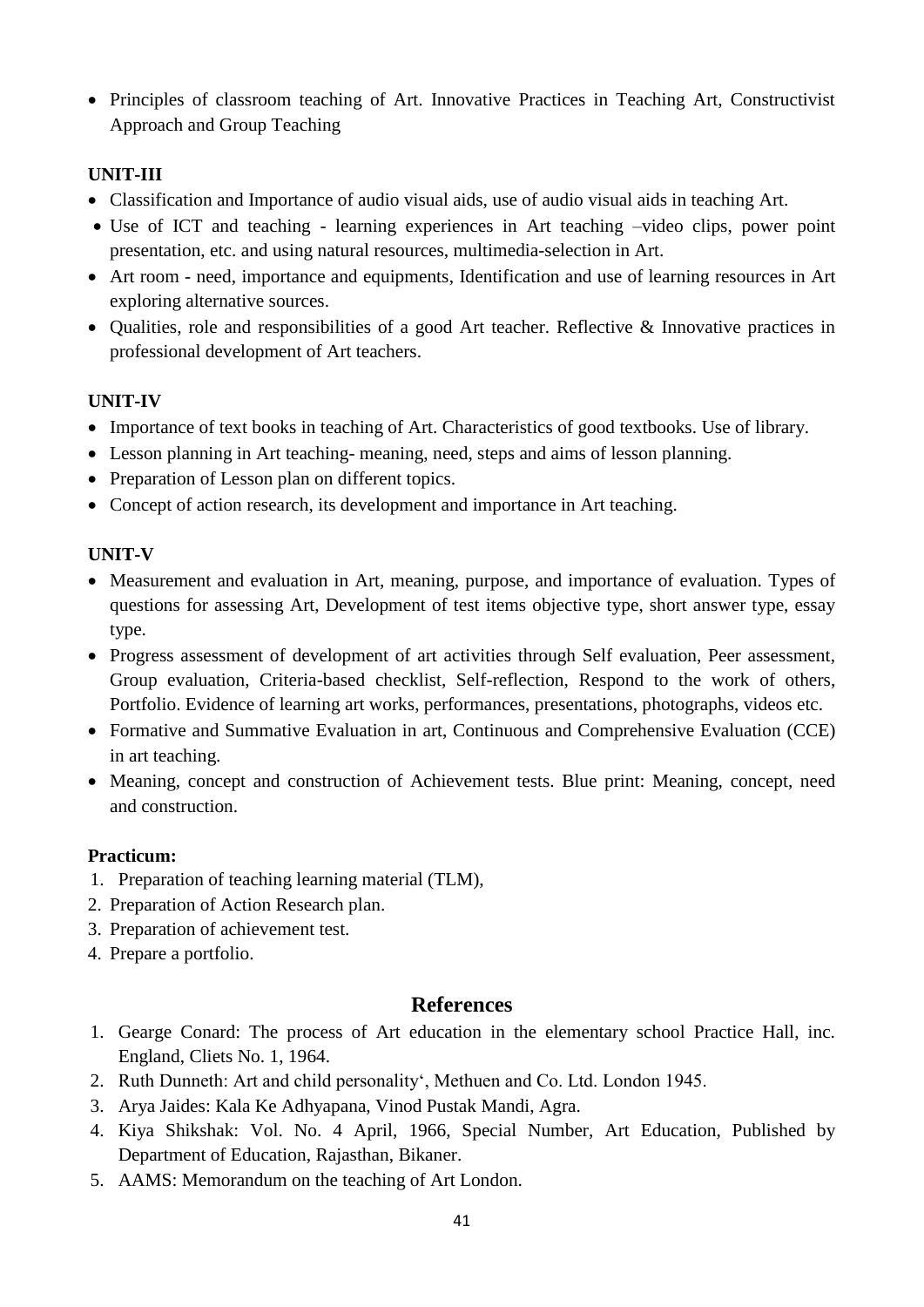- $6.$  जय देव आर्य: कला अध्यापन, लक्ष्मी नारायण अग्रवाल, आगरा-3।
- $7.$  यशवन्ती गौड : कला शिक्षा ''िक्षण ।
- 8. कसम शर्मा : कला शिक्षा।
- 9. राम चन्द्रॉशुक्लः कला का दर्शन; कॉरोना आर्ट पब्लिशर्स, जीमखानाए मेरठ उ.प.
- $10.$  राम चन्द्रॉशक्लः 'नवीन भारतीय चित्रकला शिक्षणः किताब महल प $\scriptstyle\rm I$ . लि. इलाहबाद
- $11.$  राय कृष्णदास: 'भारत की चित्रकला'; भारती भण्डार, लीडर प्रेस, इलाहबाद
- $12.$  डॉ. अविनाश बहादुर वर्माः भारतीय चित्रकला का इतिहास; प्रकाशन बुक डिपो, बरेली
- $13.$  ई. कुमारिल स्वामी: 'भारतीय चित्रकला और कलाकार'; प्रकाशन विभाग, सुचना और प्रसारण मंत्रालय भारत सरकार, पटियाला हयाला हाउस, नई दिल्ली
- 14. डॉ. शिवकुमार शर्मा एवं डॉ. रामावतार अग्रवालः 'रुपप्रद कला के मुलाधार' लायल बुक डिपो, निकट गवर्नमेण्ट कॉलेज मेरठ,  $\overline{3}$ .प्र
- 15. 'भारतीय चित्रकला का आलोचनात्मक इतिहास' ललित कला प्रकाशन 27–ए, साकेत कॉलानी, अलीगढ

# **Course 8: Knowledge and Curriculum Code: 120**

Total Marks: 100

#### **Learning Outcomes**:

After completion of the course, the student-teachers will be able to:-

- 1. Examine the epistemological basis of education.
- 2. Discuss the basics of modern child centered education.
- 3. Know Gandhi and Tagore, Dewey, Plato and Buber in relation to Activity, discovery and dialogue.
- 4. Describe Social bases of education and Impact of industrialisation.
- 5. Discuss Curriculum as process and practice and curriculum evaluation
- 6. Understand education in relation to modern values Human Resource Development.
- 7. Describe Man making Education in reference to Swami Vivekanand.
- 8. Explain role of teacher to inculcate the spirit of secularism, nationalism and universalism

#### **Unit I**

- Epistemological basis of education distinctions between 'knowledge' and 'skill',
- 'Teaching' and 'training': Concept and difference.
- 'Knowledge' and 'information': Concept and difference.
- Distinction between 'reason' and 'belief'.

#### **Unit II**

- Education and Human Resource Development, Man making Education in reference to Swami Vivekanand.
- Modern child-centered education: Activity, discovery and dialogue with reference to Gandhi and Tagore.
- Activity, discovery and dialogue with reference to Dewey, Plato and Buber.
- Impact of industrialisation, Democracy and individual autonomy on education.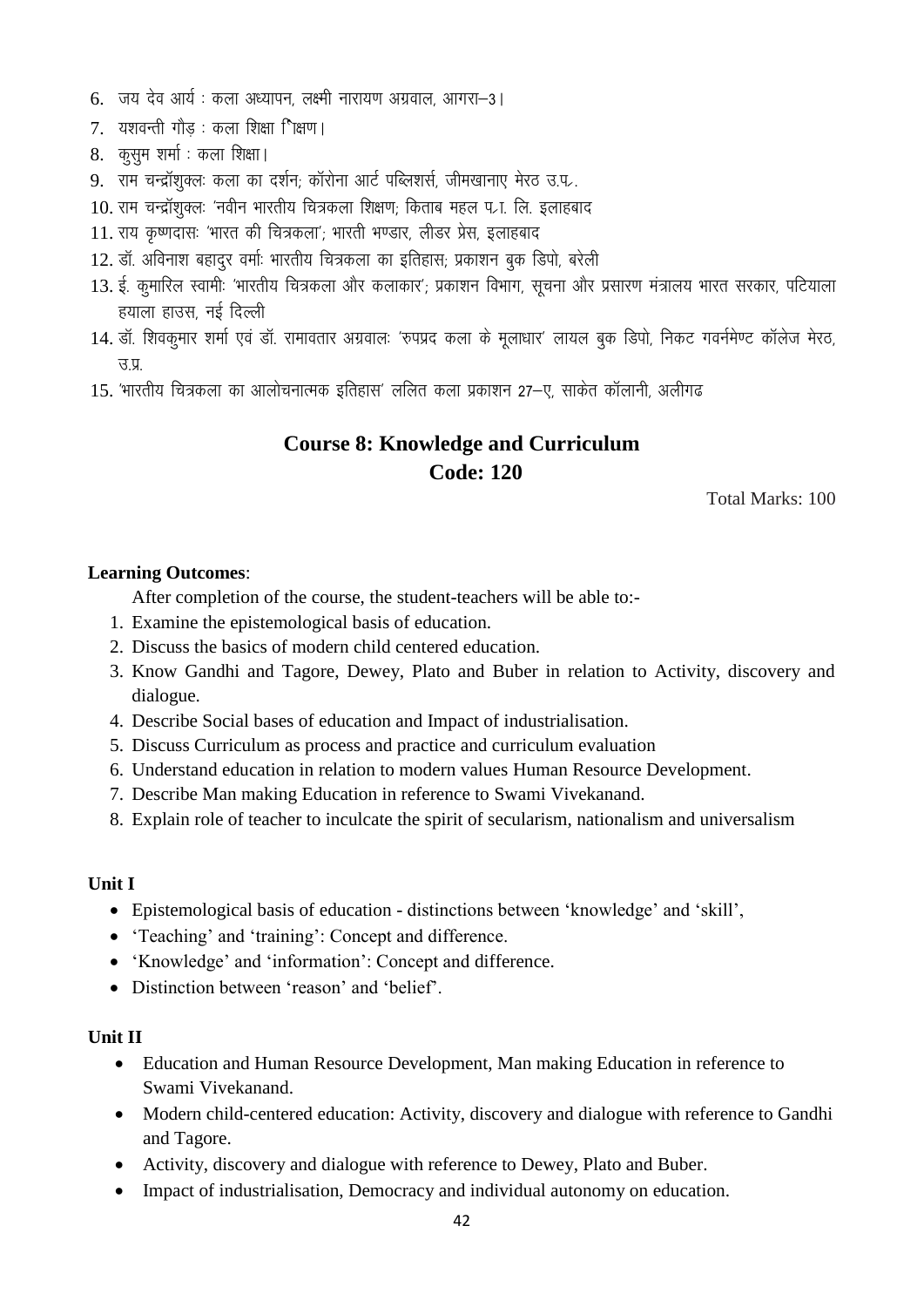# **Unit III**

- Education in relation to modern values like equity, equality and individual opportunity.
- Social justice and dignity with special reference to Ambedkar.
- Concepts of secularism, nationalism and universalism and their relationship with education in views of Krishnamurti and Tagore.
- Role of teacher to inculcate the spirit of secularism, nationalism and universalism.

## **Unit IV**

- Social basis of education society, culture and modernity.
- Education as an agent of social change, social mobility.
- Learning in Critical multiculturalism, Integral Education of Shri Aurobindo.
- Learning and democratic education in classroom and school.

# **Unit V**

- Dimensions of the curriculum and their relationship with the aims of education.
- Curriculum as process and practice, Criteria and process of curriculum evaluation.
- Principles of curriculum construction. Relationship between the curriculum framework and syllabus.
- Selecting and organizing learning situations. Content selection and Writing of textbooks.

# **Practicum-**

- 1. Visit to library and prepare a report on the available resources on any three; Gandhi, Tagore, Shri Aurobindo, Ambedkar, Swami Vivekanand and Buber.
- 2. Write a chapter on any topic.
- 3. Prepare a report on Impact of industrialisation, Democracy and individual autonomy.
- 4. Critically evaluate B.Ed curriculum and prepare a report.

# **Reference**

- 1. Schilvest, W.H. (2012). Curriculum: prospective paradigm and possibility. Mac MLLAN Publications.
- 2. Hirst, Paul, H. Knowledge and the curriculum. Routledge Publications.
- 3. Tagore, R. (2003). Civilization and progress. In crisis in civilization and other essays. New Delhi: Rupa & co.
- 4. Pathak, A. (2013). Social implications of schooling: knowledge pedagogy and consciousness. Aakar books.
- 5. Letha Ram Mohan (2009). Curriculum construction and evaluation. Agarwal Publications, Agra.
- 6. Scolt, Dand (2003). Curriculum studies: curriculum knowledge. Routledge Falmes.
- 7. Kelly, AV. (2009). The curriculum: theory and practice, Sage Publication, Singapore.
- 8. श्रीवास्तव, एच.एस. एवं चतुर्वेदी, एम. जी (2010). पाठ्यचर्या और शिक्षण विधियॉ, शिक्षा प्रकाशन, जयपूर।
- 9. यादव, शियाराम, 2011, पाठयक्रम विकास,अग्रवाल प्रकाशन आगरा।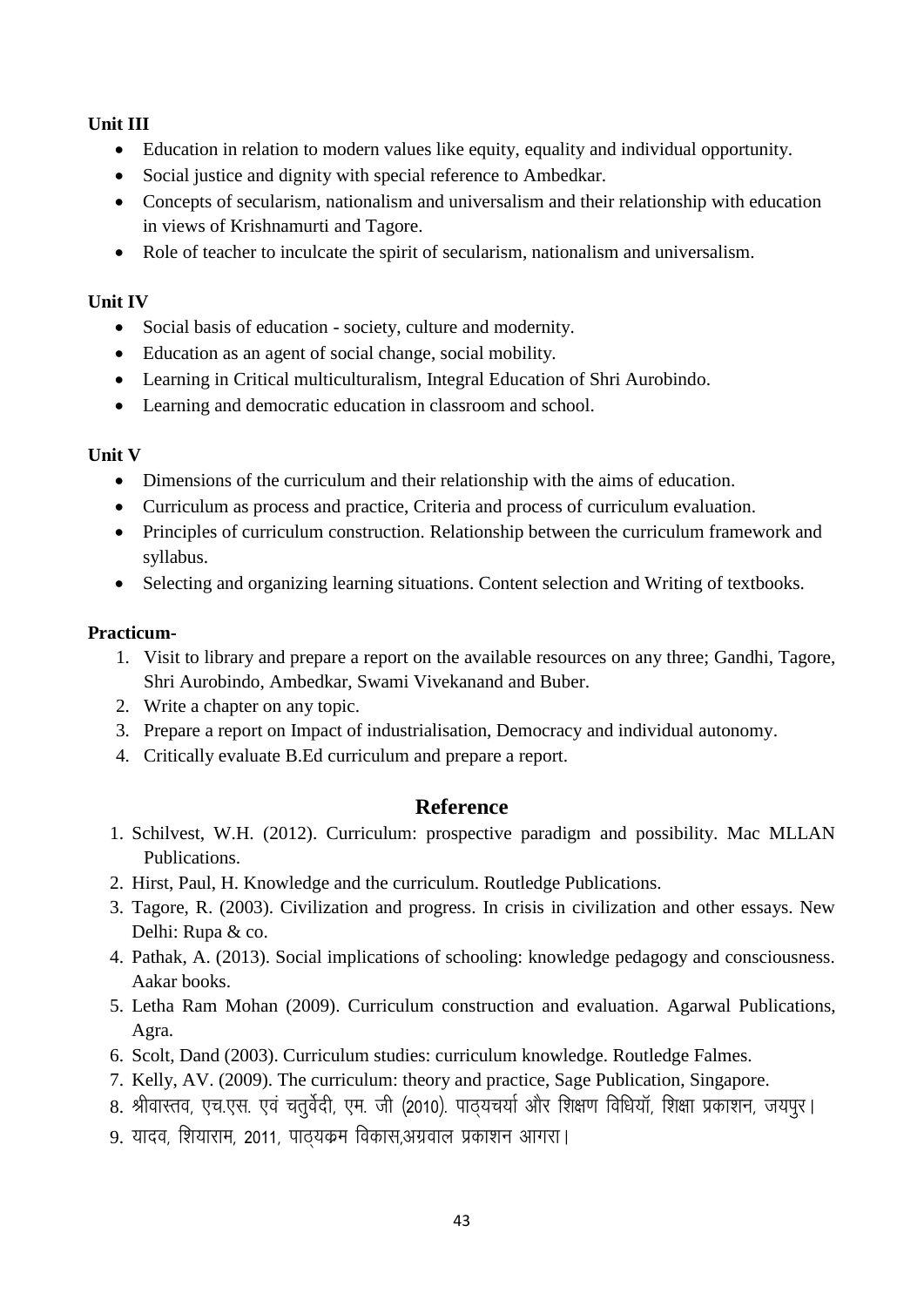# **Course 9: Assessment for Learning Code: 121**

Total Marks: 100

# **Learning Outcomes**:

After completion of the course, the student-teachers will be able to:-

- 1. Understand meaning and purpose of assessment and its role.
- 2. Discuss assessment, evaluation, test, examination, measurement, continuous and comprehensive assessment and grading.
- 3. Comprehend the process of assessment and its tools and techniques.
- 4. Describe the quantitative and qualitative aspects of assessment.
- 5. Understand the purposes of reporting, teacher competencies in assessment tools, data analysis, feedback and reporting.
- 6. Psycho-social and political dimensions of assessment and dynamic assessment processes.
- 7. Understand the critical role of assessment for more confident and creative learners and in enhancing learning.

# **Unit I**

- Assessment –Meaning and purpose. Assessment and evaluation
- Approaches of assessment: traditional, constructive, formative and summative, CCE
- Traditional purpose of assessment as a selective, competitive and achievement.
- 'Assessment of Learning' and 'Assessment for Learning'

# **Unit II**

- Process of assessment, assessment for further learning
- Recording and reporting in assessment, Types of teacher feedback (written comments, oral), use of feedback.
- Purposes of reporting, how to communicate. Enhancement of learning for all students.
- Continuous and comprehensive assessment and grading: Need, importance and process.

# **Unit III**

- Methods, tools and techniques of assessing learning,
- Characteristics of a good evaluation tool-validity, reliability, objectivity and practicability
- Types of items-Objective type, Short answer type and Essay type,
- Teacher made and Standardized Achievement tests. Preparation of achievement test.

# **Unit IV**

- Quantitative and qualitative aspects of assessment.
- Kinds of tasks: projects, assignments, performance based, Observation, worksheets, practical work, seminars and reports, Interview, Self reporting
- Kinds of tests, checklist, rating scale, cumulative record, questionnaire, inventory, schedule, anecdotal record- concept, merits and demerits
- Organising and planning for student portfolios and developing rubrics for portfolio assessment.

# **Unit V**

• Role and importance of statistics in analyzing assessment data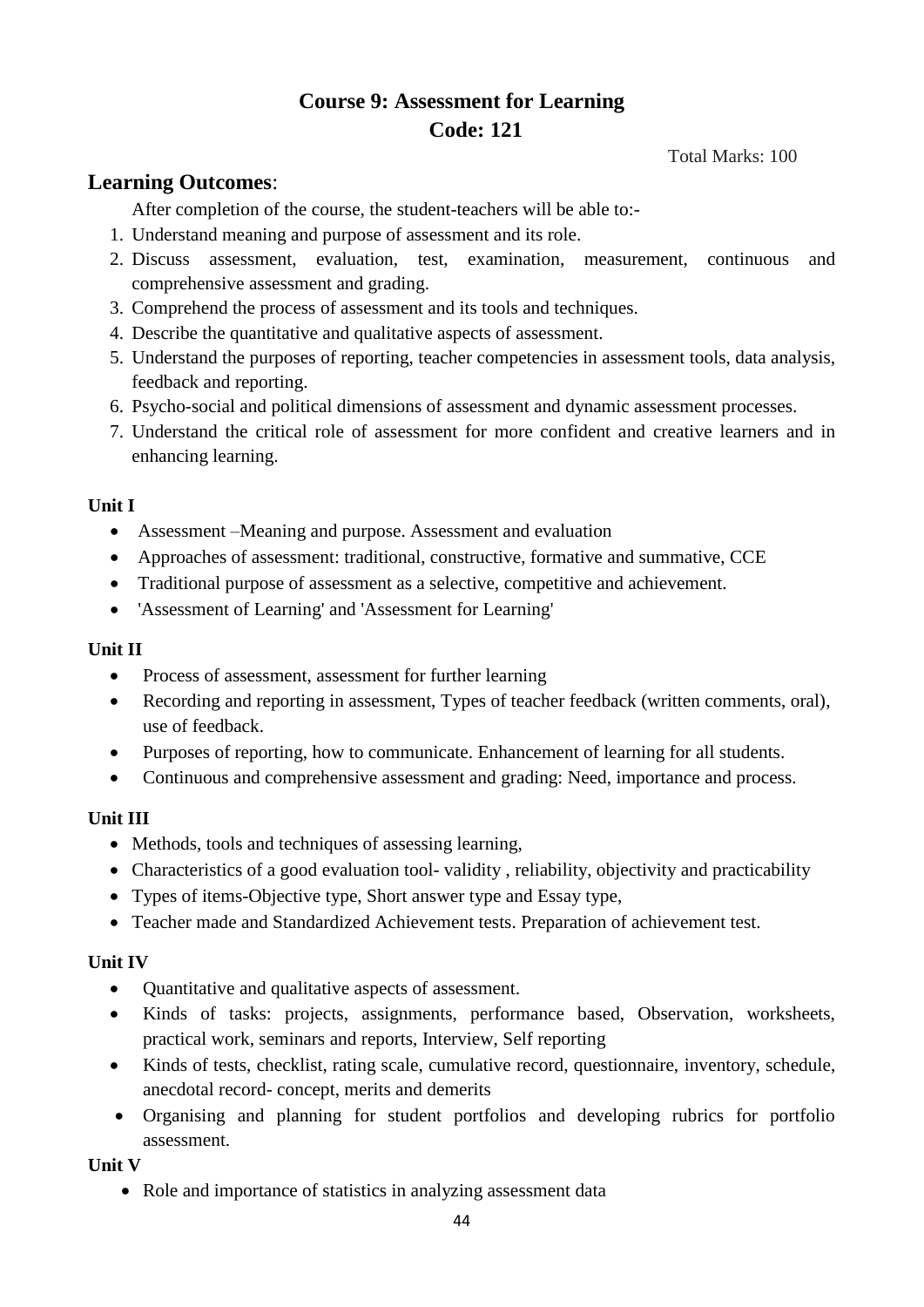- Measure of central tendency and variability
- Measures of Variability and Correlation (Rank order method).
- Graphical representation of data.

#### **Practicum-**

- 1. Construction of Achievement test and blueprint
- 2. Report on experiences of other countries.
- 3. Report on measurement of qualitative aspects.
- 4. Preparation of annual plan for CCE at any stage in a subject

#### **Reference**

- 1. अस्थाना, विपिन (2009) मनोविज्ञान और शिक्षा में मापन एवं मूल्यांकन, अग्रवाल प्रकाशन, आगरा।
- 2. पाल, हसराज एवं शर्मा, मंजुलता (2009), मापन आकलन एवं मुल्यांकन शिक्षा प्रकाशन, जयपुर।
- 3. पाण्डेय, श्रीघर (2010), शिक्षा में मापन मल्यांकन, भवदीय प्रकाशन, फैजावाद।
- 4. शर्मा ज्योति (2009), शैक्षिक मापन एवं मुल्यांकन, अग्रवाल प्रकाशन, आगरा।
- 5- East, Lorna M. 2010. Assessment as learning. Sage Publications.
- 6- Ecclestone, Kathryn. 2010. Transforming formative assessment in lifelong learning. McGrau Hall. England.
- 7- Paul, Black (2012). Assessment for learning. McGraw.

# **Course EPC-1 Reading and Reflecting on Texts Code:122**

Total Marks: 50

#### **Learning outcomes:**

After completion of the course, the student-teachers will be able to:-

- 1. Read a wide variety of texts
- 2. Write efficiently with a sense of purpose and field notes
- 3. Respond to a text
- 4. Combine reading and writing skills and Content analysis,
- 5. Develop reflective skills

#### **Activities**

- Pupil teacher will read and discuss on a wide variety of texts (empirical, conceptual and historical work, policy documents, studies about schools, teaching, learning and about different people's experiences of all of these). Narrative texts, expository texts from diverse sources, including autobiographies, narratives, field notes, ethnographies, etc. Pupil teachers will also observe and reflect on the activities of peer group.
- Writing efficiently, Writing with a sense of purpose and audience, responding to a text with one's own opinions or writing within the context of others' ideas.
- Combining reading and writing skills, reflective skills, Content analysis, writing field notes.

#### **Practicum**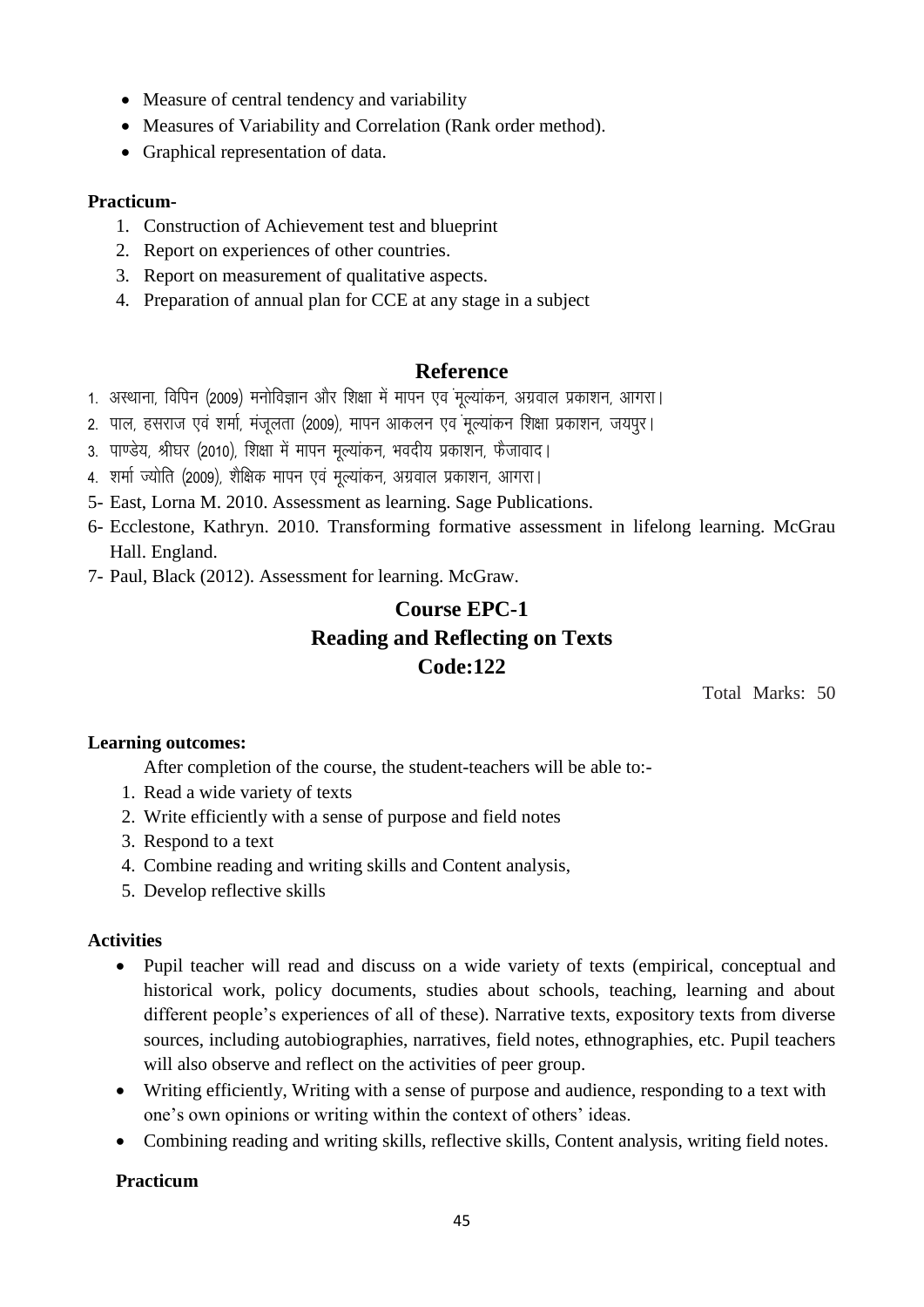Review of the text, select key words and rewrite the content.

| S.N. | Types of Text                                                                | <b>Marks</b> |
|------|------------------------------------------------------------------------------|--------------|
|      | Empirical text                                                               |              |
| 2.   | Policy documents                                                             |              |
| 3.   | Autobiographical narratives                                                  |              |
| 4.   | Text concerned with teaching and learning process/ Studies about schools   5 |              |
| 5.   | Historical Work/Ethnographic texts                                           |              |
| 6.   | Field notes                                                                  |              |
| 7.   | Writing of Summery/ autobiography /field notes                               |              |
| 8.   | Evaluation of Reports and Viva - voce                                        |              |

# **Reference:**

- 1. Reflective Practice: Writing and Professional Development. Gillie Bolton. Sage Publication
- 2. Write to be Read Teacher's Manual: Reading, Reflection, and Writing. William R. Smalzer. Cambridge University Press.
- 3. Literacy and Learning: Reflections on Writing, Reading, and Society. Deborah Brandt. Wiley Publishers
- 4. Research and Reflection: Teachers Take Action for Literacy Development. Andrea Izzo. Information age Publication.
- 5. Reading to Learn in the Content Areas. Judy Richardson, Raymond Morgan, Charlene Fleener. Cinage Learning.
- 6. Reflecting on Literacy in Education, Peter Hannon, Routledge Publication.
- 7. Fostering Reflection and Providing Feedback: Helping Others Learn from. By Jane West berg PhD, Hilliard Jason MD, Springer Publications.

# **Course EPC 2: Drama and Art in Education**

# **Code: 123**

Total Marks: 50

# **Learning Outcomes**:

After completion of the course, the student-teachers will be able to:-

- 1. Learn role of Drama in Education and experience collectively.
- 2. Feel empathy and relate with the other.
- 3. Perform drama for social change.
- 4. Understand self and as a form of self expression for enhancing creativity.
- 5. Develop aesthetic sensibility and use of art in teaching-learning.
- 6. Organize Cultural festivals for aesthetic sensibilities.

#### **Activities**

• Performing Drama to enhance awareness through multiple perspectives, to look at reality through fantasy and to predict everyday situations in order to cope with unpredictable unsettling experiences. Drama in Education should not be merely doing theatrics or 'acting' in a superficial manner, but should perform for creating the 'dramatic pressure' or tension, where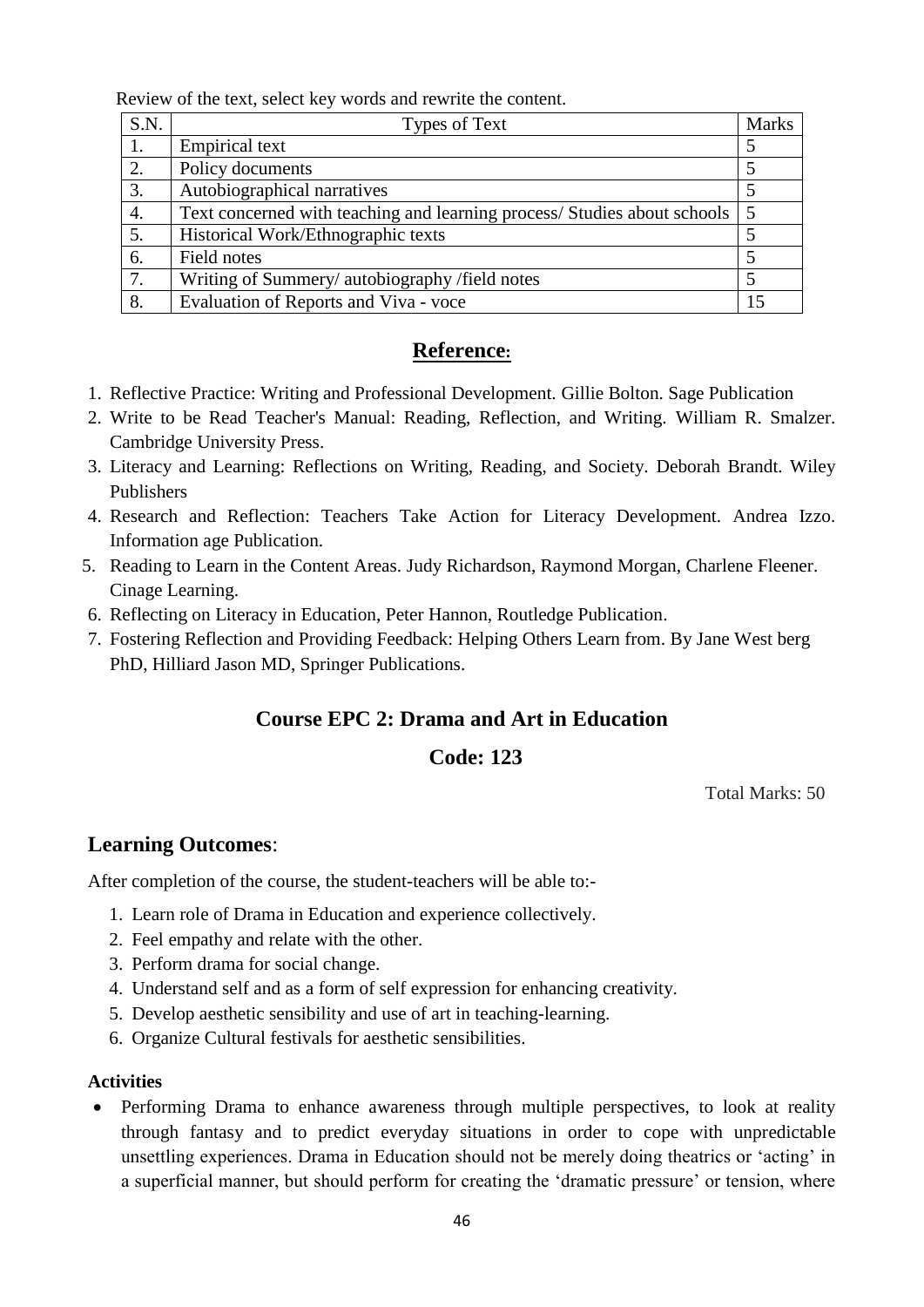the student would arrive at a problem or an understanding in a new way. Drama as 'critical pedagogy' should move beyond the classroom, to invoke the collective consciousness and involve the community to participate in educational and social change.

- Experiencing different kinds of street theatre that engage with life, through folk and contemporary traditions, improvising and critiquing, while mobilising for transformative action based on experience, emotion and interpretation. It should help in understanding the self and as a form of self-expression for enhancing creativity.
- Visit to places of art, exhibitions and cultural festivals. Encouragement needs to be given to understand local culture and art forms and interpret art works, movies and other Media. Experiences on expanding perceiving art world, their artistic processes, sense of understanding and ways of assessing the work. Activities can be used to build trust and cooperation, the sense of responsibility, pursuing tasks collectively and exploring varied perspectives.

#### **Practicum**

| S.N. | <b>Types of Activities</b>                                                 | <b>Marks</b> |
|------|----------------------------------------------------------------------------|--------------|
| 1.   | Visit to the places of local culture and art and prepare report            |              |
| 2.   | Write a report on creativity among the students                            |              |
| 3.   | Watch movies or other media of educational significance and prepare report |              |
| 4.   | Write a Script /dialogue                                                   |              |
| 5.   | Organise a Drama for educational purpose                                   |              |
| 6.   | Report of cultural festivals                                               |              |
| 7.   | Organization of fete in the institution and prepare report                 |              |
| 8.   | Evaluation of report and $viva - voc$                                      |              |

# **School Internship I (Two to three weeks) Code: 124**

Total Marks: 100

This should include an initial phase of two weeks for observing a regular classroom with a regular teacher and would also include teacher observations. Before teaching in a classroom, the studentteachers will observe the school and its classrooms for a week, to understand the school in totality, its philosophy and aims, organisation and management; the life of a teacher; needs of the physical, mental, emotional development of children; aspects of curriculum and its transaction; quality, transaction and assessment of teaching–learning. A scout guide camp can be organized in the institution or cub bulbul programme in the school by the pupil teachers.

| S.N.             | <b>Activities</b>              | <b>Marks</b> |                 |
|------------------|--------------------------------|--------------|-----------------|
|                  |                                | Internal     | <b>External</b> |
| 1.               | Micro teaching                 | $5 + 5$      |                 |
| 2.               | Preparation of Lesson plan     | $5 + 5$      | $10 + 10$       |
| 3.               | <b>TLM</b>                     | $5 + 5$      | $5 + 5$         |
| $\overline{4}$ . | Observation of subject teacher |              | $5 + 5$         |
| 5.               | Report on school plant         |              |                 |
| 6.               | Reports on school records      |              |                 |